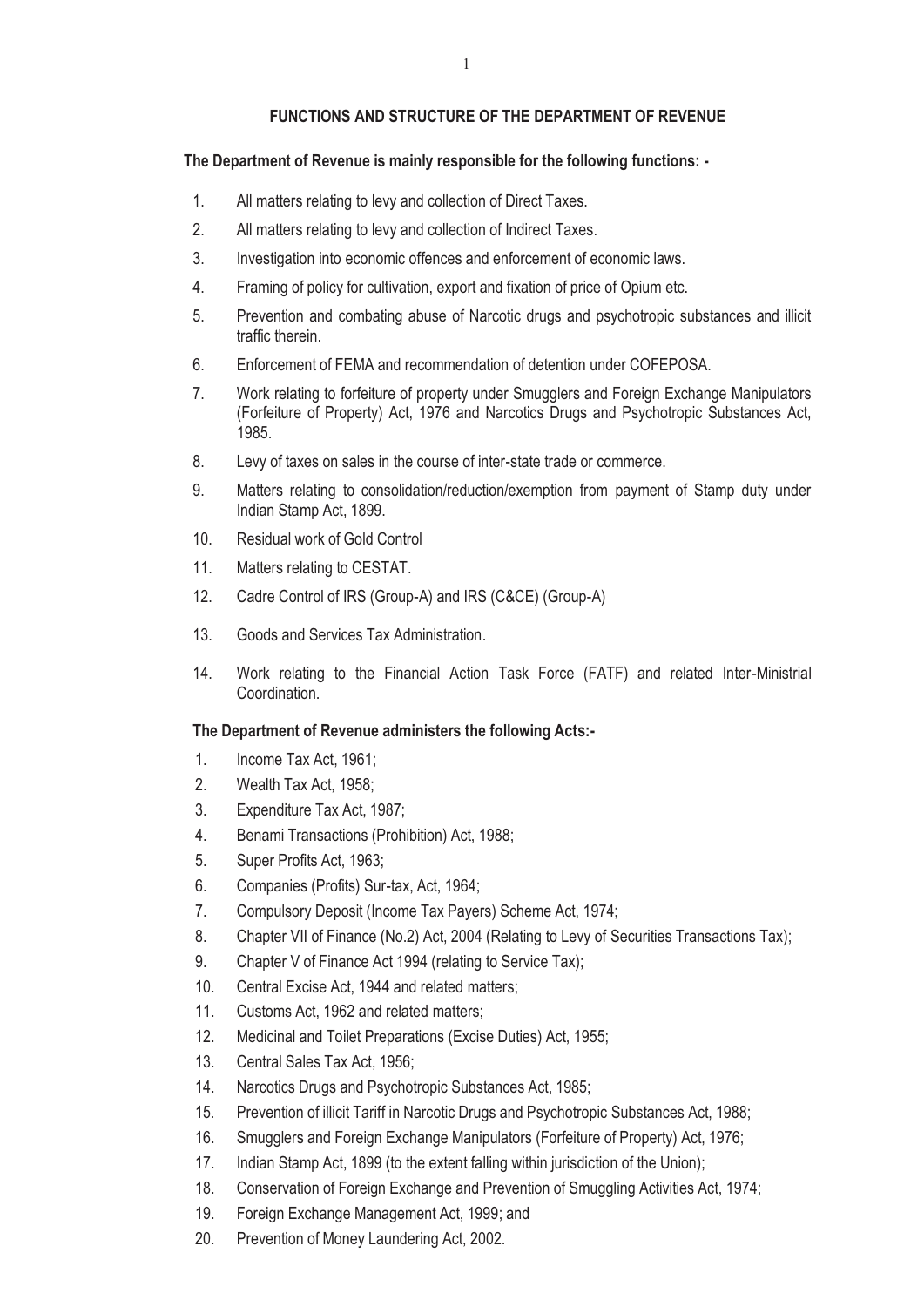21. The Black Money (Udisclosed Foreign Income and Assets) and Imposition of Tax Act, 2015.

The administration of the Acts mentioned at Sl.Nos.3, 5, 6 and 7 is limited to the cases pertaining to the period when these laws were in force.

## **The Department looks after the matters relating to the above-mentioned Acts through the following attached/subordinate offices:**

- 1. Commissionerates/ Directorates under Central Board of Indirect Taxes and Customs;
- 2. Commissionerates/ Directorates under Central Board of Direct Taxes;
- 3. Central Economic Intelligence Bureau.
- 4. Directorate of Enforcement;
- 5. Central Bureau of Narcotics;
- 6. Chief Controller of Factories
- 7. Appellate Tribunal (SAFEMA)
- 8. Income Tax Settlement Commission;
- 9. Customs and Central Excise Settlement Commission;
- 10. Customs, Excise and Service Tax Appellate Tribunal;
- 11. Authority for Advance Rulings for Income Tax;
- 12. Authority for Advance Rulings for Customs and Central Excise;
- 13. National Committee for Promotion of Social and Economic Welfare; and
- 14. Competent Authorities appointed under Smugglers and Foreign Exchange Manipulators (Forfeiture of Property) Act, 1976 & Narcotic Drugs and Psychotropic Substances Act, 1985; and,
- 15. Finance Intelligence Unit, India (FIU-IND)
- 16. GST Council
- 17. TPRU Tax Policy Research Unit
- 18. GST Appellate Tribunal (to be constituted)
- 19. National Anti Profiteering Authority
- 20. Adjudicating Authority under PMLA

# **Functions of the various Divisions/ Organizations in the Department of Revenue.**

**ADMINISTRATION DIVISION**: All administrative matters of Department of Revenue. Maintenance of CR Dossiers of the staff and officers of the Secretariat proper of the Department and IRS (Group-A), IRS (Custom & Central Excise) (Group-A). Coordination work and work relating to translation of languages and implementation of Hindi.

**STATE TAXES**: Administration of sales tax laws (validation) Act, 1956, Central State Tax, State level Value Added Tax (VAT), Indian Stamp Act, 1989 etc.

**NARCOTICS CONTROL DIVISION**: Framing of licensing policy for cultivation of Opium poppy, production of opium and export and pricing of opium. Coordination of the working of Committee of Management and issues relating of UN and International Organizations. Administration of Narcotics Drugs and Psychotropic substances Act, 1985 (NDPS Act 1985) and NDPS Rules.

**COMMITTEE OF MANAGEMENT**: Administering the departmental undertakings viz. Govt. Opium and Alkaloid work Neemuch (M.P.) and Ghazipur, which are engaged in processing of raw opium for export purposes and also for extraction of alkaloids from opium, which are used by the Pharmaceutical industry.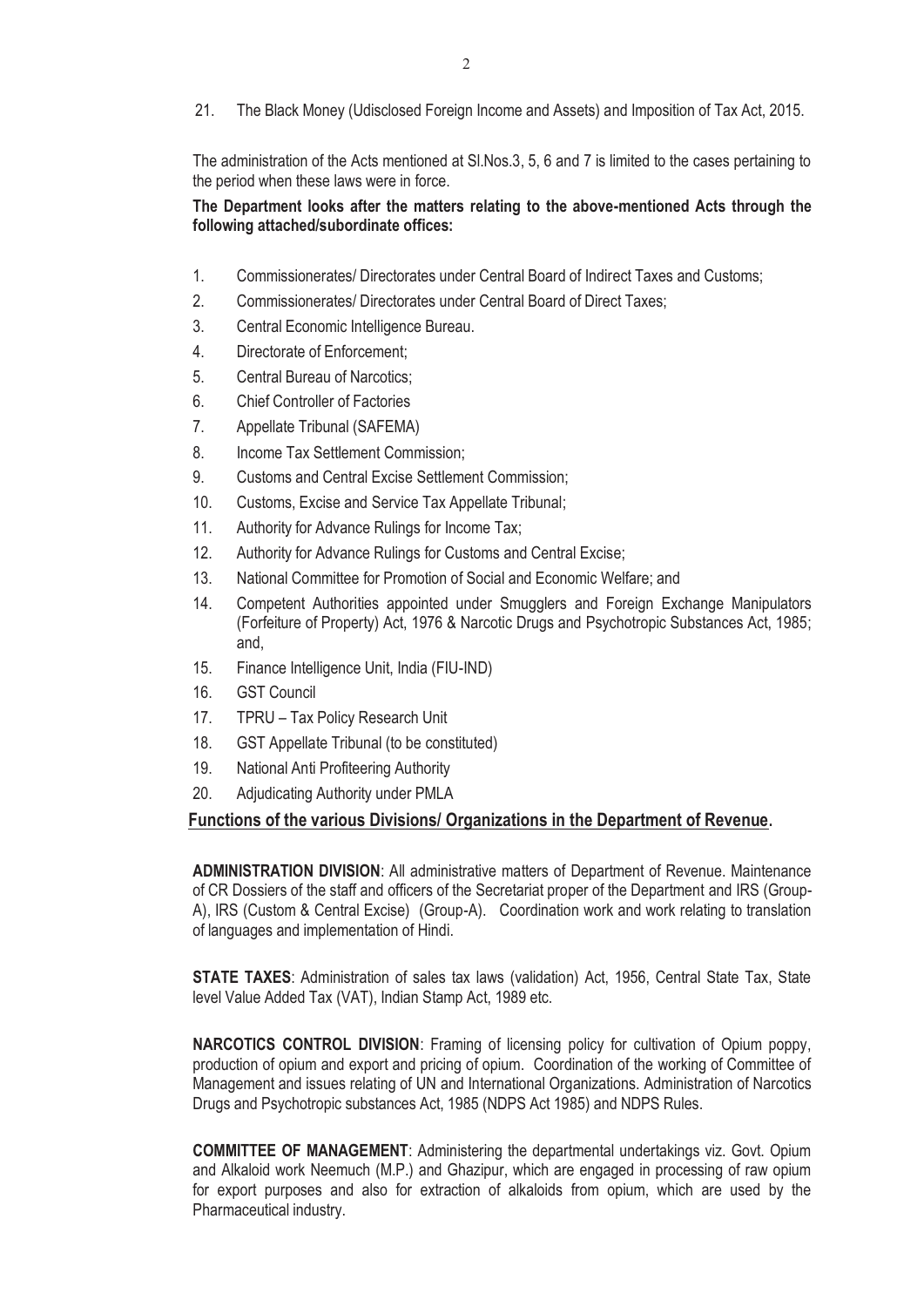**REVISION APPLICATION UNIT:** Work relating to revision applications filed against the orders of Commissioners of Customs (Appeals) and Commissioners of Central Excise (Appeals) and the cases filed before 11.10.1982 against CBEC.

**INTEGRATED FINANCE UNIT**: Tendering advice in all financial matters pertaining to Department of Revenue and the field formations under CBDT & CBIC. Deals with expenditure and financial proposals. Prepare expenditure budget for grants relating to Department of Revenue, Direct Taxes & Indirect Taxes.

**CENTRAL BOARD OF INDIRECT TAXES AND CUSTOMS**: All matters relating to levy and collection of indirect taxes.

**CENTRAL BOARD OF DIRECT TAXES**: All matters relating to levy and collection of direct taxes.

**COMPETENT AUTHORITY CELL**: Administration of Smugglers and Foreign Exchange Manipulators (Forfeiture of Property) Act, 1976 and issues relating to Competent Authorities and Appellate Tribunal for Forfeited Property.

**COMPETENT AUTHORITIES UNDER SAFEM (FOP) A AND NDPS ACT**: Work relating to forfeiture of property under Smugglers and Foreign Exchange Manipulators (Forfeiture of property) Act, 1976 and ChapterVA of Narcotics Drugs and Psychotropic Substances Act, 1985.

**APPELLATE TRIBUNAL FOR FOFEITED PROPERTY**: Adjudication of appeals filed by persons against orders of forfeiture of properties passed by Competent Authorities under the SAFEM (FOP) Act, 1976 and Chapter V A of NDPS Act, 1985.

**CUSTOMS, EXCISE, SERVICE TAX APPELLATE TRIBUNAL:**Hearing appeals against the orders of Executive Commissioners and Commissioners (Appeals).

**NATIONAL COMMITTEE FOR PROMOTION OF SOCIAL AND ECONOMIC WELFARE**: Recommending projects of social and economic welfare to the Central Government for issuance of notification under section 35 AC of the Income Tax Act, 1961.

**AUTHORITY FOR ADVANCE RULINGS**: Giving advance rulings on a question of law or fact specified in an application filed by Non-Residents in relation to transaction, which has been undertaken or proposed to be undertaken by the applicant.

**SETTLEMENT COMMISSION (CUSTOMS AND CENTRAL EXCISE):** Settlement of applications filed by the assessees under the Customs Act and Central Excise Act.

**SETTLEMENT COMMISSION (IT/WT)**: Settlement of applications filed by the assessees under the Income Tax Act, 1961 and the Wealth Tax Act, 1957.

**CENTRAL ECONOMIC INTELLIGENCE BUREAU:** Coordinating and strengthening of the intelligence gathering activities, the investigative efforts and enforcement action by various agencies concerned with investigation into economic offences and enforcement of economic laws.

**ENFORCEMENT DIRECTORATE**: Responsible for enforcement of the provision of Foreign Exchange Regulation Act. Recommending cases for detention under the Conservation of Foreign Exchange and Prevention of Smuggling Activities Act, 1974. Under Foreign Exchange Management Act, 1999, the Enforcement Directorate is mandated primarily as the investigation and adjudicating agency.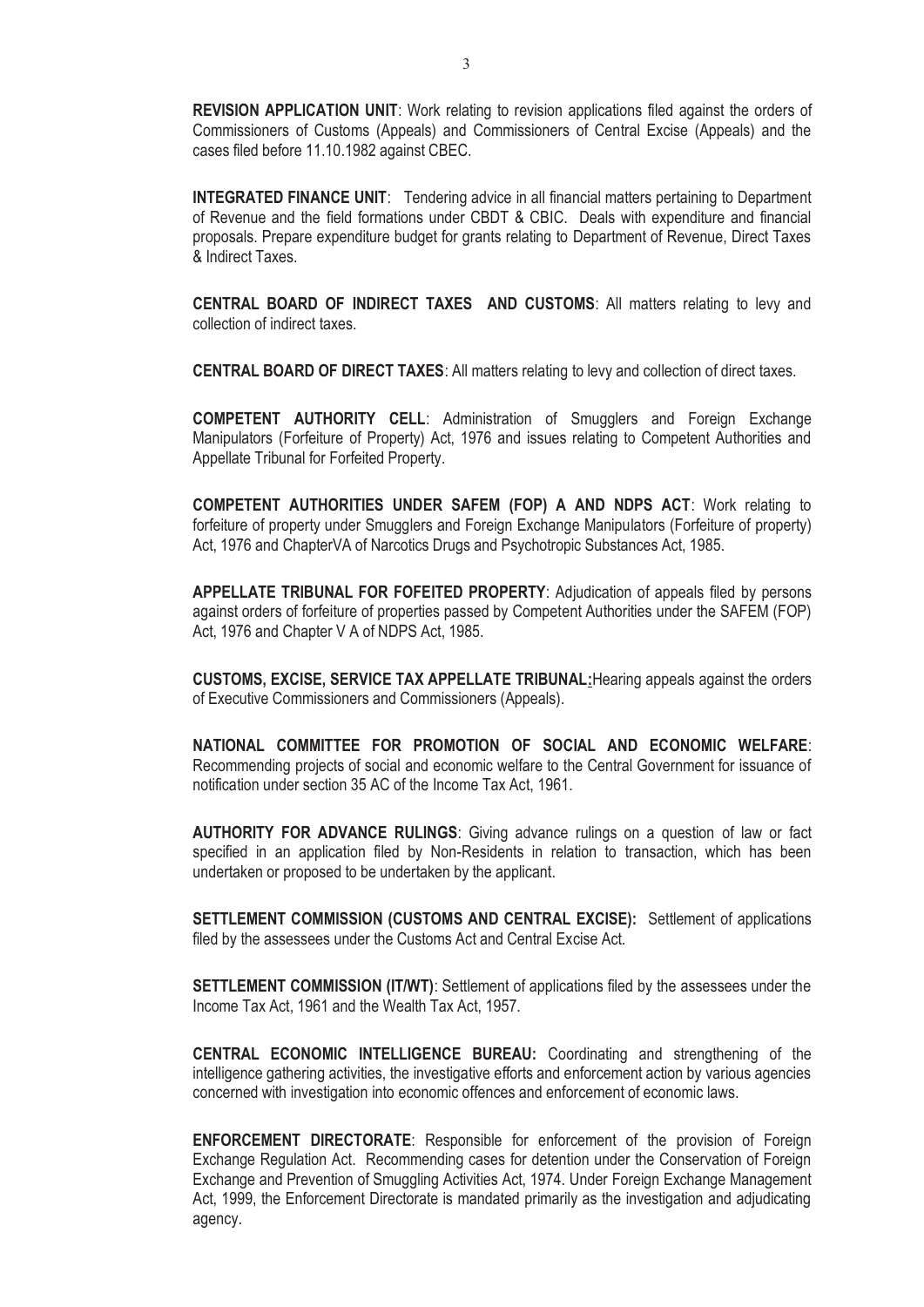**FINANCE INTELLIGENCE UNIT - INDIA:** To coordinate and strengthen collection and sharing of financial intelligence through an effective national, regional and global network to combat money laundering and related crimes.

**NATIONAL INSTITUTE OF PUBLIC FINANCE AND POLICY (NIPFP)** : A priemier Research Organisation, which provides research advisory and capacity building support on fiscal policy and inter-governmental finance at International and National level.

**ADJUDICATING AUTHORITY UNDER PREVENTION OF MONEY LAUNDERING ACT, 2002 (PMLA)** 

**APPELLATE TRIBUNAL UNDER PREVENTION OF MONEY LAUNDERING ACT, 2002 (PMLA)**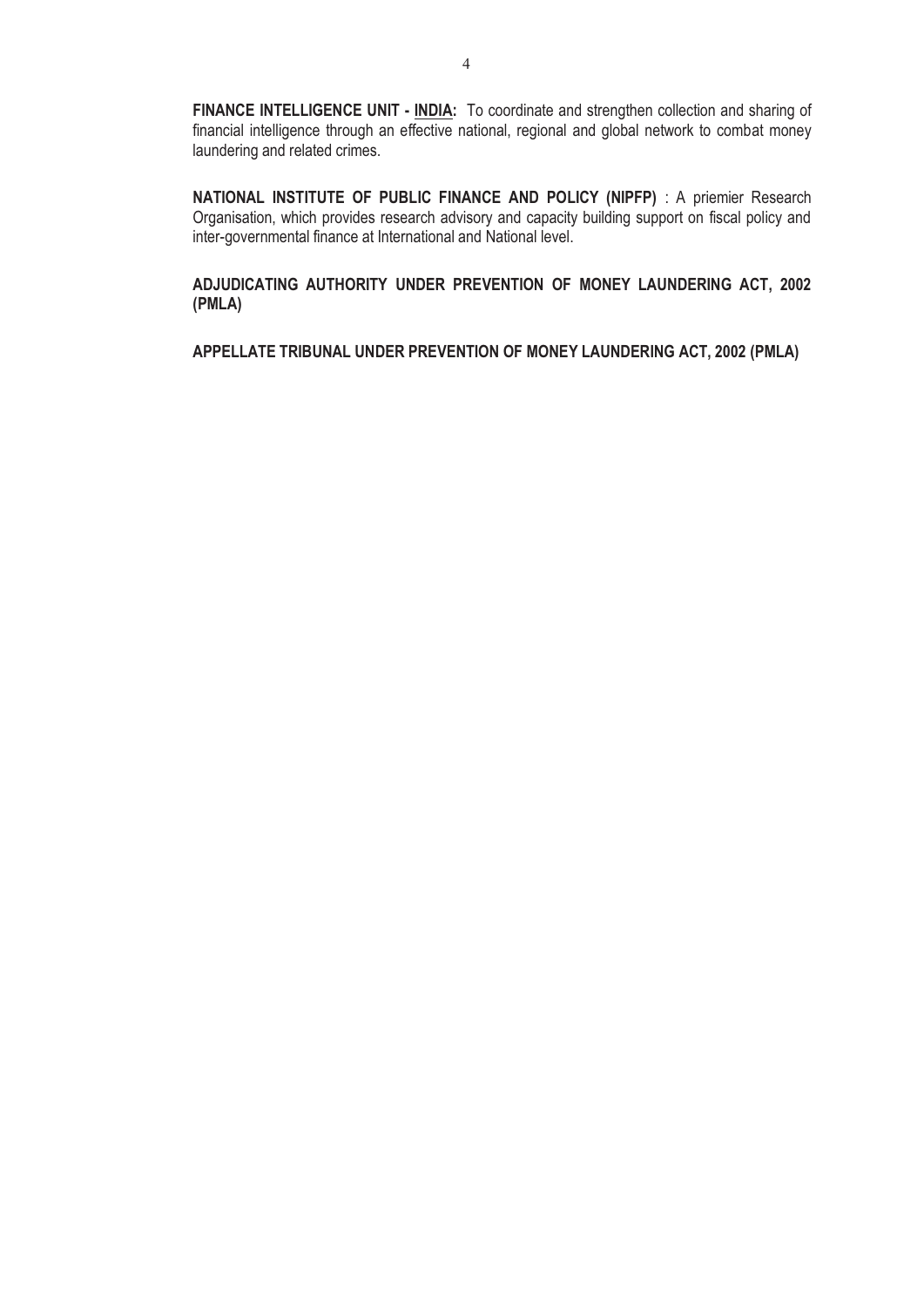#### **FINANCE MINISTER MINISTER OF STATE (FINANCE) SECRETARY (REVEVUE)**

| <b>Chairman (CBDT)</b>                                                                                                                                                                                                                                                                                                                                                                                                                                                                                                                                                                                                                                                                                                                                                                                                                                                                                                                                                                                                                                                 | <b>Chairman (CBIC)</b>                                                                                                                                                                                                                                                                                                                                                                                                                                                                                                                                                                                                                                                                                                                                                                                                                                                                                                                                                                                                                                                                                                                                                                                                                                                                                                                                                                                                                                                                                                                                                                                                                                                                                                                                                                                                                                                                                                                                         | AS(R)                                                                                                                                                                                                                                                                                                                                                                                                                                                                                                                                                                                                                                                                                                                                                                                                                                                                                                                                                                                                                                                                                                                                                                                                          |
|------------------------------------------------------------------------------------------------------------------------------------------------------------------------------------------------------------------------------------------------------------------------------------------------------------------------------------------------------------------------------------------------------------------------------------------------------------------------------------------------------------------------------------------------------------------------------------------------------------------------------------------------------------------------------------------------------------------------------------------------------------------------------------------------------------------------------------------------------------------------------------------------------------------------------------------------------------------------------------------------------------------------------------------------------------------------|----------------------------------------------------------------------------------------------------------------------------------------------------------------------------------------------------------------------------------------------------------------------------------------------------------------------------------------------------------------------------------------------------------------------------------------------------------------------------------------------------------------------------------------------------------------------------------------------------------------------------------------------------------------------------------------------------------------------------------------------------------------------------------------------------------------------------------------------------------------------------------------------------------------------------------------------------------------------------------------------------------------------------------------------------------------------------------------------------------------------------------------------------------------------------------------------------------------------------------------------------------------------------------------------------------------------------------------------------------------------------------------------------------------------------------------------------------------------------------------------------------------------------------------------------------------------------------------------------------------------------------------------------------------------------------------------------------------------------------------------------------------------------------------------------------------------------------------------------------------------------------------------------------------------------------------------------------------|----------------------------------------------------------------------------------------------------------------------------------------------------------------------------------------------------------------------------------------------------------------------------------------------------------------------------------------------------------------------------------------------------------------------------------------------------------------------------------------------------------------------------------------------------------------------------------------------------------------------------------------------------------------------------------------------------------------------------------------------------------------------------------------------------------------------------------------------------------------------------------------------------------------------------------------------------------------------------------------------------------------------------------------------------------------------------------------------------------------------------------------------------------------------------------------------------------------|
| Administration of all direct taxes enactments<br>and rules made thereunder. For detailed<br>execution the Board has under it the following<br>attached and subordinate offices: -<br>1. Chief Commissioner of Income Tax<br>2. Director General of Income Tax (Inv.)<br>3. Director General of Income Tax (Admn.)<br>4. Director General of Income Tax (Exmp.)<br>5. Director General of Income Tax (Training)<br>6. Additional Director General of Income Tax<br>(Trgs)<br>7. Commissioner of Income Tax<br>8. Commissioner of Income Tax(Appeals)<br>9. Members Appropriate Authority<br>10. Directorate of Income Tax(IT)<br>11. Directorate of Income Tax(Audit)<br>12. Directorate of Income Tax (Recovery)<br>13. Directorate of Income Tax (Inv.)<br>14. Directorate of Income Tax (RSP&PR)<br>15. Directorate of Income Tax (Vig).<br>16. Directorate of Income Tax (Systems)<br>17. Directorate of Income Tax (Spl. Inv.)<br>18. Directorate of Income Tax (Exemption)<br>19. Directorate of Income Tax (O&MS)<br>20. Principal Chief Controller of Accounts. | Administration of all indirect taxes enactments<br>and rules made thereunder. Entrusted with<br>matters relating to Anti-Smuggling. For the<br>performance of its administrative & Executive<br>functions the Board is assisted by the<br>following attached and subordinate offices: -<br>1.<br><b>Chief Commissioner of Customs</b><br>2.<br><b>Chief Commissioner of Central Excise</b><br>3.<br>Chief Commissioner of Customs &<br>Central Excise<br><b>Commissioner of Central Excise</b><br>4.<br>5.<br><b>Commissioner of Central Excise</b><br>(Judicial)<br>6.<br><b>Commissioner of Customs</b><br>7.<br>Commissioner of Customs (Judicial)<br>8.<br>Commissioner of Customs (Preventive)<br>Commissioner of Customs & Central<br>9.<br>Excise<br>10. Commissioner of Customs & Central<br>Excise (Appeals)<br>11. Directorate of Inspection: -<br>Directorate<br>i)<br>General<br><b>Directors</b><br>ii)<br>12. Directorate of Revenue Intelligence:<br>Directorate<br>$\vert$<br>General<br>ii)<br><b>Directors</b><br>13. Directorate General of Central Excise<br>Intelligence:<br>i)<br>Directorate<br>General<br><b>Directors</b><br>ii)<br>14. National Academy of Customs, Excise &<br>Narcotics:<br>Directorate<br>i)<br>General<br>ii)<br>Directors<br>15. Directorate of Logistics - Director<br>16. Directorate of O&M Services - Director<br>17. Directorate of Data Management. - Director<br>18. Directorate of Publicity & Public<br>Relations. - Directors<br>19. Directorate of Systems: Director.<br>20. Directorate of Valuation: Director<br>21. Custom, Excise & Service Tax Appellate<br>Tribunal<br>i) Chief Departmental<br>Representatives<br>ii) Joint Chief Departmental<br>Representatives.<br>22. Directorate of Vigilance, Commissioner<br>(Vig.)<br>23. Commissioner (TRU).<br>24. Commissioner(Review)<br>25. Chief Chemist, Central Revenue Control<br>Laboratory.<br>26. Principal Chief Controller of Accounts. | Besides administration of the Head quarters,<br>the Addl. Secretary (R) is entrusted with the<br>matters relating to the Money Laundering Act,<br>the Indian Stamp Act, Central/State Taxes<br>including CST, ED, VAT, Economic Security,<br>Opium Wing and the implementation of<br>Official Language Act and the Rules framed<br>thereunder. The Department of Revenue<br>(Main) has under its aegis the following<br>bodies / organizations :-<br>Settlement Commission (IT&WT)<br>2.<br><b>Customs &amp; Central Excise</b><br>Settlement<br>Commission<br>3. Offices of five Competent Authorities<br>[SAFEM (FOP) Act, 1976 & NDPS Act,<br>1985]<br>4. Appellate Tribunal for Forfeited Property<br>Customs, Excise & Service Tax<br>5.<br>Appellate Tribunal (CESTAT)<br>6. Enforcement Directorate<br>7.<br>Authority for Advance Ruling (IT)<br>Authority for Advance Ruling (Customs &<br>8.<br>Central Excise)<br>Finance Intelligence Unit (India)<br>9.<br>10. National Institute of Public Finance &<br>Policy (NIPFP)<br>11. Adjudicating authority under Prevention<br>of Money Laundering Act, 2002 (PMLA)<br>12. Appellate Tribunal under Prevention of<br>Money Laundering Act, 2002 (PMLA) |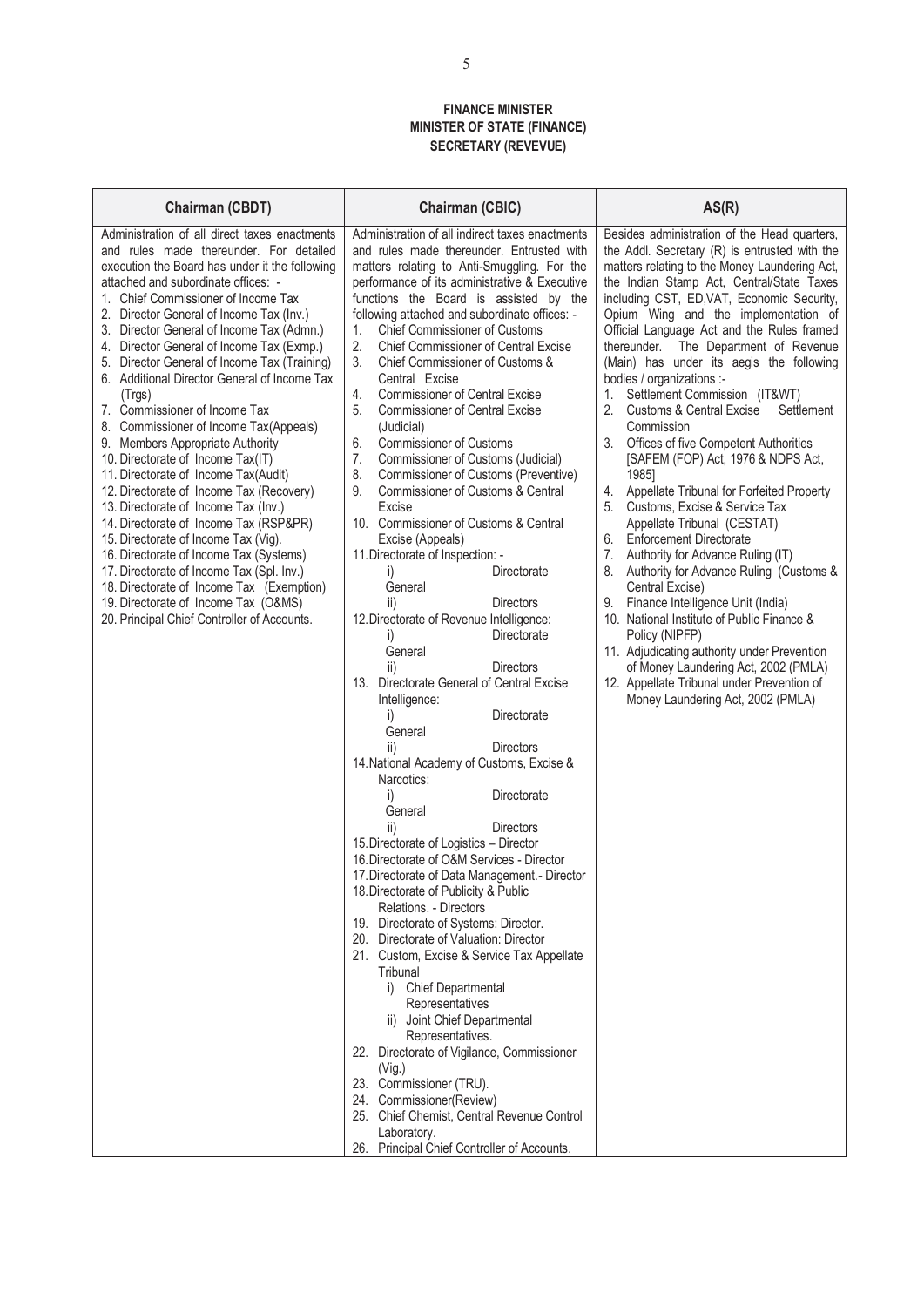| DG (CEIB)                           | F.A                  | <b>Principal</b><br><b>Commissioner</b><br>(RA) and ex-officio<br>Addl. Secy. | <b>Narcotics</b><br><b>Commissioner</b> | <b>Chief Controller of</b><br>Opium & Alkaloid<br><b>Factory</b> |
|-------------------------------------|----------------------|-------------------------------------------------------------------------------|-----------------------------------------|------------------------------------------------------------------|
| Coordination & strengthening of     | All financial budget | Revision                                                                      | Superintendence &                       | Over<br>all                                                      |
| intelligence<br>gathering<br>the    | &<br>expenditure     | Application<br>under                                                          | control<br>over                         | administration of t                                              |
| activities<br>the<br>Investigative  | matters relating to  | Customs Act, 1962                                                             | cultivation of opium                    | Government<br>he                                                 |
| efforts and enforcement action      | the<br>Department    | and Central Excise                                                            | poppy<br>and                            | Opium and Alkaloid                                               |
| by various agencies concerned       | Including<br>the     | and Salt Tax, 1944                                                            | production<br>οf                        | works undertaking                                                |
| with investigation into economic    | CBEC, CBDT & the     | (other than cases                                                             | opium<br>and                            | at Ghazipur and                                                  |
| The<br>laws.<br><b>Bureau</b><br>is | field formations of  | covered<br>by                                                                 | prevention<br>οf                        | Neemuch,<br>export                                               |
| responsible<br>for<br>maintaining   | the Department.      | (CESTAT).                                                                     | diversion of opium                      | opium<br>οf<br>and                                               |
| with<br>liaison<br>the<br>concerned |                      |                                                                               | to illicit channels                     | import<br>of<br>opiate                                           |
| departments and directorates        |                      |                                                                               |                                         | drugs for medicinal                                              |
| both at the Central & State         |                      |                                                                               |                                         | use; sale of excise                                              |
| Govt. level, and in addition is     |                      |                                                                               |                                         | opium and opiate                                                 |
| responsible for the overall         |                      |                                                                               |                                         | drugs<br>to                                                      |
| direction and the control of the    |                      |                                                                               |                                         | manufacturing                                                    |
| Investigative agencies within       |                      |                                                                               |                                         | chemists within the                                              |
| the D/o Revenue itself. The         |                      |                                                                               |                                         | country.                                                         |
| Bureau is also responsible for      |                      |                                                                               |                                         |                                                                  |
| administration<br>0f<br>the         |                      |                                                                               |                                         |                                                                  |
| COFEPOSA Act. 1974.<br>As           |                      |                                                                               |                                         |                                                                  |
| Head of Economic Intelligence       |                      |                                                                               |                                         |                                                                  |
| Council, coordination amongst       |                      |                                                                               |                                         |                                                                  |
| various enforcement agencies        |                      |                                                                               |                                         |                                                                  |
| with<br>dealing<br>economic         |                      |                                                                               |                                         |                                                                  |
| functions<br>include<br>offences,   |                      |                                                                               |                                         |                                                                  |
| formulation<br>of<br>coordinated    |                      |                                                                               |                                         |                                                                  |
| action plan against tax evaders     |                      |                                                                               |                                         |                                                                  |
| and black money operators,          |                      |                                                                               |                                         |                                                                  |
| suggest measures for dealing        |                      |                                                                               |                                         |                                                                  |
| with various modus operandi         |                      |                                                                               |                                         |                                                                  |
| adopted by them and advise          |                      |                                                                               |                                         |                                                                  |
| Govt. on amendment of laws          |                      |                                                                               |                                         |                                                                  |
| etc. for plugging loopholes.        |                      |                                                                               |                                         |                                                                  |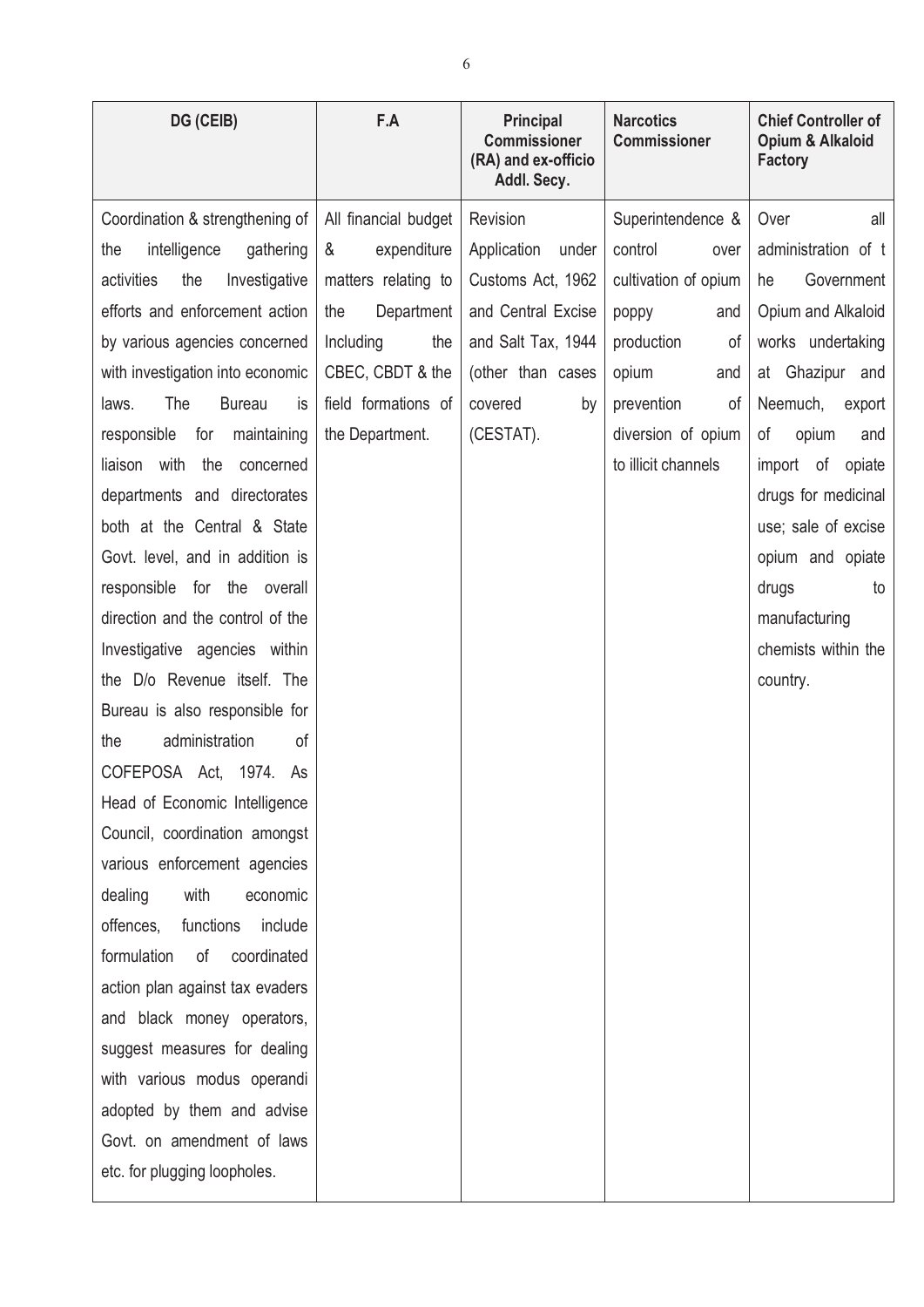# **Revenue Headquarters**





| <b>LEGEND</b>                                                           | <b>LEGEND</b>                                                                                                                                                                                                                                                      | <b>LEGEND</b>                                                              |
|-------------------------------------------------------------------------|--------------------------------------------------------------------------------------------------------------------------------------------------------------------------------------------------------------------------------------------------------------------|----------------------------------------------------------------------------|
| <b>REV: Revenue</b>                                                     | <b>ADG</b> : Addl. Director                                                                                                                                                                                                                                        | <b>ST:</b> State Taxes                                                     |
| <b>HQ: Head Quarter</b>                                                 | General                                                                                                                                                                                                                                                            | <b>Dir: Director</b>                                                       |
| <b>ADDL.SECY: Additional Secretary</b>                                  | J.S. (COFEPOSA) &<br><b>PITNDPS:</b><br>Joint Secretary (Conservation<br>Foreign Exchange<br>of<br>and<br>Prevention<br>of<br>Smuggling<br>Activities Act), and Prevention<br>Illicit Traffic in Narcotic<br>Ωf<br>Psychotropic<br>and<br>Drugs<br>Substances Act. | <b>D.S.: Deputy Secretary</b>                                              |
| DG, CEIB: Director General,<br>Central Economic Intelligence<br>Bureau. |                                                                                                                                                                                                                                                                    | <b>NC &amp; COM:</b> Narcotic Control &<br>Committee of Management         |
| J.S. (Rev.): Joint Secretary                                            |                                                                                                                                                                                                                                                                    | <b>D.T.</b> Direct Taxes<br><b>FIU</b> : Finance Intelligence Unit - India |
| (Revenue)                                                               |                                                                                                                                                                                                                                                                    |                                                                            |
| <b>O.L.: Official Language</b>                                          |                                                                                                                                                                                                                                                                    |                                                                            |
| <b>Coord.: Coordination</b>                                             | <b>R.A.</b> : Revision Application.                                                                                                                                                                                                                                |                                                                            |
| <b>E.S.: Economic Security</b>                                          |                                                                                                                                                                                                                                                                    |                                                                            |
| <b>C.A.</b> Competent Authority Cell                                    |                                                                                                                                                                                                                                                                    |                                                                            |
| <b>GAR General Admn.</b>                                                |                                                                                                                                                                                                                                                                    |                                                                            |
|                                                                         |                                                                                                                                                                                                                                                                    |                                                                            |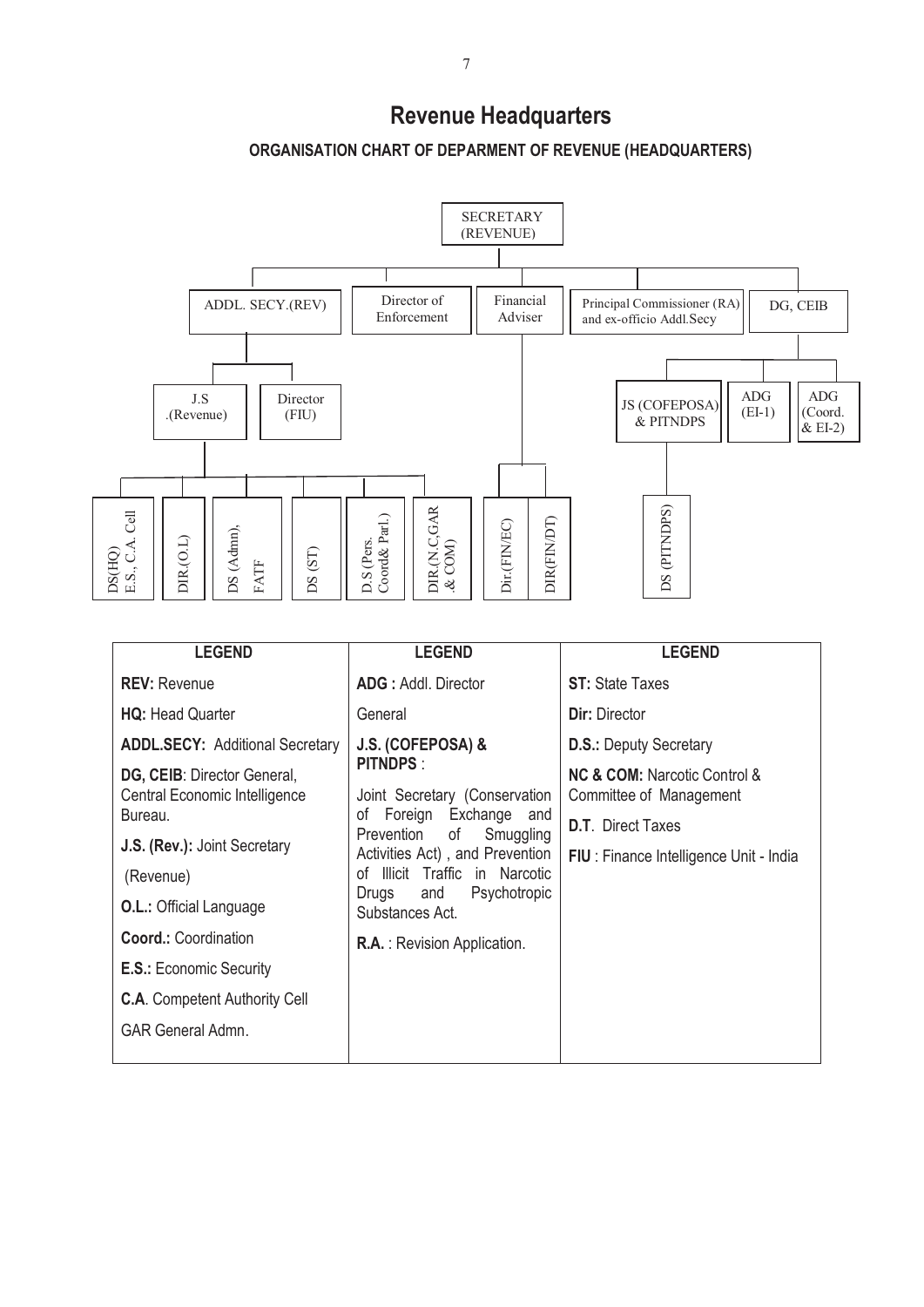# **Department of Revenue Wing-wise allocation of work**

## **1. Joint Secretary (Revenue)**

**(a) Director (HQ)** 

## **Ad.I Section**

- 1. Filling up of all posts of Under Secretary/Section Officer level in Department of Revenue including CEIB and their posting/transfer.
- 2. Filling up of ex-cadre/deputation posts of Under Secretary/Section Officer level and framing of recruitment rules thereof.
- 3. Furnishing of related information/reports etc.
- 4. Matters relating to SC/ST Reports and returns.
- 5. New Group Insurance Scheme 1980, Repayment of Insurance money on death and accumulations in the saving fund on retirement.
- 6. Deputation/Delegation abroad of officers in the Revenue Headquarters including CBDT/CBEC.
- 7. Warrant of Precedence/sending list of officers of the Department for issue of invitation cards for Flag HoistingCeremony on  $26<sup>th</sup>$  January/ 15 the August and also that for issuing invitation cards for Reception hosted by the President of India on 26<sup>th</sup> January/15 the August.
- 8. Furnishing of material to Parliament Section for incorporation in the Annual Report of the M/O Finance.
- 9. C.R. forms supply to all Gazetted Officers (Except PS/PPS).<br>10 Fixation of Pay and Grant of Increment. Deputation Duty Allo
- Fixation of Pay and Grant of Increment, Deputation Duty Allowance, Special pay.
- 11. Grant of incentive for promoting small family.
- 12. Calculation of qualifying service and review of cases after completion of 30 years service.
- 13. Maintenance and updation of service records and issue of various kinds of certificate in this regard.
- 14. Change in HomeTown declaration
- 15. Preparation and Forwarding the list of all the Gazetted officers (except PS/PPS) who are due to retire within the next 24 - 30 months.
- 16. Grant of leave to all the Gazetted Officers (except PS/PPS) Maintenance of EL/CL/HPL records in respect of all the Gazetted Officers (except PS/PPS).
- 17. Grant of LTC advance and entries in the service book regarding LTC claim in respect of all Gazetted Officers (except PS/PPS).
- 18. Grant of TA Advance to all Gazetted Officers (except PS/PPS).
- 19. Sanction for re-imbursement of Tuition fee to all Gazetted officers (except PS/PPS).
- 20. Vigilance cases of Group 'B' officers of the Department.<br>21. Intimation under CCS (Conduct) Rules. 1964 in rea
- Intimation under CCS (Conduct) Rules, 1964 in respect of all Gazetted officers (except PS/PPS).
- 22. Intimation under AIS (Conduct) Rules 1968 in respect of all IAS officers working on the strength of Dept. of Revenue.
- 23. No objection certificate for personal foreign visit of all Gazetted officers (except PS/PPS).
- 24. No objection-cum-Identity certificate for issuance/ renewal of passport to all Gazetted officers (except PS/PPS).
- 25. Forwarding of applications for various posts in other Departments/Ministries/Organisations in respect of all Gazetted officers working on the strength of the Department (except PS/PPS).
- 26. Forwarding of applications of all officers borne on the strength of this department for the post of CVOs in various PSUs.
- 27. Grant of leave encashment at the time of availing LTC to all Gazetted officers (except PS/PPS).
- 28. Disciplinary cases of Under Secretaries and Section officers and equivalent posts.
- 29. Reward cases of IRS (C&CE)/(IT) officers and making necessary entries in their service book.
- 30. Various periodical reports/ returns to be sent to IWSU/ Coord Section of DoR and Cadre Section of Dept. of Expenditure.
- 31. Sending various information sought by CS Division of DoP&T from time to time in respect of CSS officers.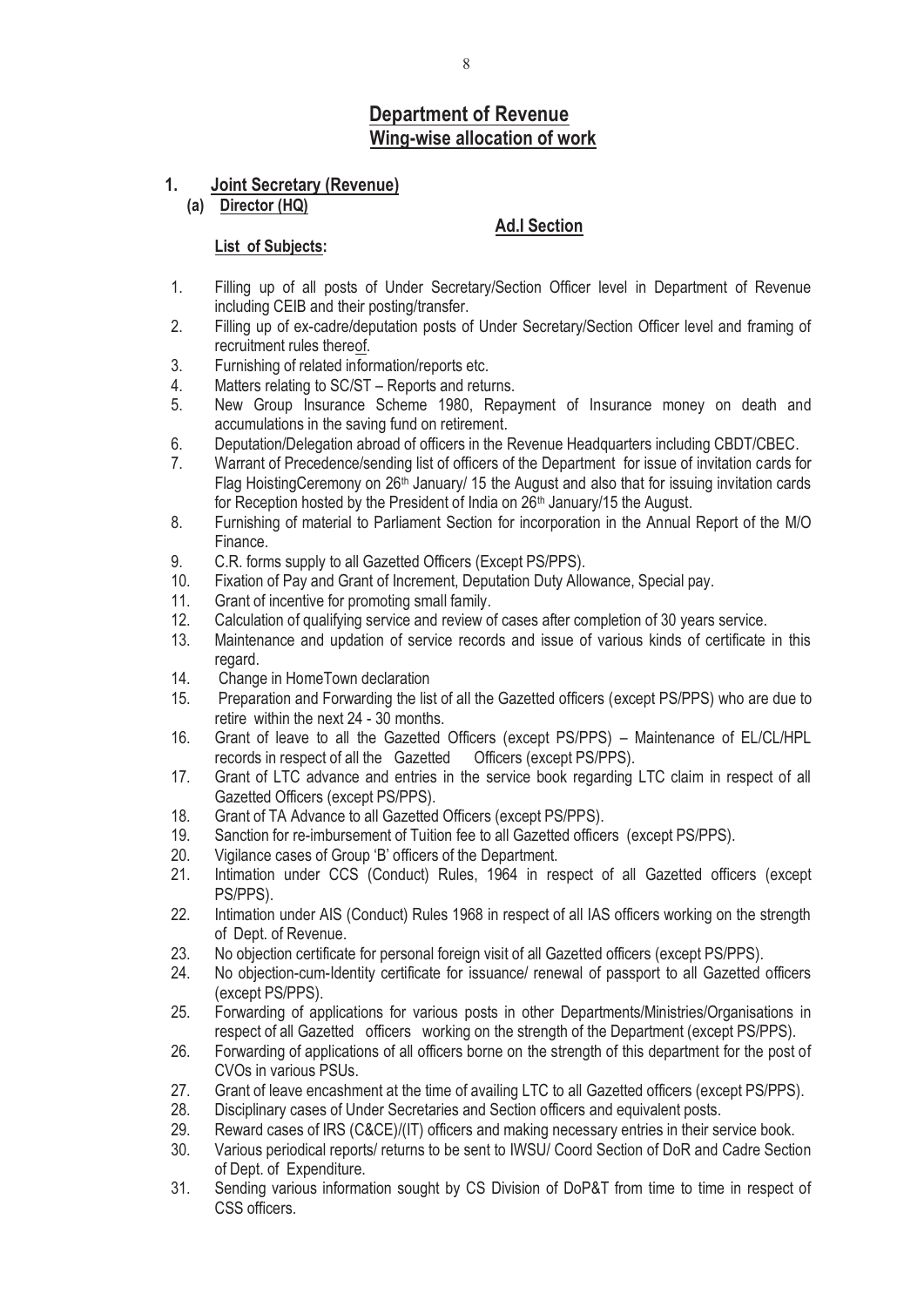# **Ad. I (i) Section**

# **List of Subjects:**

- 1. Filling up of all posts of Under Secretary/Section Officer level in Department of Revenue including CEIB and their posting/transfer.
- 2. Filling up of ex-cadre/deputation posts of Under Secretary/Section Officer level and framing of recruitment rules thereof.
- 3. Furnishing of related information/reports etc.
- 4. Matters relating to SC/ST Reports and returns.
- 5. New Group Insurance Scheme 1980, Repayment of Insurance money on death and accumulations in the saving fund on retirement.
- 6. Deputation/Delegation abroad of officers in the Revenue Headquarters including CBDT/CBEC.
- 7. Warrant of Precedence/sending list of officers of the Department for issue of invitation cards for Flag HoistingCeremony on 26<sup>th</sup> January/ 15 the August and also that for issuing invitation cards for Reception hosted by the President of India on 26<sup>th</sup> January/15 the August.
- 8. Furnishing of material to Parliament Section for incorporation in the Annual Report of the M/O Finance.
- 9. C.R. forms supply to all Gazetted Officers (Except PS/PPS).
- 10. Fixation of Pay and Grant of Increment, Deputation Duty Allowance, Special pay.
- 11. Grant of incentive for promoting small family.
- 12. Calculation of qualifying service and review of cases after completion of 30 years service.
- 13. Maintenance and updation of service records and issue of various kinds of certificate in this regard.
- 14. Change in HomeTown declaration
- 15. Preparation and Forwarding the list of all the Gazetted officers (except PS/PPS) who are due to retire within the next 24 - 30 months.
- 16. Grant of leave to all the Gazetted Officers (except PS/PPS) Maintenance of EL/CL/HPL records in respect of all the Gazetted Officers (except PS/PPS).
- 17. Grant of LTC advance and entries in the service book regarding LTC claim in respect of all Gazetted Officers (except PS/PPS).
- 18. Grant of TA Advance to all Gazetted Officers (except PS/PPS).
- 19. Sanction for re-imbursement of Tuition fee to all Gazetted officers (except PS/PPS).
- 20. Vigilance cases of Group 'B' officers of the Department.<br>21. Intimation under CCS (Conduct) Rules. 1964 in respect
- Intimation under CCS (Conduct) Rules, 1964 in respect of all Gazetted officers (except PS/PPS).
- 22. Intimation under AIS (Conduct) Rules 1968 in respect of all IAS officers working on the strength of Dept. of Revenue.
- 23. No objection certificate for personal foreign visit of all Gazetted officers (except PS/PPS).
- 24. No objection-cum-Identity certificate for issuance/ renewal of passport to all Gazetted officers (except PS/PPS).
- 25. Forwarding of applications for various posts in other Departments/Ministries/Organisations in respect of all Gazetted officers working on the strength of the Department (except PS/PPS).
- 26. Forwarding of applications of all officers borne on the strength of this department for the post of CVOs in various PSUs.
- 27. Grant of leave encashment at the time of availing LTC to all Gazetted officers (except PS/PPS).
- 28. Disciplinary cases of Under Secretaries and Section officers and equivalent posts.
- 29. Reward cases of IRS (C&CE)/(IT) officers and making necessary entries in their service book.
- 30. Various periodical reports/ returns to be sent to IWSU/ Coord.Section of DoR and Cadre Section of Dept. of Expenditure.
- 31. Sending various information sought by CS Division of DoP&T from time to time in respect of CSS officers.

# **Ad. (E.D.)**

# **List of Subjects:**

The following matters in respect of Directorate of Enforcement.

- 1. Creation/continuance of posts.
- 2. Framing/amendment of Recruitment Rules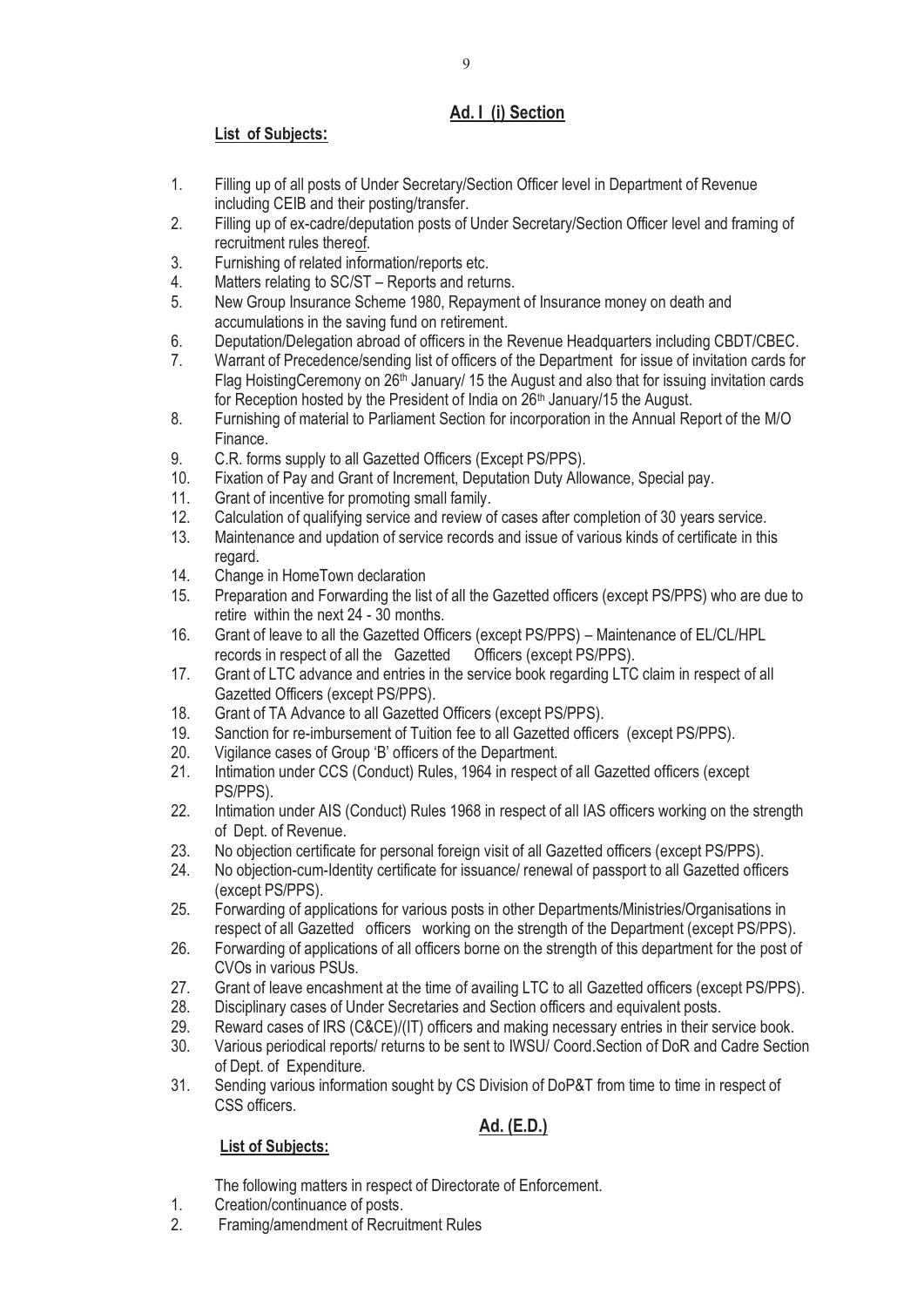- 3. Disciplinary matters.
- 4. Complaints received from various sources against the officers/staff of the said organization.
- 5. Court cases pertaining to service matters.
- 6. Representations regarding seniority, promotion etc.
- 7. Deputation of officers abroad.
- 8. Engagement of Advocates and other connected matters.
- 9. Matters relating to accommodation, telephones, provision of vehicles and other infrastructure.
- 10. Parliament Question/ Parliament Assurances
- 11. Filling up the post of Special Director, Additional Director, Deputy Director (Deputation & Promotion), Assistant Director, Grade-I (Deputation & Promotion), Additional Director (Prosecution), Deputy Legal Adviser & Assistant Legal Adviser in ED.
- 12. Letter of requests under PMLA, 2002.

# **Economic Security Cell**

## **List of Subjects:**

The E. S. Cell which was created in March, 2004 is dealing with following matters:-

- 1. Coordination work relating to investigation and enforcement agencies, such as Directorate of Revenue Intelligence, Directorate of Enforcement, Directorate of Inspection, Income Tax Investigation.
- 2. Coordination between the Department of Revenue and Economic Offences Wing of CBDT and other agencies like the Company Law Department.
- 3. Implementation of recommendations made by the Group of Ministers/various Committees etc. relating to economic security matters.
- 4. Matters relating to foreign organizations such as Asia/Pacific Group on Money Laundering, EGMONT Group etc.
- 5. Matters relating to Economic Intelligence Council, Regional. Economic Intelligence Council etc.
- 6. Administration/amendments of Prevention of Money Laundering Act.

In addition, the organizations shown below are administratively controlled by E.S. Cell:-

- i. Financial Intelligence Unit-India.
- ii. Adjudicating Authority under the Prevention of Money-laundering Act.
- iii. The Cell is handling the following matters of these organizations:-
- iv. Creation/continuance of posts.
- v. Framing/amendment of Recruitment Rules.
- vi. Deputation of officers abroad.
- vii. Matters relating to accommodation, telephones, provision of vehicles and other infrastructure.
- viii. Financial sanctions on related issues.
- ix. Parliament Questions.

## **(b) Deputy Secretary (Admn.)**

# **AD.I (A) Section**

- 1. All establishment matters pertaining to PPSs/ PSs/PAs/Stenographers Grade 'D' and Group 'C' Staff of the Department.
- 2. Court Cases pertaining to staff/ officers under administrative control of Ad.IA Section.
- 3. Matters relating to:
	- i. Children Educational Allowance to CSSS officers and MTS of the Department.
	- ii. Forwarding of Applications for outside jobs in respect of CSSS officers and MTS.
	- iii. Preparation of Panel of Invigilators /Invigilation duty.
	- iv. Training Programme in India and abroad of all officers and staff in the Department.
	- v. Grant of Budget Honorarium to Officers/Staff of the Department.
	- vi. T. A. etc to non-official members of Advisory Committees.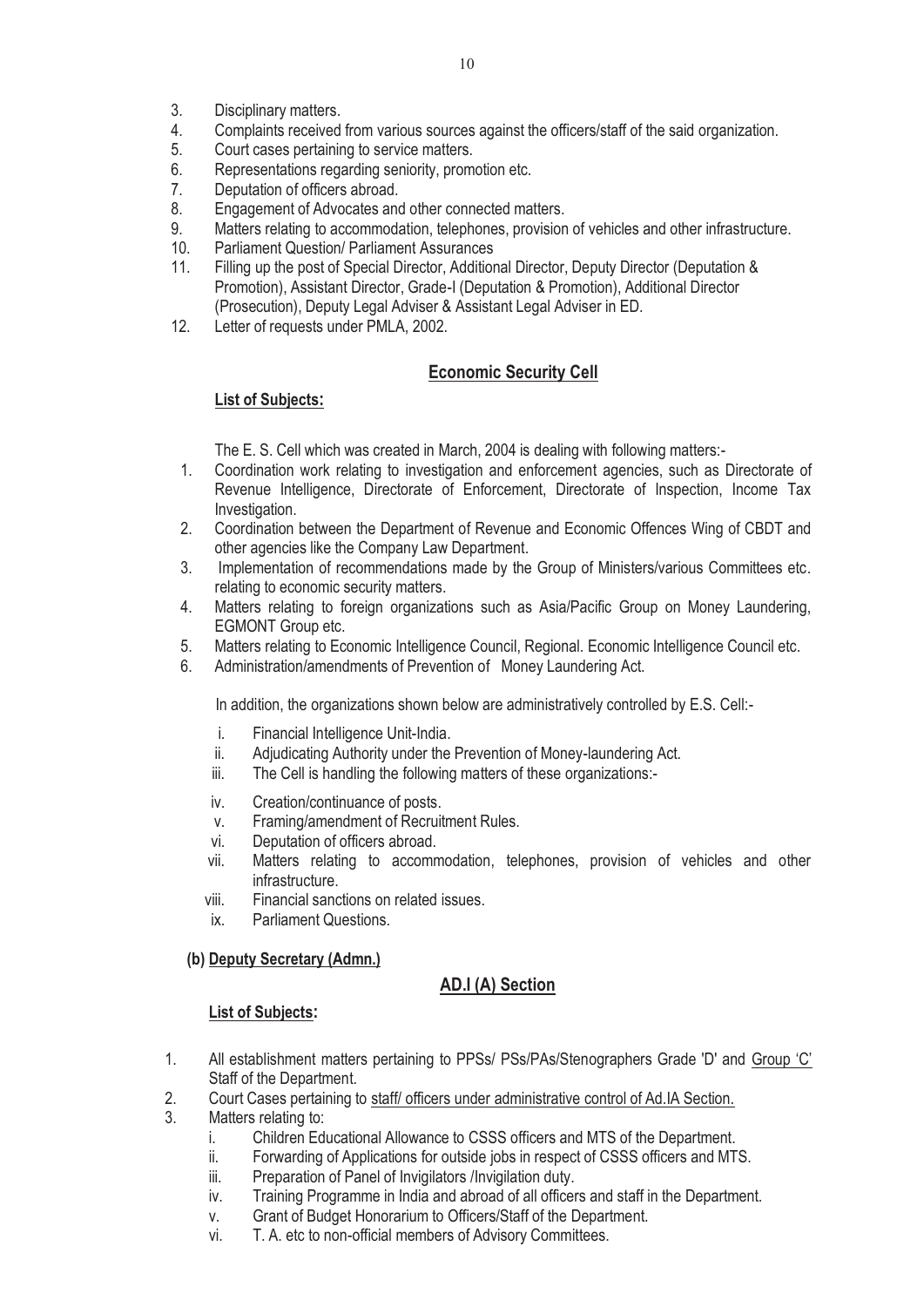- vii. Central Secretariat Library and Finance Library Membership and issue of `No Demand Certificates' to all officers and staff in the Department.
- viii. Payment of Fees to Counsels etc. engaged by Department.
- 4. All work regarding issue of sanctions under Head " Hospitality".
- 5. Medical Reimbursement Claims of all officials under the Administrative Control of Ad.IA Section and S.Os.
- 6. All work regarding issue of sanctions under the Head "Advertising & Publicity".
- 7. All work regarding issue of sanctions pertaining to Publication & Printing of Notifications issued by the Department of Revenue.
- 8. All work regarding issue of sanction pertaining to the Grant of Awards/incentives for the progressive use of Hindi.
- 9. All work regarding issue of sanctions of Tour TA of all officials under the Administrative Control of Ad. IA Section.
- 10. Issue of sanctions for payment of annual contribution to the Customs Cooperation Council, Brussels and other international agencies.
- 11. Re-verification of character and antecedents of staff/officers under administrative control of Ad.IA Section engaged in Top Secret/ Secret work pertaining to Annual Budget.
- 12. Appointment of Security Officer/Assistant Security Officer
- 13. Matters regarding cases of loss of documents and fix responsibilities.
- 14. Forwarding of applications of male Muslim officers/officials (Government employees
- 15. only) to MEA for temporary deputation to Consulate General of India, Jeddah, Saudi Arabia as Assistant Haj Officers and Haj Assistants for Haj.
- 16. Forwarding of applications of officers for appointment as liaison officers for KailashMansarovarYatra to MEA.
- 17. Matters relating to Departmental Council of Ministry of Finance under JCM.
- 18. Matters relating to canteen/Tiffin Rooms.
- 19. Independence Day/Republic Day Celebrations Issue of Invitation Cards.
- 20. Personnel and service matter of staff/ officers under the Administrative control of Ad.IA section.
- 21. Parliament Questions relating to the above subjects.

# **Ad. I (B) Section**

- 1. Filling up of Group B (Non-Gazetted) and Group C posts including Staff Car Drivers (except stenographers).
- 2. Issue of Transfer/Posting orders.
- 3. Preparation/Commutation of pension papers of staff under its control.
- 4. Supply of C.R. forms to all the above mentioned officials.
- 5. Fixation of Pay and Grant of Increments, Special Pay, Personal Pay etc.<br>6. Grant of Incentive for promoting small family.
- 6. Grant of Incentive for promoting small family.<br>7. Grant of Incentive under Hindi teaching Scher
- Grant of Incentive under Hindi teaching Scheme.
- 8. Sanctioning of GPF Advances & withdrawals of all Officers and staff of Department of Revenue (HQ).
- 9. Medical Reimbursement claims of all officials of the Department (except SCD, Peons, Stenos, P.P.Ss, S.Os and Assistant Directors (OL).
- 10. All kinds of loans and advances like House Building Advance, Motor Car Advance, Motor Cycle/Scooter Advance, Computer Advance, Festival Advance etc.in respect of all officers and staff of Department of Revenue (HQ).
- 11. Matters relating to CGHS Scheme of all officers and staff of Department of Revenue (HQ), like:-
	- (a) Issue of CGHS cards to all Officers and Staff of Department of Revenue (HQ).
	- (b) Change of address/ change of dispensary.
	- (c) Addition/deletion of names in CGHS cards.
	- (d) Issue of temporary/ duplicate CGHS cards.
	- (e) Issue of 'no Demand Certificate'.
- 12. Sanction of LTC advance and verification of LTC bills of Gr.B (Non-Gazetted) and Gr.C posts including Ex-Cadre (except stenographers).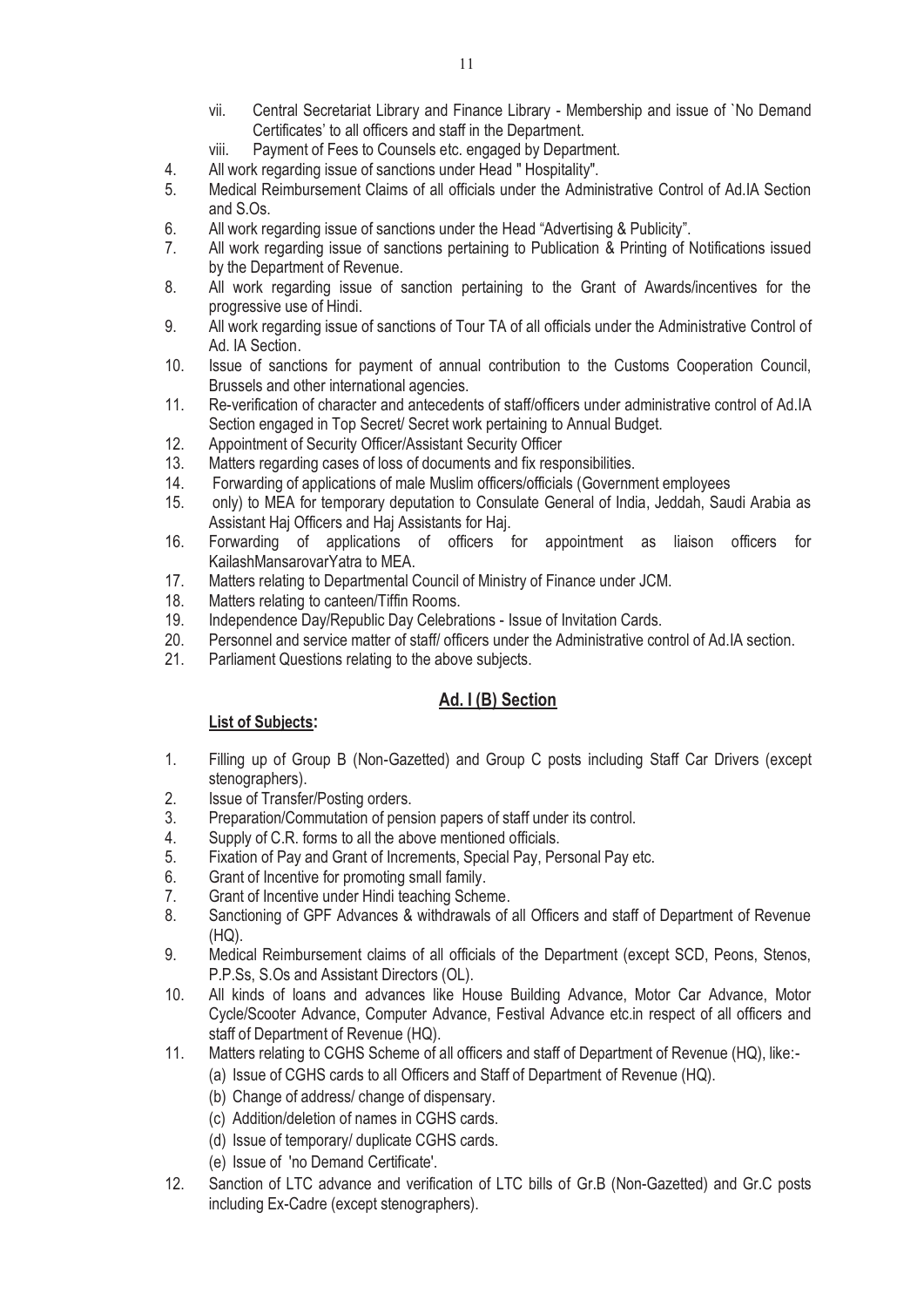- 13. Vigilance cases of Gr.B (Non-Gazetted) and Gr.C posts including Ex-Cadre (except stenographers, MTS).
- 14. Maintenance of service records.
- 15. Forwarding the list of officers who are due to retire within the next 24-30 months.
- 16. Sanction of leave.
- 17. Forwarding of application for bi-monthly Typewriting Test.
- 18. Forwarding of application for Inter-departmental transfers.
- 19. Forwarding of application for outside jobs/deputation posts.
- 20. Forwarding of application for Departmental Examination.
- 21. Yearly, half- yearly, quarterly and monthly reports & returns.
- 22. Deputing Polling parties for Elections and Bye-elections.
- 23. Change of HomeTown declarations.
- 24. Calculation of qualifying service and review of cases after completion of 30 years of service.
- 25. Filling up of ex-cadre posts of Group B&C and establishment matters pertaining to them.
- 26. Parliament Questions relating to the above subjects.<br>27. Sanction of Tuition Fees of Gr.B (Non-Gazetted)
- Sanction of Tuition Fees of Gr.B (Non-Gazetted) and Gr.C posts including Ex-Cadre (except stenographers, MTS).
- 28. Formation of Screening Committee for ACP and grant of ACP of officials under administrative control of Ad.IB section.
- 29. Database updation of Assistants, UDCs, LDCs and Ex-Cadre and maintaining database updation of vigilance cases.
- 30. Preparation and maintenance of e-service books.
- 31. Administration of e-office of staff under the purview of Ad.IB Section.<br>32. Transfer/posting and administrative work relating to DEOs deplo
- Transfer/posting and administrative work relating to DEOs deployed in the Department on contractual basis.

## **Ad. IC(AAR) Section**

#### **List of Subjects:**

- 1. All administrative matters concerning the following offices under the Department of Revenue:-
- 2. Income-Tax Settlement Commission. All matters concerning the office except appointment
- 3. of the Chairman, Vice-Chairman and Members, which is handled by Ad.I section.<br>4. Customs & Central Excise Settlement Commission. All matters concerning the of
- 4. Customs & Central Excise Settlement Commission. All matters concerning the office except
- 5. appointment of Chairman, Vice-chairman and Members which is handled by Ad.I Section.
- 6. Authority for Advanced Rulings. All matters concerning the office except appointment of the Chairman and Members, which is handled by the Ad.I Section.
- 7. The matters relating to the release of the grant-in-aid to the National Institute of Public Finance & Policy and various other administrative matters concerning the Institute.

## **Ad.IC(CESTAT) Section**

#### **List of Subjects:**

Administrative matters including selection and appointment to the post of Member (Judicial), Member (Technical) and President of CESTAT.

# **RTI Cell**

- 1. Receipt of all RTI Applications alongwith the Indian Postal Order/ Demand Draft/ Cash as well as the Appeals concerning to the Department of Revenue.
- 2. Receipt of all transferred RTI applications from different Ministries/ Departments concerning to the subject of Department of Revenue.
- 3. To transfer RTI applications to different Ministries/ Departments as well as the field formations of CBIC/ CBDT (if the subject pertains to them).
- 4. To deposit the IPO's/DD's/Cash in cash Branch of Department of Revenue.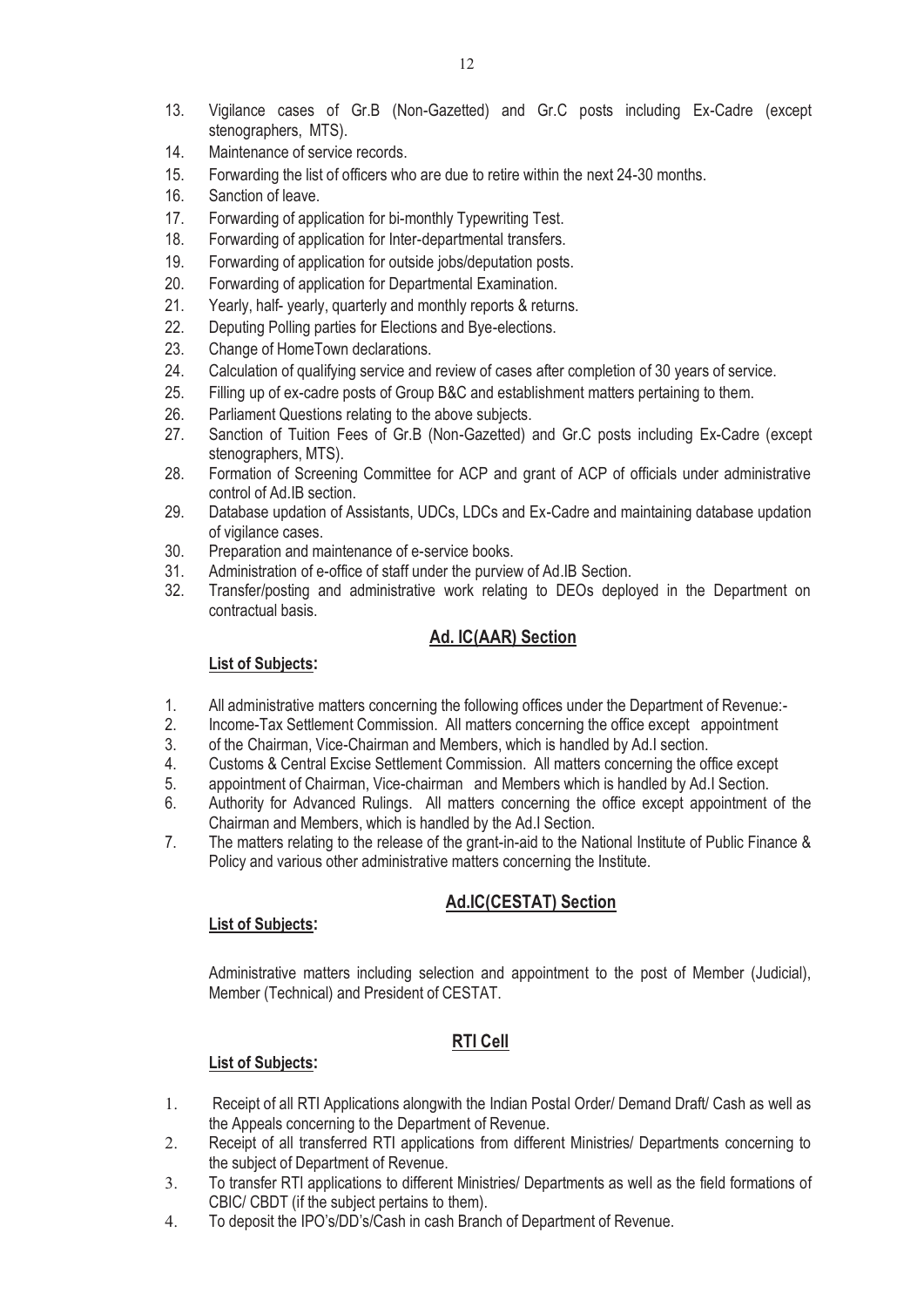5. Coordination among the CPIO's of HQ/CBIC/CBDT for the RTI Applications.

# **Competent Authority Cell**

# **List of subjects:**

- 1. All matters relating to administration of the Smugglers and Foreign Exchange Manipulators (Forfeiture of Property) Act, 1976.
- 2. All matters relating to forfeiture of illegally acquired properties, done by CAs under the Smugglers and Foreign Exchange Manipulators (Forfeiture of Property) Act, 1976 and Chapter V-A of Narcotics Drugs and Psychotropic Substances Act, 1985 and court cases involving challenge to provisions of the said Acts.
- 3. Administrative and policy matters relating to the four offices of the Competent Authorities; filling up of all Groups 'A' posts in CA Offices.
- 4. To assist the offices of the Competent Authorities in conducting their cases in the Supreme Court of India and to assist the offices of Competent Authorities (except C.A., New Delhi) in conducting their cases in High Court of Delhi.
- 5. Administrative matters relating to Appellate Tribunal (under SAFEMA) except appointment of the Chairman and Members which is handled by Ad.I Section.
- 6 Parliament Questions regarding Competent Authorities and Appellate Tribunal (under SEFEMA).

# **(c) Deputy Secretary (Pers.)**

# **I.W.S.U. Section**

## **List of Subjects:**

- I. O & M Functions
- 2. Records Management:
	- **(a)** Ensuring preparation and review of record retention schedules concerning substantive functions of the Ministry/Department by the concerned Sections and furnishing guidance therefore as necessary.
	- **(b)** Scrutiny of monthly reports of arrears relating to recording, indexing, weeding etc of files and suggesting remedial action required.
- 3. O & M Inspection
	- **(a)** Drawing up of programme of inspection of Sections.
	- **(b)** Scrutiny of inspection reports to locate more common or serious defects with a view to suggesting appropriate/remedial action and/or reporting to the Department of Administrative Reforms as necessary.
- 4. Monthly statement of cases pending disposal for over a month.
- 5. Fortnightly statement of letters/communications received from Ministers/MPs/VIPs etc.
- 6. Manual of Office Procedure, amendments to, interpretation regarding.
- 7. Liaison with the Department of Administrative Reforms and Public Grievances in the matters of annual review of reports and returns.
- 8. Overseeing prompt compilation and manualization of administrative orders and instructions by the Sections concerned.
- 9. Overseeing implementation of SIU reports and liaison with Staff Inspection Unit.
- 10. Preparation of Organizational Chart of the Department and Preparation and issue of Induction Material periodically.
- 11. Computerization in the aforesaid areas.

# **Personnel Section (Hqrs.)**

- 1. Maintenance of APARs of Group "B"and Group "C"/officials under the Revenue (HQ)
- 2. Maintenance of APARs of Chief Commissioner and above level officers of Central Board of Direct Taxes (CBDT) and Central Board of Indirect Taxes and Customs (CBIC).
- 3. Maintenance of IPRs of Group 'B' and Group "C" officers / officials under Revenue (HQ).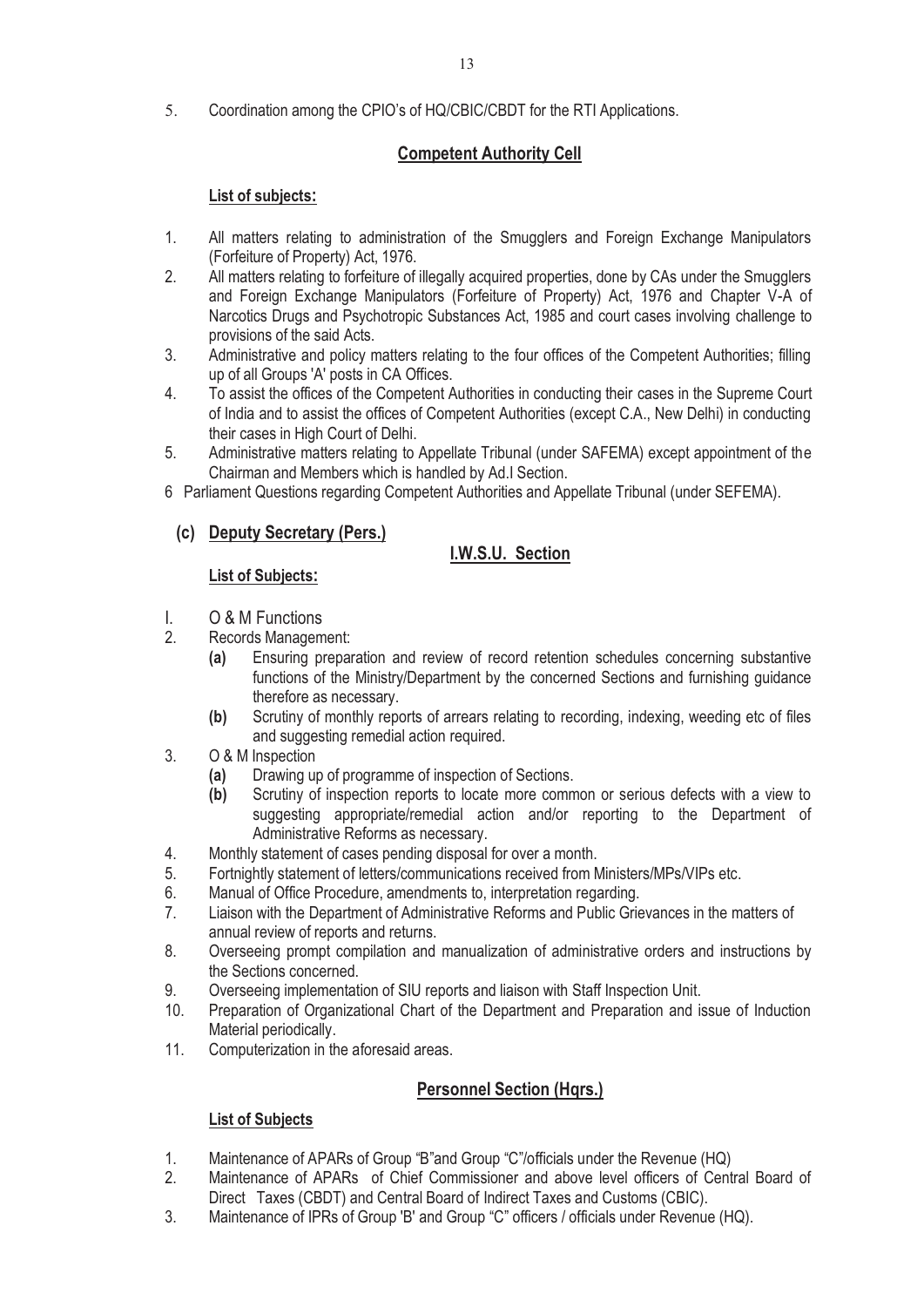- 5. Forwarding IPRs of Group Ä"Officers under Revenue (HQ) to their respective Cadre Controlling **Authorities**
- 6. Communication / Disclosure of APARs to the concerned officers / officials.
- 7. Dealing with Representations/ received, if any, against adverse remarks / grading in APARs.
- 8. Forwarding the APARs of Group A"Officers under Revenue (HQ) to their respective Cadre Controlling Authorities.
- 9. Furnishing of complete CR Dossiers/APARs to the various authorities requiring them for various administrative purposes.
- 10. Processing of proposals for Empanelment of Indian Revenue Service (IRS) Officers of CBDT and CBIC for the post of Additional Secretary and Secretary at the Centre in various Ministries / Departments.

# **Vigilance Cell (HQ)**

# **List of Subjects**

- 1. Examination / process of Vigilance complaints received against Group A "officers under Revenue (HQ) and attached / subordinate offices i.e. CESTAT, C&CE Settlement Commission, Income Tax Settlement Commission, ATFP, AAR and Competent Authority.
- 2. Processing of vigilance/Disciplinary cases relating to Group A "officers under Revenue (HQ) and attached / subordinate offices i.e. CESTAT , C&CE Settlement Commission, Income Tax Settlement Commission, ATFP, AAR and Competent Authority.
- 3. Submission of Annual Report of CVOs to CVC after compiling the inputs received from all concerned offices.
- 4. Dealing with work relating to Annual Sectoral Review Meeting of CVC with CVO.
- 5. Processing the requests for grant of Vigilance clearance in r/o all the Group 'A' officers under Revenue (HQ).
- 6. Processing of cases pending for sanction of prosecution in r/o Group Á'Officers under Revenue HQ and furnishing updated status to DoPT& Cabinet Secretariat.
- 7. Monitoring of cases pending for sanction of prosecution relating to CBDT and CBIC.
- 8. Updating data on probity portal of DoPT in r/o Revenue (HQ).

# **Coordination Section**

- 1. Parliament Questions on Administrative matters requiring coordination among CBIC, CBDT &Hqrs.
- 2. Assurances given by other Ministries/Departments on Administrative matters requiring coordination among CBIC, CBDT &Hqrs.
- 3. Coordination and compilation of information in r/o specified National awards such as Padma Awards etc.
- 4. References received from PMO, Cabinet Sectt., Ministry of Home Affairs, D/o Expenditure etc. on various miscellaneous issues.
- 5. Welfare work for women staff in D/o Revenue, Setting up of a Complaint Cell for redressal of grievances of women.
- 6. VIP references requiring coordination of Boards/Divisions/Offices in the Department.
- 7. Issues relating to Welfare of SCs/STs/OBCs & Minorities References received from Commission/DOPT.
- 8. Circulation of Orders/Instructions/Rules received from various Ministries/ Departments.
- 9. Welfare/Sports matters of Department of Revenue (Grants-in-aid to C.R.S.B. & Recreation Club of Department of Revenue).
- 10. Assistance to various Sections in the Department in recording and indexing.
- 11. Annual Statement regarding recruitment of OBCs/SCs/STs/Minorities and Physically Handicapped persons in the Government Services and Annual RTI Statement.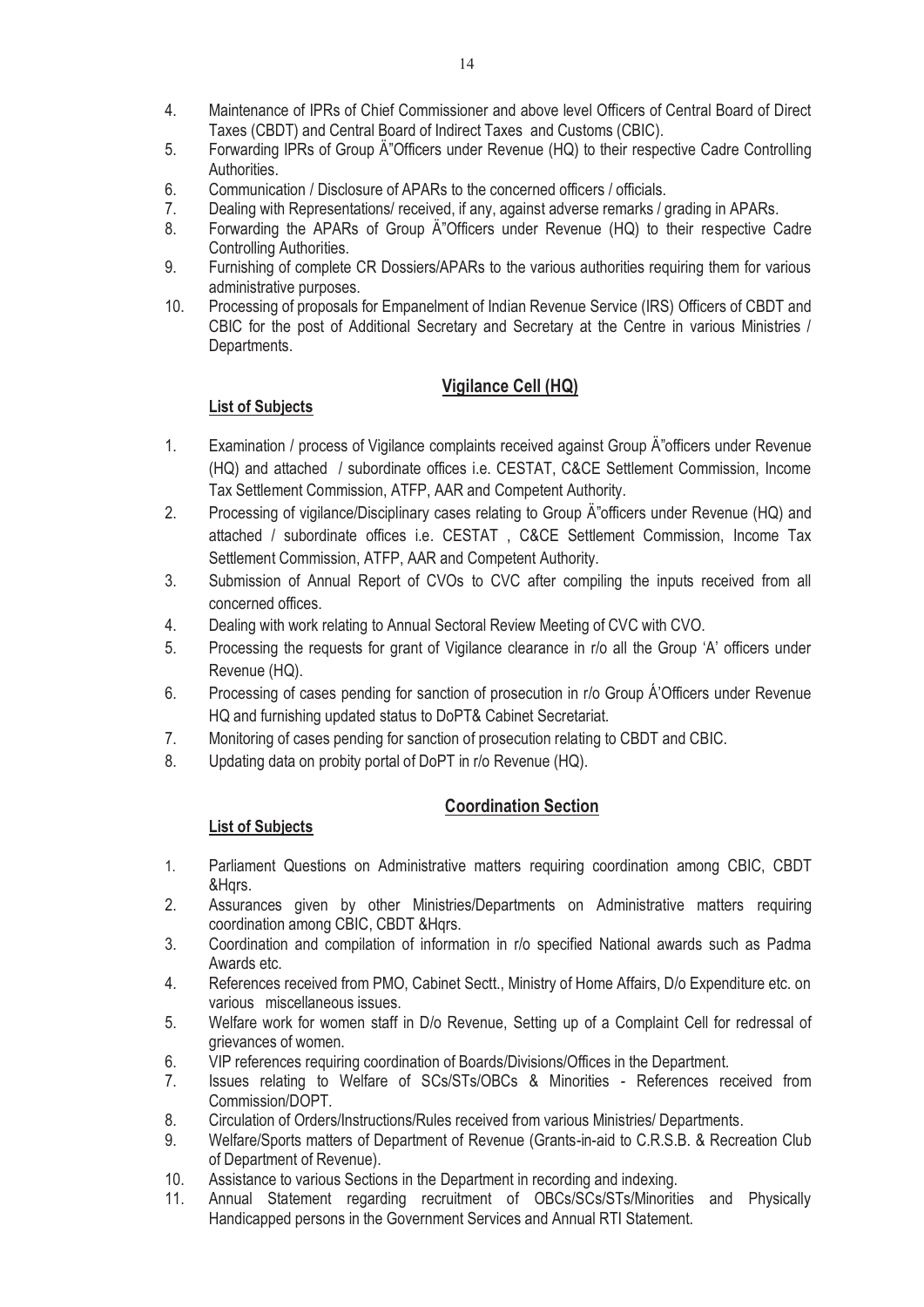# **Technical Coordination Section**

## **List of Subjects:**

- 1. All technical matters (including VIP references) involving coordination between CBDT and CBIC.
- 2. Parliament Questions involving coordination between CBDT and CBIC.
- 3. Cabinet Notes; CCEA's Notes; CoS Notes; CCA Note; MoUs; Draft Agreements, etc. involving coordination between CBDT& CBIC.
- 4. Matters related to Budget Announcement involving coordination between CBDT and CBIC.
- 5. Technical matters referred to Additional Secretary (Admn.) by Secretary Revenue for processing.<br>6. Convening and follow-up on the Co-ordination Meetings chaired by RS on tax issues involving
- 6. Convening and follow-up on the Co-ordination Meetings chaired by RS on tax issues involving direct and indirect tax.
- 7. Preparation of Monthly Report on significant events of the Department of Revenue.
- 8. Preparation of Monthly Cabinet Summary in respect of activities of the Department of Revenue.
- 9. Preparation of monthly report on important issues / developments of Department of Revenueto be uploaded on e-samiksha.

# **Parliament Cell**

- 1. To coordinate work relating to Parliament Questions to be answered by Department of Revenue in LokSabha/ RajyaSabha.
- 2. To send advance notices as also printed versions of admitted Parliament Questions to Divisions concerned;
- 3. To collect, consolidate and forward fair copies of the Replies to Parliament Questions to LokSabha/ RajyaSabha Secretariat, PIB, etc .on the days previous to Question days
- 4. To circulate daily business of LokSabha/ RajyaSabha during the sessions to officers concerned;
- 5. To circulate Parliamentary Committees Reports to the Divisions concerned, collect action taken replies from them and forward the same LokSabha/ Rajyaabha Secretariat.
- 6. To collect status report on implementation of recommendations of Standing Committee on Finance relating to Department of Revenue, for statement to be made in Parliament by Finance Minister under Direction 73A of the "Directions of Speaker".
- 7. To forward Calling Attention Notices, Private Members' Bills and other Parliamentary papers to the Divisions concerned for further action.
- 8. To collect legislative and non-legislative proposals from all Divisions of the Department and to forward the same to Ministry of Parliamentary Affairs or inclusion in the Govt. Business of the ensuing session.
- 9. To forward Matters raised by MPs under Rule 377 in LokSabha and Special Mentions made in RajyaSabha, to the Divisions concerned for replying to MPs concerned;
- 10. To collect materials from all Divisions of the Department on important issues likely to be raised in Parliament and forward to the PMO;
- 11. To arrange for laying of notifications and statutory orders issued by the Department on the Tables of both Houses of Parliament;
- 12. To send the information regarding Parliament Assurances to the concerned and monitor fulfillment of the Assurances.
- 13. To arrange for official gallery passes/entry passes for the officers of Department of Revenue visiting Parliament during session;
- 14. To circulate important instructions receive from LokSabha/RajyaSabha Secretariat and Ministry of Parliamentary affairs, from time to time; and,
- 15. To collect the materials from all Divisions of the Department of Revenue for incorporation in the Annual Report of Ministry of Finance and consolidated material to Deptt of Economic Affairs.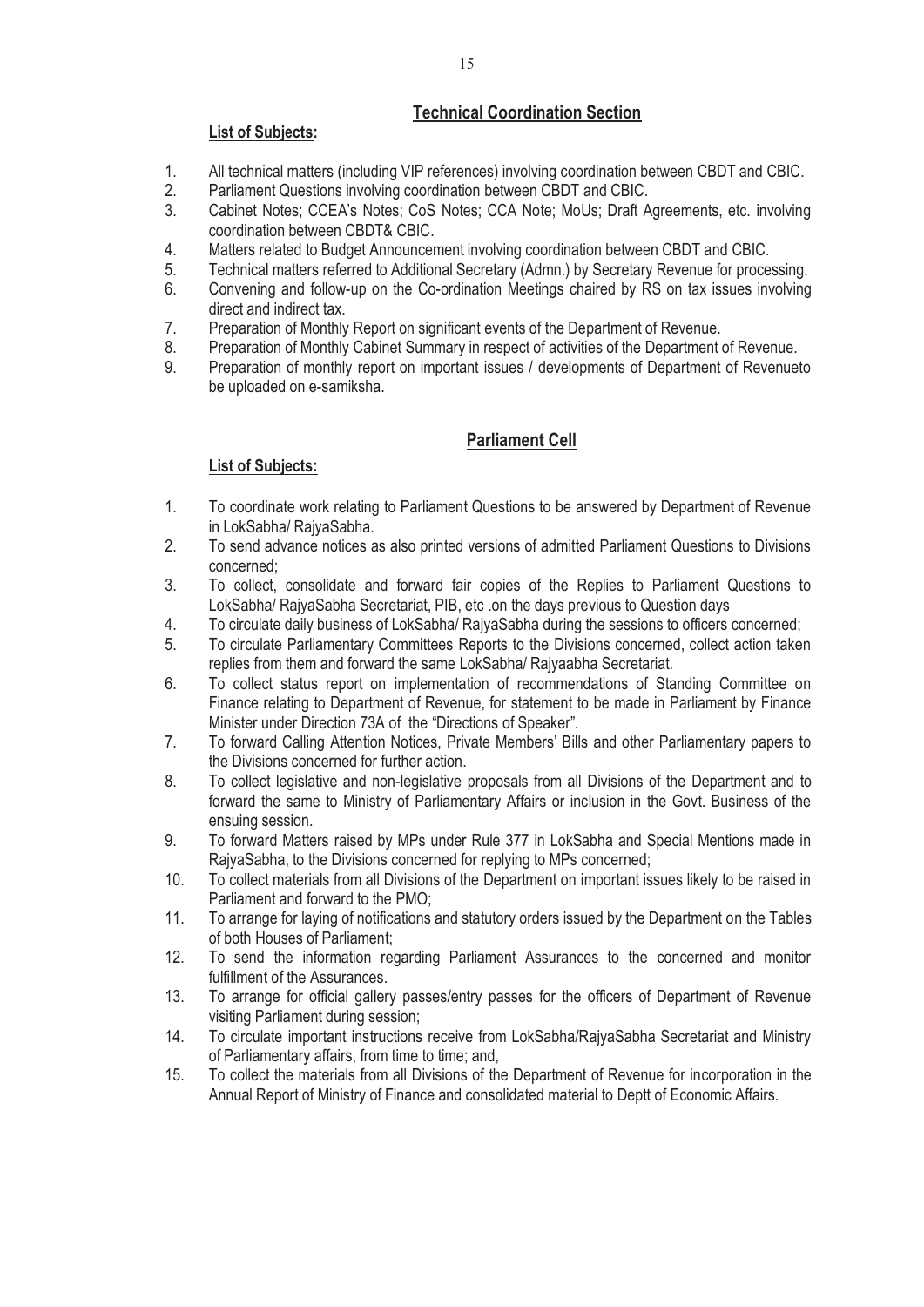# **(d) Director (NC)**

# **Cash Section**

## **List of Subjects:**

- 1. Receipt & Disbursement of Pay and Allowances.
- 2. Preparation of Pay Bills of gazetted and non-gazetted staff of Department of Revenue.
- 3. Preparation of Bills and maintenance of accounts of G.P.F. Advance/Final Withdrawal, House
- 4. Building Advance, Motor Cycle/ Scooter Advance, Festival Advance & Fan Advance etc<br>5. T.A. and LTC Bills and daily wages bills.
- 5. T.A. and LTC Bills and daily wages bills.<br>6. All Contingency bills.
- All Contingency bills.
- 7. Preparation of Budget Estimates and matter relating to reconciliation of Accounts. Replies to Audit objections concerned with Cash -Section.
- 8. Maintenance of expenditure registers for regulating and controlling of expenditure in respect of Deptt. of Revenue (Hqr) proper. Monthly/Quarterly report of expenditure to be sent to IFU/CCA/Director (Admn).
- 9. Maintenance of Accounts of long term Advance/Loans to Gazetted and Non-Gazetted staff of the Department.
- 10. Parliament Questions relating to the above subjects.

## **R&I (R) Section**

#### **Lists of Subjects:**

- 1. Receipt of ordinary postal dak and speed post dak thrice a day.
- 2. Receipt of registered dak once a day.<br>3. Receipt of Secret/Confidential dak. tel
- Receipt of Secret/Confidential dak, telegram/telex and courier dak throughout the day.
- 4. Receipt of Orders/Notices from various Courts and local dak from other Ministries and Deptts throughout the day.
- 5. Receipt of personal dak from different parties.
- 6. Sorting of the above mentioned dak, name-wise, designation-wise, opening of dak, stamping of dak, diarising of registered dak, U.O letters, files secret/confidential letters, Court Cases, personal dak, telegrams etc., placing it in the dak pads for different sections and officers of the whole department and their distribution by the close of the office timings.

## **R&I (D) Section**

- 1. Dispatch of:
	- a. Letters/Parcels-ordinary, registered/unregistered and speed post letters received from all officers / sections in this Department, by post.
	- b. Departmental dak /files to all Ministries/ Departments through dak messengers and through hand delivery locally.
	- c. Circulars to all CITs/CCEs/Chambers and other lower formations by post or by messenger.
- 2. Distribution of circulars/dak/files etc. to all Officers/Sections of this Department.
- 3. Cyclostyling of the stenciling work of the Department.
- 4. Night Duty Work:
	- (i) Receiving dak from other Ministries/Departments for urgent delivery to departmental officers.
	- (ii) Dispatch of Immediate, out-to-day letters/circulars and Telegrams.
	- (iii) Dispatch of registered letters through Parliament Street Post Office/C.T.O. when received after office hours.
	- (iv) Issuing telegrams;
	- (v) Maintenance of a Diary for telegrams received after Office hours to be handed over to R&I(R) next morning when office opens.
	- (vi) Opening and closing of doors and looking after key-board after office hours.
	- (vii) Maintenance of Stamp Account for Postal dak issued.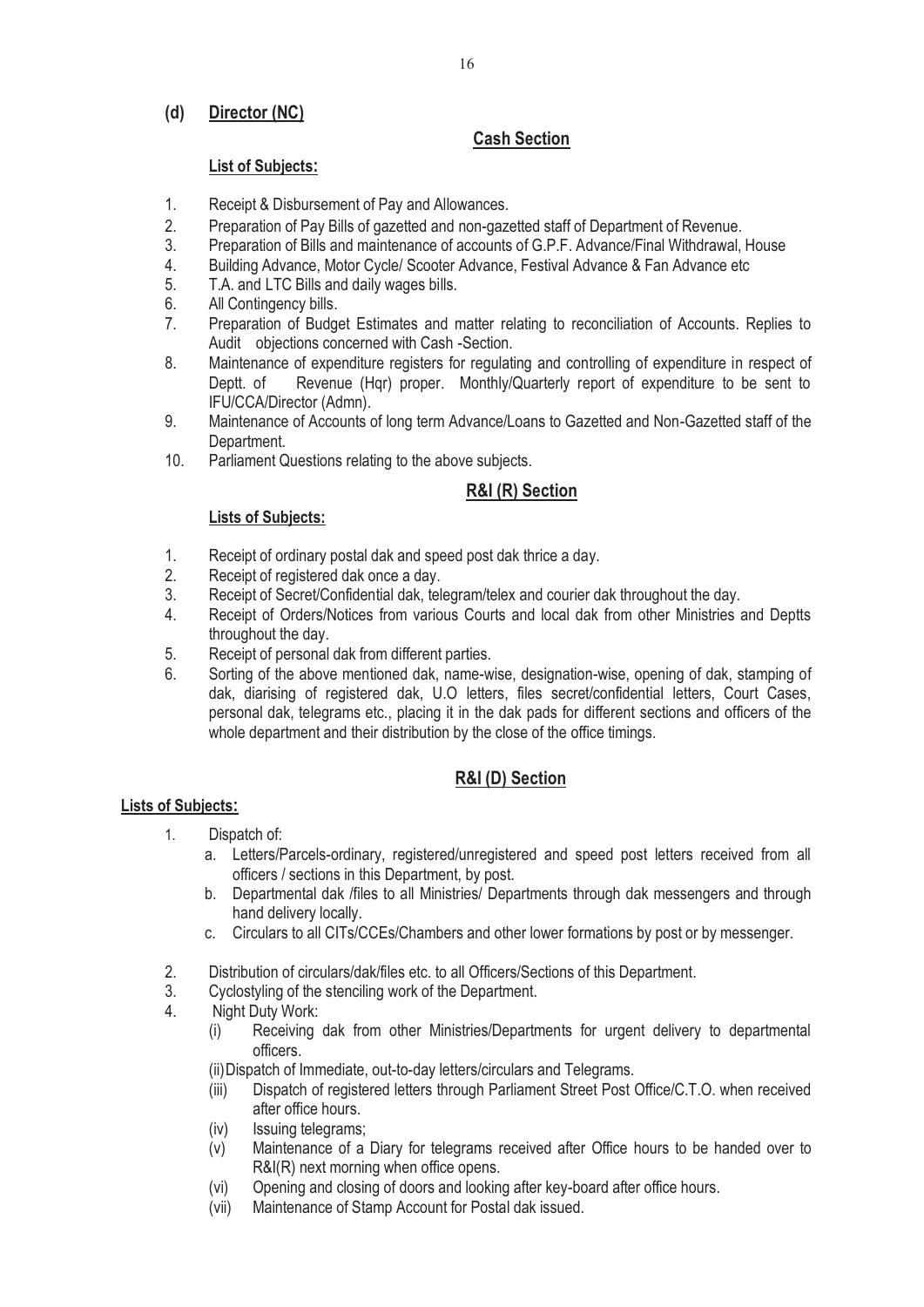## **General Administration Section**

### **List of Subjects:**

- 1. Caretaking job of the Rooms occupied by the Department of Revenue in North Block, JeevanDeepBuilding and RFA Barracks, Church Road, HudcoVaishalaBuilding.
- 2. Accommodation requirements.
- 3. Purchase, issue and Maintenance of Furniture
- 4. Purchase, issue and maintenance of Coir Mats, Curtains, Carpets, Doormats, Wall Paintings and Towels.
- 5. Purchase, issue and maintenance of Computers, Photocopying machines, Electronic typewriters, Manual Typewriters, Calculators, Wall Clocks, Paper shredders and Duplicating Machines etc.
- 6. Procurement and issue of Stationery and Sundry items for the Department of Revenue.
- 7. Purchase, issue and Maintenance of Electric Items such as Air- conditioners, Room Coolers, Fans, Heaters, Blowers, Table lamps UPS, Inverters etc.
- 8. Hiring of Desert Coolers and Room Coolers.
- 9. Installation of Telephone and Intercom, payment of bills relating to telephone, telex and teleprinters.
- 10. Purchase and issue of telephone instruments from ITI, purchase, issue and maintenance of FAX and Auto-dialers.
- 11. Purchase, issue and maintenance of Staff Cars/Three Wheeler Scooters.
- 12. Temporary & Photo Identity Cards. Issue of No-Demand Certificates.
- 13. Allotment, Change of Accommodation and other related Correspondence with the Directorate of Estates.
- 14. Name Plates & Rubber Stamps.
- 15. Binding and Printing.
- 16. Arrangement of Conferences/Meetings and provision of refreshment items to Official Meetings.
- 17. Purchase and issue of liveries (including Rain Coats, Umbrella) for Staff Car Drivers and Group 'D' employees.
- 18. Purchase, issue and Maintenance of cycles.
- 19. Railway Consignment and Air Consignment.
- 20. Economy in expenditure in general, paper, stationary in particular & reviewing of printing requirements of Ministry/ Department and conveying them to C.C.P. & S
- 21. Regular Office Inspection & ensuring cleanliness in office.
- 22. Checking of uniforms of Class IV Staff.
- 23. Distribution of diaries and calendars to all Officers/Sections of the Department of Revenue.
- 24. Issue of car parking labels.<br>25 Coordination with the repre
- 25. Coordination with the representatives of M/s BalmerLawrie and Co. Ltd. For settlement of bills etc.
- 26. Contacting M/s BalmerLawrie to quote competitive rates for tickets.

## **Computer Cell (Hqrs.)**

- 1. Computerization of the Secretariat of the Department of Revenue.
- 2. Organizing basic training in Computers, Cyber and IT Security for officers and staff of the Department.
- 3. Content management of the Website of the Department of Revenue.
- 4. Assessing the requirements of hardware and software of the Department (excluding procurement, supply, maintenance etc.).
- 5. Drafting and circulation of minutes of the meetings of Empowered Committee(on Computerization of CBEC and CBDT) held by Revenue Secretary.
- 6. Implementation of decisions regarding Computerization of the Department taken by the Empowered Committee on IT of Ministry of Finance.
- 7. Any other related matter.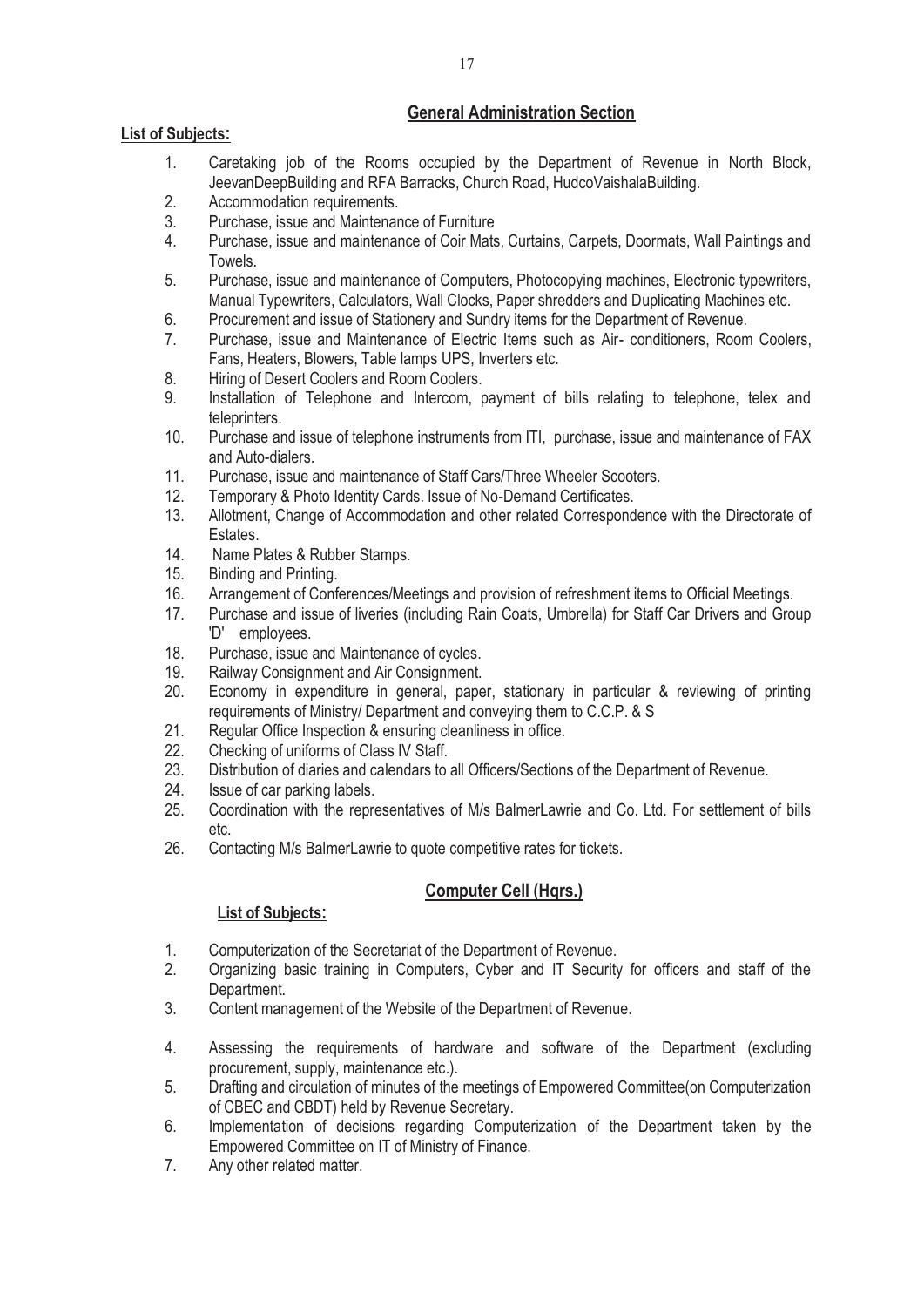# **N.C. I Section**

## **List of Subjects:**

- 1. Framing of general Licensing Conditions and follow up action relating to opium poppy.
- 2. Notifying tracts for cultivation of opium poppy in pursuance of General Licensing Conditions.
- 3. Matters relating to poppy straw & poppy seeds.
- 4. Fixation of procurement price of opium payable to poppy cultivators.<br>5. Matters relating to licit cultivation of opium poppy.
- Matters relating to licit cultivation of opium poppy.
- 6. Appointment of SPPs in various courts to handle NDPS cases of Central Bureau of Narcotics/ Chief Controller of Factories.
- 7. Court cases of CBN in Supreme Court arising out of NDPS Act.
- 8. Representations from poppy cultivators.
- 9. Furnishing of material relating to production and export of opium for Annual Report of the Ministry of Finance.
- 10. VIP References and Parliament Questions on the matters relating to opium Licensing Order, appointment of SPPs etc.
- 11. Proposals of CBN/ CCFfor purchase of vehicles and purchase/ hire of land/ building etc.
- 12. Opening of new offices under CBN.
- 13. Audit paras relating to CBN.
- 14. Administering and managing overall functioning of the departmental undertakings viz. Govt. opium & Alkaloid Works at Neemuch (M.P.) and Ghazipur (U.P.).
- 15. To execute decisions of COM work as a liaison office between CCF Organisation and the Ministry.
- 16. Follow up actions on the decisions taken by COM and dealing with various personnel and technical matters

pertaining to the undertakings.<br>17. RTI Matters/ PMOPG portal / C

- RTI Matters/ PMOPG portal / CPGRAM (except staff matter of CBN).
- 18. All miscellaneous matters relating to CBN/ CCF (except establishment and administrative matters of CBN).
- 19. Administration of National Fund for Control of Drug Abuse scheme and follow up action.

# **N.C. II Section**

- 1. All matters relating to UN/UNDCP/Colombo Plan/ECOSOC/INCB and other matters relating to India's Contribution to all International Agencies.
- 2. Matters relating to Cabinet Sub-Committee on Drug abuse Control.
- 3. Matters relating to NDPS Consultative Committee
- 4. Matters relating to Narcotics Coordination Committee of Secretaries.
- 5. All matters relating to U.N. Sub-Commission.
- 6. Matters relating to three U.N. Conventions.
- 7. Reports and Returns to International Agencies.
- 8. Administration/Amendment of NDPS Act /Rules in consultation with Other Ministries/ Departments/ Organisations.
- 9. Issue of Notification /guidelines/Instructions for implementation of the NDPS Act/Rules and Coordination & Correspondence with various Govt. agencies.
- 10. All matters relating to SAARC
- 11. India's contribution to. UN/UNDCP/Colombo Plan/ECOSOC/INCB and other matters relating to India's Contribution to all International Agencies.
- 12. Matters relating to Precursor Chemicals.
- 13. Matters relating to Zonal Councils
- 14. Setting up of Special Courts & correspondence relating thereto..
- 15. Material other than (opium data) for Annual Report of Ministry of Finance
- 16. Bilateral agreement/MoUs and matters relating thereto.
- 17. Secretary/DG level talks with Pakistan<br>18. Miscellaneous matters of NCD includin
- Miscellaneous matters of NCD including all reports and returns.
- 19. Courts Cases relating to the subject allotted to NC-II
- 20. Parliament Questions etc. pertaining to the subjects allotted to NC-II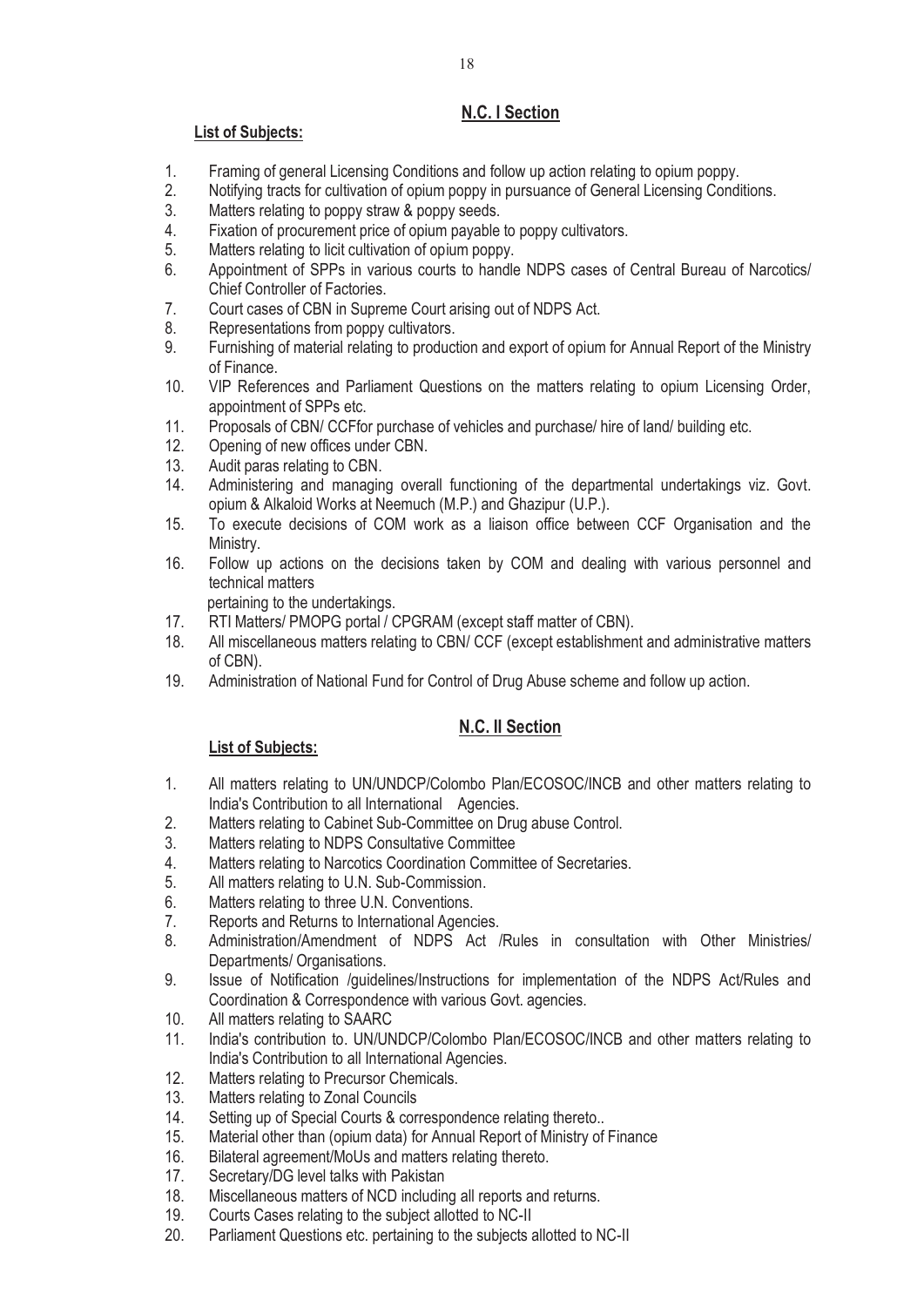21. Clemency petitions under NDPS Act.

# **Protocol Section**

#### **List of Subjects:**

- **1.** Foreign travel visa/passport deposit etc. and visa formalities of the officers traveling abroad and responsibilities of taking custody of personal passport of such officers. Liaisoning with airport staff to facilitate Department officers during official journey;
- 2. Receive and see-off important dignitaries, foreign delegations and VIPs visiting senior functionaries in Department of Revenue/Boards at North Block;

## **(e) Joint Director (OL)**

## **Hindi-I Section**

#### **List of Subjects:**

1. Translation work of the material for Public Accounts Committee, Consultative Committee and Agreements, and of the work received from the various sections of CBIC & CBDT located in JeevanDeepBuilding.

## **Hindi-II Section**

#### **List of Subjects:**

- 1. Translation from English to Hindi and vice-versa of all communications received from public by officers/sections under Central Board of Excise & Customs.
- 2. Translation of Cabinet Notes originating from the Sections under Central Board of Excise &Customs and annual report of CBIC.
- 3. Translation into Hindi of material relating to No Confidence Motion, Calling Attention Notices, Parliament Questions and Assurances relating thereto received from the Sections of C.B.I.C.
- 4. Translation of Gazette Notifications, Explanatory Memoranda, Statutory Notifications, Standing orders, Circulars and Instructions issued by various sections under C.B.I.C.
- 5. Translation of Public Notices issued by the Drawback Directorate.
- 6. All work relating to implementation of Official Language Policy of the Government in the Central Board of Excise and Customs, preparation of Quarterly Progress Reports in regard to progressive use of Hindi, providing data for CBIC for quarterly meetings of the Official Language Implementation Committee and its decisions, compilation of information required by the Committee of Parliament on Official Language and follow-up action on the assurances given to the Committee.
- 7. Any other work entrusted to it in connection with the progressive use of Hindi in the Central Board of Excise & Customs.

## **Hindi-III Section**

- 1. Translation from English to Hindi and vice-versa of all communications received from public by officers/sections under Central Board of Direct Taxes (CBDT).
- 2. Translation of Cabinet Notes originating from the Sections under CBDT.
- 3. Translation into Hindi of material relating to No Confidence Motion, Calling Attention Motions, Notices, Parliament Questions and Assurances relating thereto received from the Sections of C.B.D.T.
- 4. Translation of Gazette Notifications, Explanatory Memoranda, Statutory Notifications, Standing Orders, Circulars and Instructions issued by various sections under C.B.D.T.
- 5. Translation into Hindi of annual report of CBDT and of all other material pertaining to the CBDT.
- 6. All work relating to implementation of Official Language Policy of the Government in the CBDT, preparation of Quarterly Progress Reports in regard to progressive use of Hindi, providing data for CBDT for quarterly meetings of the Official Language Implementation Committee and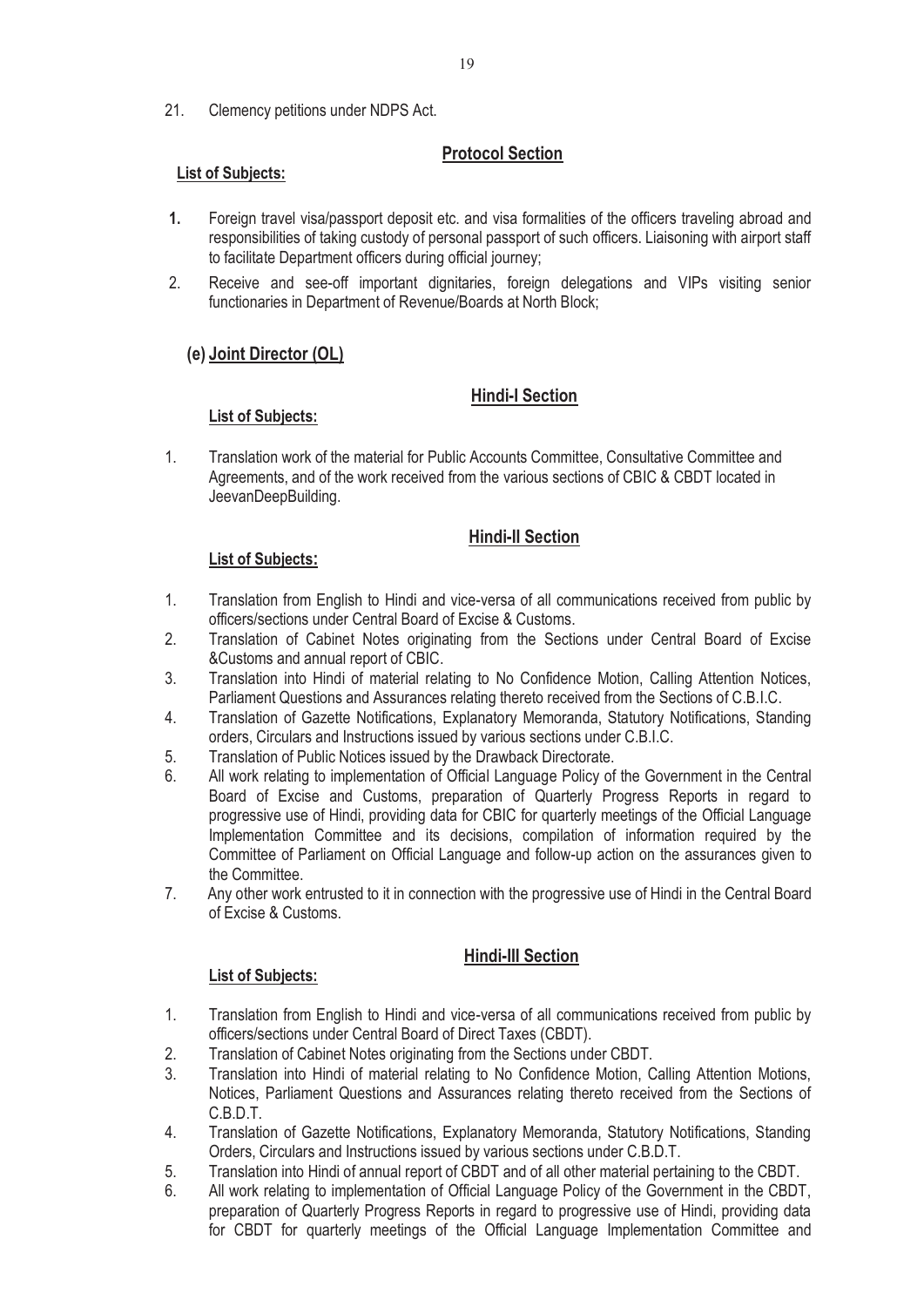implementing its decisions, compilation of information required by the Committee of Parliament on Official Language and follow-up action on the assurances given to the Committee.

7. Any other work entrusted to it in connection with the progressive use of Hindi in the Central Board of Direct Taxes.

# **Hindi-IV Section**

- 1. Hindi Implementation work in the Department of Revenue (Hqrs.).
- 2. Coordination of Hindi Implementation work of the entire Department of Revenue, including two Boards.
- 3. Work relating to the Hindi SalahakarSamiti of the Departments of Revenue, Expenditure, Investment and Public Asset management & office of the Comptroller and Auditer General of India including reconstitution of Samiti, holding its meetings, preparation of papers thereafter ensuring follow up action and other connected work.
- 4. Work relating to the Official Language Implementation Committee of the Department of Revenue including two Boards holding its meetings and coordinating implementation its decisions.
- 5. Implementing the decisions taken by the Kendriya Hindi Samiti.
- 6. Matters relating to Committee of Parliament on Official Language (SansdiyaRajbhashaSamiti), in the Revenue as a whole which includes inspection and oral evidence etc.
- 7. Preparation and review of Quarterly Progress Reports regarding use of Hindi in the Department of Revenue and in the offices under its' administrative control.
- 8. Inspection of officers under administrative control of the Department of Revenue and Sections of the Headquarter, Department of Revenue for acquainting them with the provisions of O.L. Act and Rules.
- 9. Conducting Hindi Workshops in the Departmentof Revenue for officers and staff of Headquarters and the two Boards.
- 10. Running Cash Award Scheme for the employees and officers of the Department of Revenue to encourage use of Hindi in noting and drafting.
- 11. Running Shield/Trophy schemes for encouraging use of Hindi in sections & offices under the administrative control of the Department of Revenue.
- 12. Work relating to Hindi Teaching Scheme i.e. nominating persons for Prabodh, Praveen, Pragya, Hindi Typing and Stenography and liaison with Hindi Pradhayapak, Dy. Director (Hindi Typing & Stenography) and Administrations.
- 13. Circulation of all general orders relating to Hindi Implementation received from Raj BhashaVibhag to all field formations of the two Boards and Department of Revenue.
- 14. Taking steps like celebrating Hindi Day/Week, organizing various competitions etc., with a view to propagate and encourage the use of Hindi in Official Work.
- 15. Scheme for original Book writing in Hindi on the subjects related to Customs, Excise, Income Tax and Narcotics and reviewing of the books written in Hindi.
- 16. Translation of all communications including Parliament Questions and related matters from English to Hindi and vice-versa received from the various officers/sections of the Hqr. Division of the Department of Revenue (including CEIB).
- 17. Translation of Cabinet Notes originating from the Sections under Headquarter.
- 18. Translation of the material for Annual Report of the Department of Revenue (Hqrs.) and its controlling officers.
- 19. Work relating to Parliament Questions and Assurances regarding Hindi.
- 20. Translations of orders of detentions and grounds of detention issued by the COFEPOSA section.
- 21. Organization of Hindi Workshops, implementation of Annual Programme, prescribed by the Raj BhashaVibhag.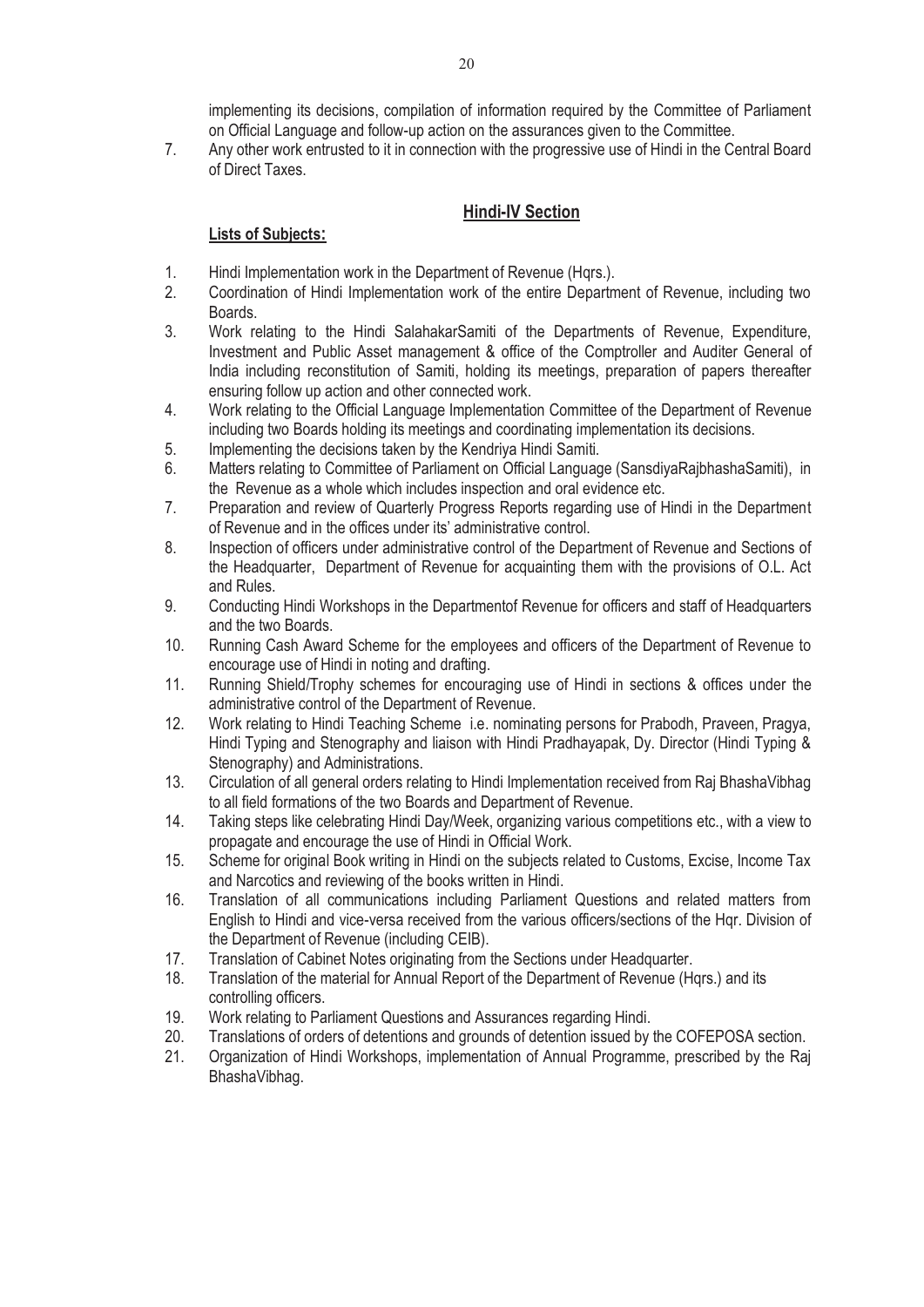## **(f) Deputy Secretary (ST)**

## **State Taxes Section**

- 1. All matters relating to State level Value Added Tax (VAT).
- 2. All matters relating to Service-Tax legislation.
- 3. Enactment and Amendment of the Central Sales Tax Act, 1956 and the Central Sales Tax (Registration & Turnover Rules), 1957.
- 4. Levy of tax on sales in the course of inter-State trade or commerce and problems arising out of the administration of the Central State Tax Act, 1956.
- 5. Declaration of Goods as of special importance of inter- State trade or commerce under Article 286 (3) of the Constitution & laying down of the conditions and restrictions to which State Laws providing for the levy of tax on them would be subjected to.
- 6. All Bills etc., relating to sale tax/ VAT levy in States coming up for previous instructions, recommendations or assent of the President.
- 7. Legislative matters concerning sales tax/VAT to be enacted as President's Act for States which are under President's Rule.
- 8. Legislative matters concerning sales tax/VAT in the UnionTerritories.
- 9. Legislation to validate imposition and collection of cesses on sugarcane under certain Acts of Uttar Pradesh and other States.
- 10. Tax on goods transferred otherwise than by way of sales/Questions relating to levy of tax where the scope of the term 'sale' has been whittled down by court judgment, etc.
- 11. All work relating to Regional Councils for sales tax/VAT set up under Article 263 of the Constitution.
- 12. Bengal Finance (Sales Tax) (Delhi Validation of Appointment and Proceedings) Act, 1971.
- 13. Processing of recommendations made by Law Commission on Sales Tax matters contained in 61st Report of the Law Commission.
- 14. Enactment and amendment of the Indian Stamp Act, 1899 and meters relating to reduction/exemption from payment of Stamp Duty and prescribing rates of Stamp Duties on Bills of Exchange, Cheques, Promissory Notes, Bills of Lading, Letters of Credit, Policy of Insurance, Transfer of Shares, Debentures Proxy and Receipts.
- 15. Processing of recommendations made by Law Commission in their 67<sup>th</sup> Report on Stamp Duty matters.
- 16. All matters relating to levy of Consignment Tax.
- 17. All Bills, etc. relating to Stamp Duty in States coming up for previous instruction, recommendation and assent of the President.
- 18. All questions relating to replacement of Sales Tax by Additional Excise Duty including Tripathi Committee Report.
- 19. Legislative matters concerning Stamp Duty to be enacted as President's Acts for States which are under President's Rule.
- 20. Matters relating to Constitution (46<sup>th</sup> Amendment) Act, 1982.
- 21. Representations received from Trade, Federations etc. with regard to Sales Tax/VAT matters.
- 22. All matters relating to Inter-State Councils
- 23. Court Cases.
- 24. Private Members' Bills on the above subjects.
- 25. VAT and CST Compensation.
- 26. Mission Mode Project for Computerization of Commercial Taxes Administrations (MMPCT).
- 27. NEVAT Project.
- 28. Project for computerization of HP and J&K.<br>29. Tax Information Exchange System (TINXS)
- Tax Information Exchange System (TINXSYS).
- 30. Upgradation of Institutes in National level institutes of Public Finance.
- 31. Stamps duty related issues.
- 32. Amendments related to CSTAA.
- 33. Goods and Services Tax (GST) related constitutional amendment.
- 34. Parliament Questions on the above subjects.
- 35. Issues related to Goods and Service Tax Network (GSTN).
- 36. IGST settlement.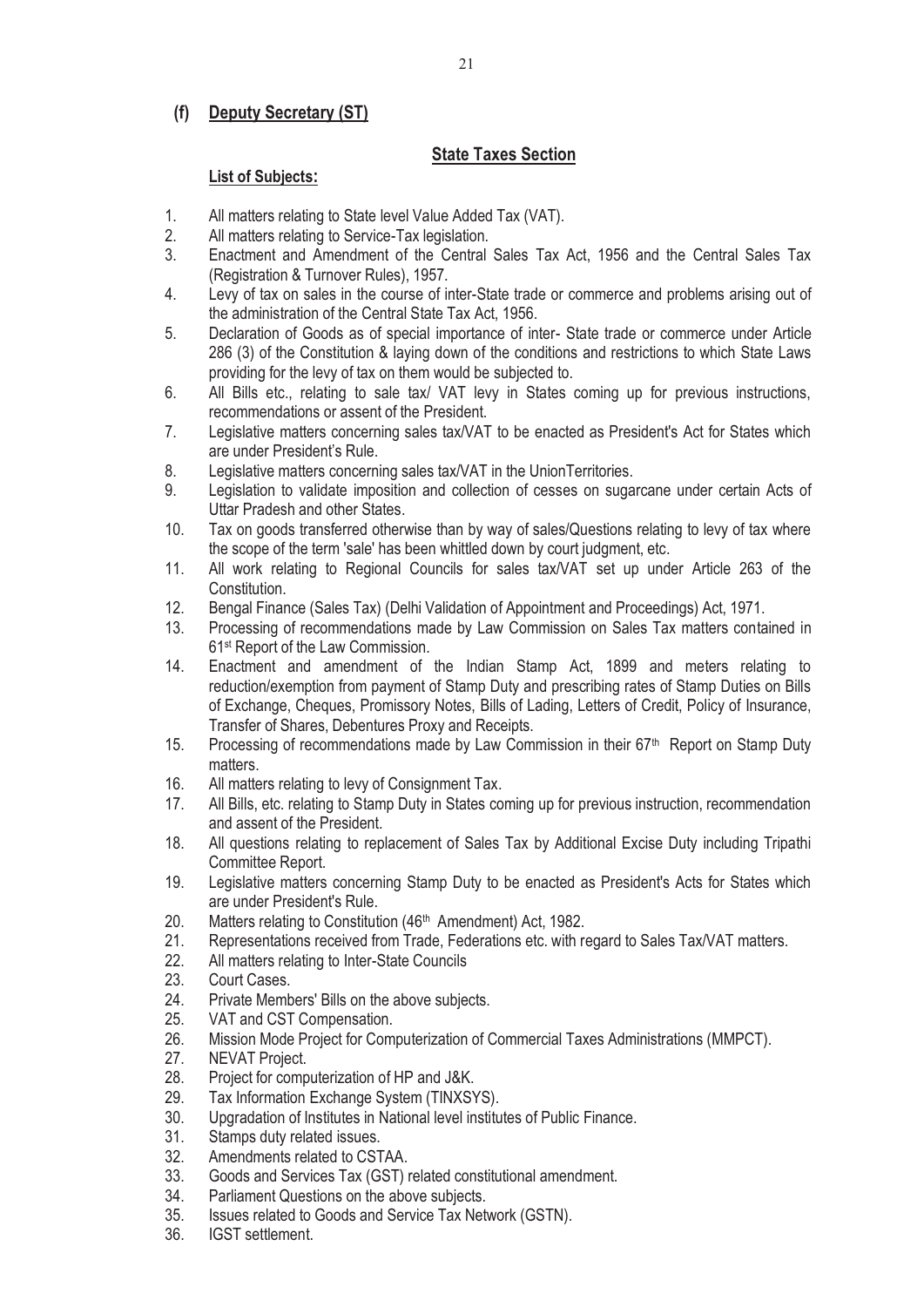- 37. GST Compensation to States Act, 2017.<br>38. GST compensation to States/UT's for los
- 38. GST compensation to States/UT's for loss of revenue due to implementation of GST.

# **INTEGRATED FINANCE UNIT**

## **I.F.U. (Budget & Accounts)-DT**

#### **List of Subjects:**

- 1. Scrutiny and sanction of all financial proposals beyond the delegatedpowers of Head of the Departments in respect of Direct Taxes Grant which *inter alia* includes all the Directorates of Income Tax viz. Directorate of Income Tax (Expenditure Budget), Directorate of Income Tax (HRD), Directorate of Income Tax (Systems), Directorate of Income Tax (Infrastructure), Directorate of Income Tax (PR, **PP** &OL), Directorate of Income Tax (TPS), Authority for Advance Ruling, Income Tax SettlementCommission etc.
- 2. Examination of Budget proposals related to Direct Taxes Grant received through Directorate ofIncome Tax (Expenditure Budget).
- 3. Monitor the progress in Expenditure vis-a-vis Sanctioned Grant of Direct Taxes by reviewing the Monthly Expenditure Plan/ Quarterly ExpenditurePlan.
- 4. Examination of proposals related to Additional Requirements of funds, Supplementary Grant, Re-appropriation of funds and Surrender of Savings under Direct Taxes Grant proposed by Directorate of Income Tax (Expenditure Budget).
- 5. Distribution of funds related to Loans to Government Servants, etc. among the Grants of Direct Taxes, Indirect Taxes and Department of Revenue (Headquarter) .
- 6. Follow up with the Department for settlement of Audit paras in reference to Expenditure matters of Direct Taxes and reports of PAC/Standing Committee.
- 7. Any other matter referred by concerned Administrative Wing of CBDT related to proposal received from field formation only viz. Medical cases, payment against court's order etc.
- 8. Miscellaneous matter related to Budgetary Grant of Direct Taxes In consultation with Directorate of Income Tax (Expenditure Budget).

## **I.F.U. (Budget & Accounts)-EC.I & II**

#### **List of Subjects:**

- 1. All financial proposals pertaining to Customs & Central Excises Department e.g. Customs Central Excise Service Tax Commissionerates and Directorates like Directorate of Logistics,, Revenue Intelligence Export Promotion, Valuation, Service Tax, Inspection, Systems & Data Management,Vigilance, Audit, Publicity and Public Relations, National Academy of Customs, Excise and Narcotics.
- 2. All Budgetary matters including Approporation Accounts, Audit & PAC matters, Standing Committee matters relating to Demand / Grant of Indirect Taxes.
- 3. All Proposals relating to Computerisation in Customs and Central Excise Department.
- 4. Loans and Advances to personnel of CBEC and Department of Revenue (Hqrs.).<br>5. Proposals of Goods and Service Tax organiszation's field formations (CBEC).
- 5. Proposals of Goods and Service Tax organiszation's field formations (CBEC).
- 6. Proposals relating to hiring and procurement of vehicles.
- 7. Proposals relating to procurement of Scanners, vessels, X-ra Baggage Inspection systems and other anti-smuggling equipments.
- 8. Proposals relating to Customs Welfare Fund, Special Equipment Fund and 1% incremental Revenue Scheme.

## **INTERNAL FINANCE UNIT (IFU)-III**

#### **List of Subjects:**

1. Financial and expenditure management in terms of budget formulation, allocation, expenditure monitoring, control, enforcing economy, scrutiny and sanction of expenditure proposals beyond the delegated powers of head of the Departments in respect of the grants pertaining to all offices under the Department of Revenue Secretariat, which inter-alia include Revenue headquarters, PAOs, Competent Authority & Administrator, SAFEMA and NDPS Act, Goods and Service Tax Council Secretariat, Central Board of Direct Taxesm, Central Board of Excise & Customs, Income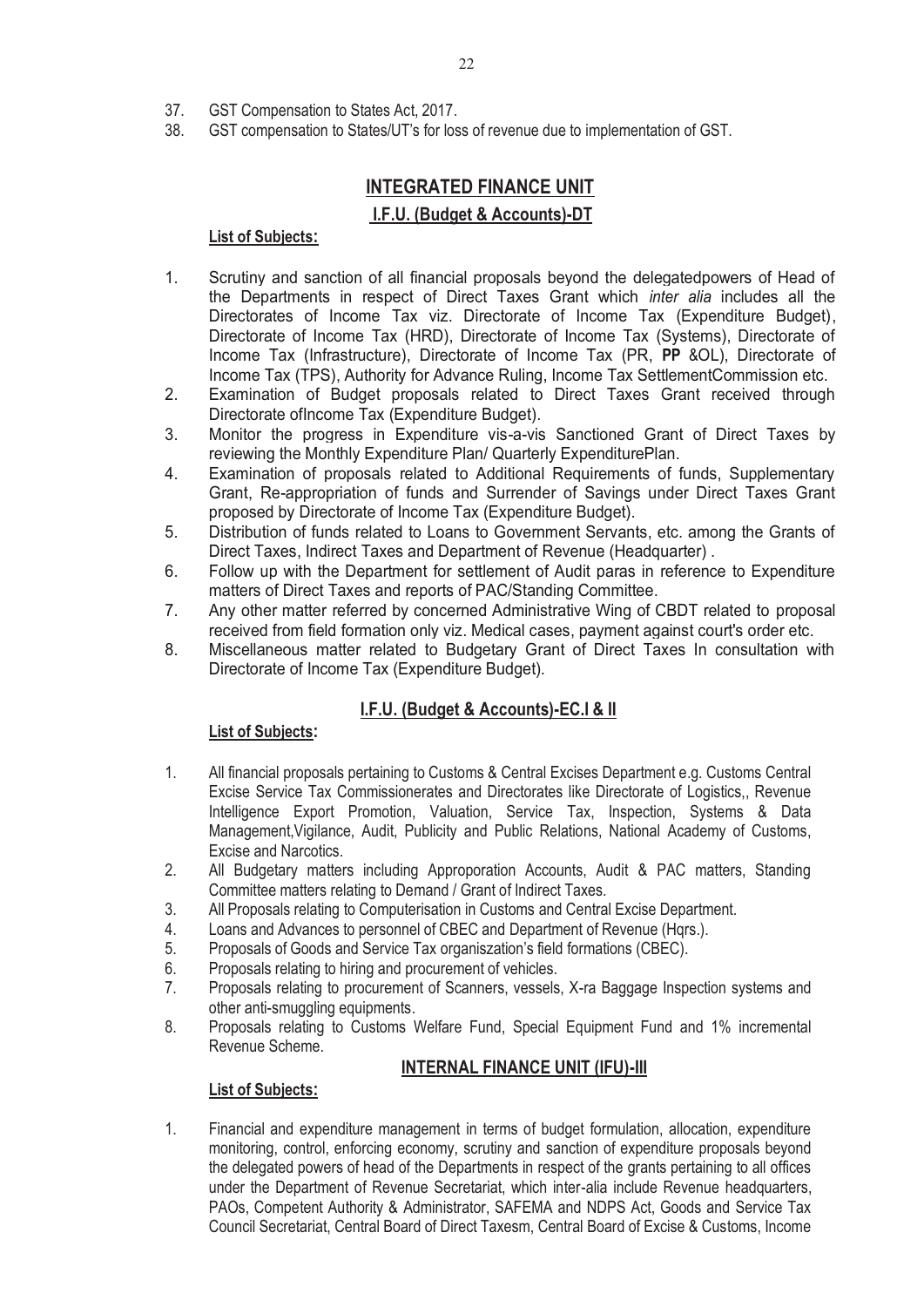Tax Overseas Units (ITOU), Office of Pr. CCA CBDT and Pr. CCA CBEC, Narcotics Control Division, Central Bureau of Narcotics, Chief Controller of Factories, Central Economic Intelligence Bureau, Financial Intelligence Unit (FIU-IND), Enforcement Directorate, Customs, Excise & Service Tax Appellate Tribunal (CESTAT), Appellate Tribunal for Forfeited Property, Adjudicating Authority under Prevention of Money Laundering Act (PMLA).

- 2. Grants in Aid to National Committee for Promotion of Social & Economic Welfare and National Institute of Public Finance and Policy (NIPFP).
- 3. Proposal related to compensation to States and Union Territories for revenue loss due to introduction of CST, VAT and GST.
- 4. Implementation of Cash Management System as per Monthly Expenditure Plan (MEP) and Quarterly Expenditure Plan (QEP) and review of Monthly and Quarterly Expenditure vis-à-vis budgetary allocations under MEP/QEP and report to Revenue Secretary and Expenditure Secretary in compliance to the guidelines of the Department of Expenditure, for strict financial discipline.
- 5. It also follows up with Department/Boards for the settlement of audit objections, inspection reports, draft audit paras and reports of PAC/Standing Committee.
- 6. Review of Delegation of Financial Powers to the Head of the Departments.

#### **Library**

#### **List of Subjects:**

- 1. Procurement of books, publications in consultation with the Members of Library Committee.
- 2. Issue /return of Books, Publications etc.
- 3. Maintenance of an effective and responsive reference services according to needs of the Library users.
- 4. Lending and borrowing books on inter-library loan and provide information on telephone
- 5. Development and proper maintenance of adequate and up-to-date collection of books, periodicals etc.
- 6. Weeding out of old obsolete books, publication & periodicals with approval of Chairman, Library Committee.
- 7. Binding of Publication materials
- 8. To arrange Library Committee Meetings for development and welfare of the Library.
- 9. Processing of bills of purchase of books, publications, periodicals, etc. by the Library.
- 10. Supply of Newspapers to the Officers above the rank of JS at their office/residence with the approval of chairman, Library Committee
- 11. Supply of magazines, periodicals to the offices on circulation basis for official use.
- 12. Round the clock (including lunch hours 9 am to 5:30 PM) retrieval of information facility to the offices of the Department
- 13. Assess Annual Budget Estimates for the Library & project to the concerned authorities.
- 14. Requisitions through Deputy Secretaries are processed to obtain the financial sanction of JS (RA), Chairman, Library Committee to purchase.

# **REVISION APPLICATION UNIT**

## **1. R. A. Unit (Customs)**

- 1. Customs Revision Application under Section 129DD of Customs Act, 1962. Such cases should relate to orders-in-appeal passed by the Commissioner of Customs (Appeals), in any of the following: -
	- (a) Cases related to any goods imported or exported as baggage.
	- (b) Cases related to any goods loaded in a conveyance for importation into India, but which are not unloaded at their place of destination in India, or so much of the quantity of such goods as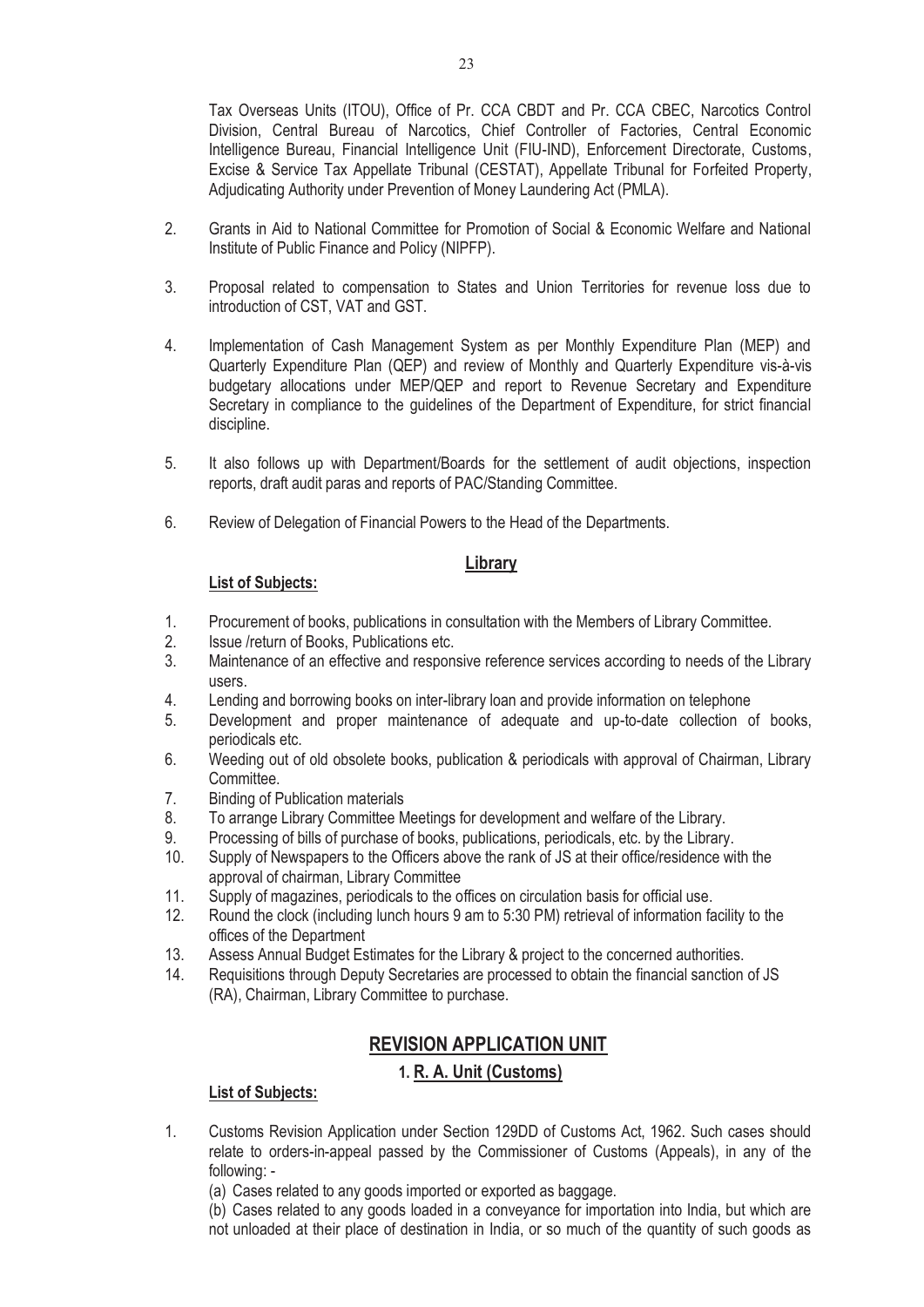has not been unloaded at any such destination if goods unloaded at such destination are short of the quantity required to be unloaded at that destination;

- (c) Payment of drawback as provided in Chapter X, and the rules made thereunder;
- 2. Revision Application Under Rule 15 of the Foreign Travel Tax Rules, 1979;
- 3. Revision Application under Rule 13 of the Inland Air Travel Tax Rules, 1989.

## **2. R.A. Unit (Central Excise)**

#### **List of Subjects:**

- 1. Central Excise Revision Applications and Review cases under Section 35EE of Central Excise Act, 1944. Such cases should relate to Orders-in-appeal passed by Commissioner of Central Excise (Appeals) in any of the following matters:
	- (a) a case of loss of goods, where the loss occurs in transit from a factory to warehouse or to another factory or from one warehouse to another or during the course of processing of the goods in a warehouse or in storage, whether in a factory or in a warehouse.
	- (b) a rebate of duty of excise on goods exported to any country or territory outside India or on excisable materials used in the manufacture of goods which are exported to any country or territory outside India;
	- (c) goods exported outside India (except to Nepal or Bhutan) without payment of duty.

# **OTHER BODIES /ORGANISATIONS**

#### **1. CENTRAL ECONOMIC INTELLIGENCE BUREAU**

 The Central Economic Intelligence Bureau (CEIB) was set up in September 1985 for coordinating and strengthening the intelligence gathering activities and enforcement action by various agencies concerned with investigation into economic offences and enforcement of economic laws.

 The Bureau was made responsible for maintaining liaison with the concerned Departments & Directorates both at the Central and State Government level and in addition was made responsible for the overall direction and control of the regulatory agencies functioning under the administrative control of the Ministry of Finance.

 In order to streamline and strengthen the functioning of the CEIB and to enable it to concentrate on its two roles, with one wing functioning as the Secretariat for Economic Intelligence Council (EIC) and the other related to Economic Intelligence (ECOINT). The Charter of CEIB was revised in 2003.

 As per the revised Charter the Bureau inter alia deals with examination of trends on intelligence and changing dynamics of economic offences and undertake analysis of economic activities at the macro level; CEIB receives intelligence reports, and after due analysis disseminates the same to competent authorities. The Bureau also acts as the nodal agency for cooperation and coordination at international level with other international agencies in the area of economic offences; CEIB coordinates and supervises the functioning of Regional Economic Intelligence Committees (REICs) set up at 18 places across the country and implements the COFEPOSA Act.

 The Bureau is headed by a Special Secretary and Director General who is assisted by two Deputy Director Generals, One Joint Secretary (COFEPOSA), five Assistant Director Generals, four Under Secretaries, one Senior Statistician, eight Senior Technical Officers, and other staff.

 The Bureau has a sanctioned strength of 113 officers & staff who are drawn from the cadres of Indian Revenue Service (Income Tax and Customs & Central Excise), Central Secretariat Service, Central General Service, Indian Economic Service and Indian Police Service etc.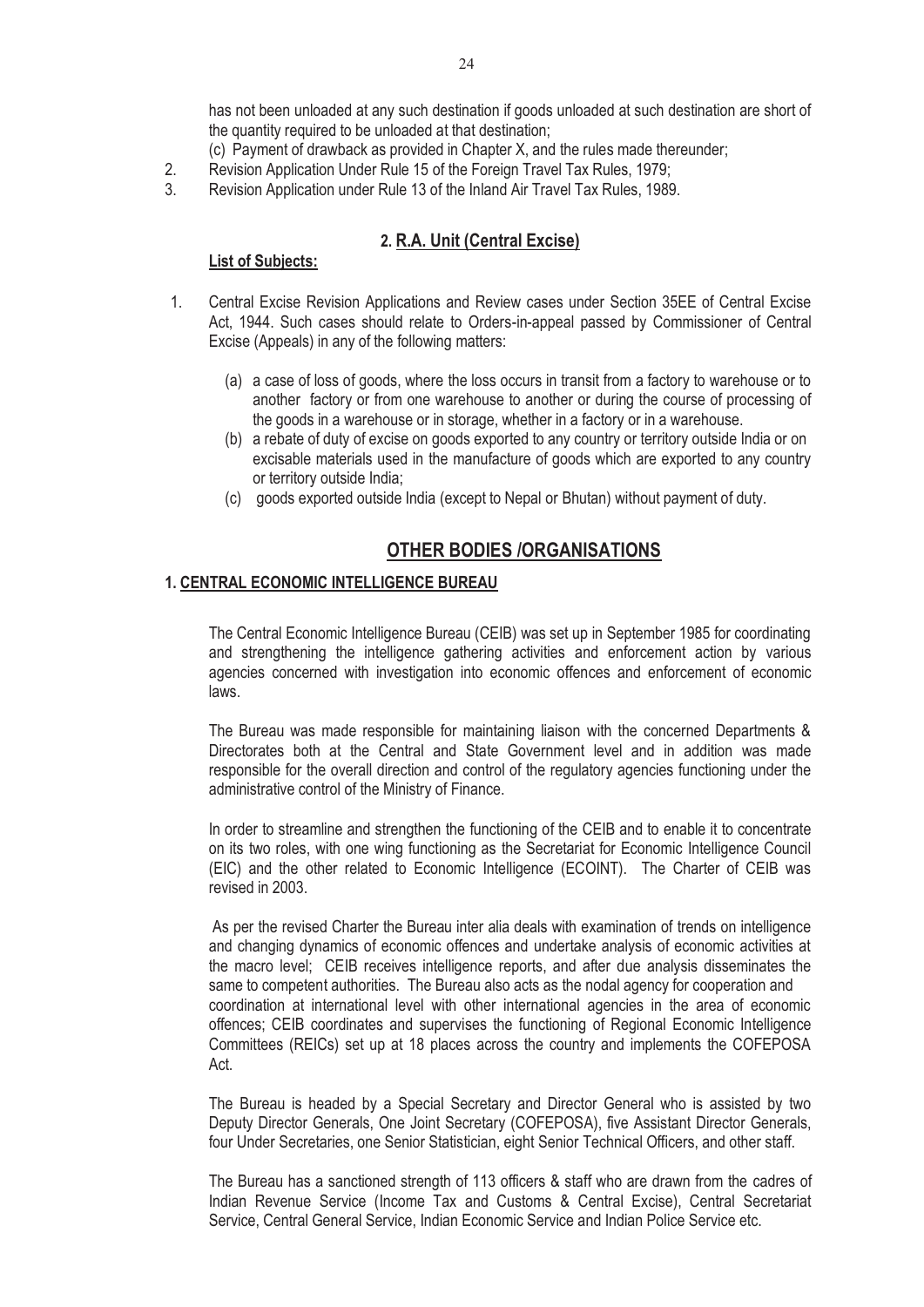#### **The main functions of the Bureau are: -**

- (i) Act as the Secretariat for Economic Intelligence Council (EIC) by
- $\bullet$  Providing all necessary support and assistance, including infrastructural support to the EIC in discharge of its functions.
- -Organizing meetings at prescribed intervals
- -Coordinating the progress of implementation of all decisions taken by the EIC.
- (ii) Act as nodal agency for ECOINT (Economic Intelligence) and ensure real time monitoring and effective interaction and coordination among the concerned regulatory agencies in the areas of economic offences. Intelligence having multi-agency ramification shall be communicated to other concerned agencies through the CEIB. Coordination among various agencies in such cases shall thereafter be done by the CEIB.
- (iii) To ensure prompt dissemination of intelligence having security implications among the NSCS and agencies under Ministry of Home Affairs and Cabinet Secretariat.
- (iv) Coordinate the functioning of Regional Economic Intelligence Councils (REICs).
- (v) Coordination with multiAgencyCenter (MAC).
- (vi) Organize meetings of the Working Group under the chairmanship of Revenue Secretary at prescribed intervals and submit a report to the Chairman of the EIC after every meeting.
- (vii) Global Entry Program (GEP) : On behalf of Ministry of Finance, Bureau is the nodal agency for vetting of Global Entry Program (GEP) applications and providing clearance report to Ministry of External Affairs (MEA) accordingly.
- (viii) Report to Public Sector Banks : CEIB Provides report on credentials of prospective borrowers (for credit facility / loan amount more than Rs. 50 Crores) as and when requires received from Public Sector Banks ( in terms of instructions issued by Department of Financial Services to Public Sector Banks).

#### **Economic Intelligence Council**

 The Economic Intelligence Council (EIC) was reconstituted in 1997 to improve coordination among various agencies and departments under the Ministry of Finance in view of the linkage between economic offences and threats to national security; its mandate has been redefined. EIC has accordingly reconstituted under the chairmanship of the Finance Minister on  $9<sup>th</sup>$  July, 2003. The constitution was partially modified on 21st February, 2005. As per the existing constitution the EIC is serviced by a Secretariat of CEIB and Special Secretary cum Director General, CEIB is the Member Secretary of the EIC.

 The mandate of EIC includes various aspects of intelligence relating to economic security; involving a strategy for effective collection of such intelligence and its dissemination to identified user agencies and departments.

 The EIC reviews measures to combat economic offences and formulate coordinated strategy of action by various enforcement agencies alongwith important cases involving inter-agency coordination and approved modalities for improving such coordination. It also considers and approves measures to strengthen the working of individual intelligence and enforcement agencies under the M/F and examines the changing dynamics of economic offences, including new modus operandi for such offences and approve measures for dealing with them effectively. It advises on amendments of laws and procedures for plugging loopholes in taking effective action against economic offenders. It considers and approves lists of annual tasks, including their periodical updating, for each of its agencies in consultation with all user Departments and agencies, including the Intelligence Bureau (IB) and Research and Analysis Wing (R&W) and direct its Secretariat to make available the task lists to the NSCS.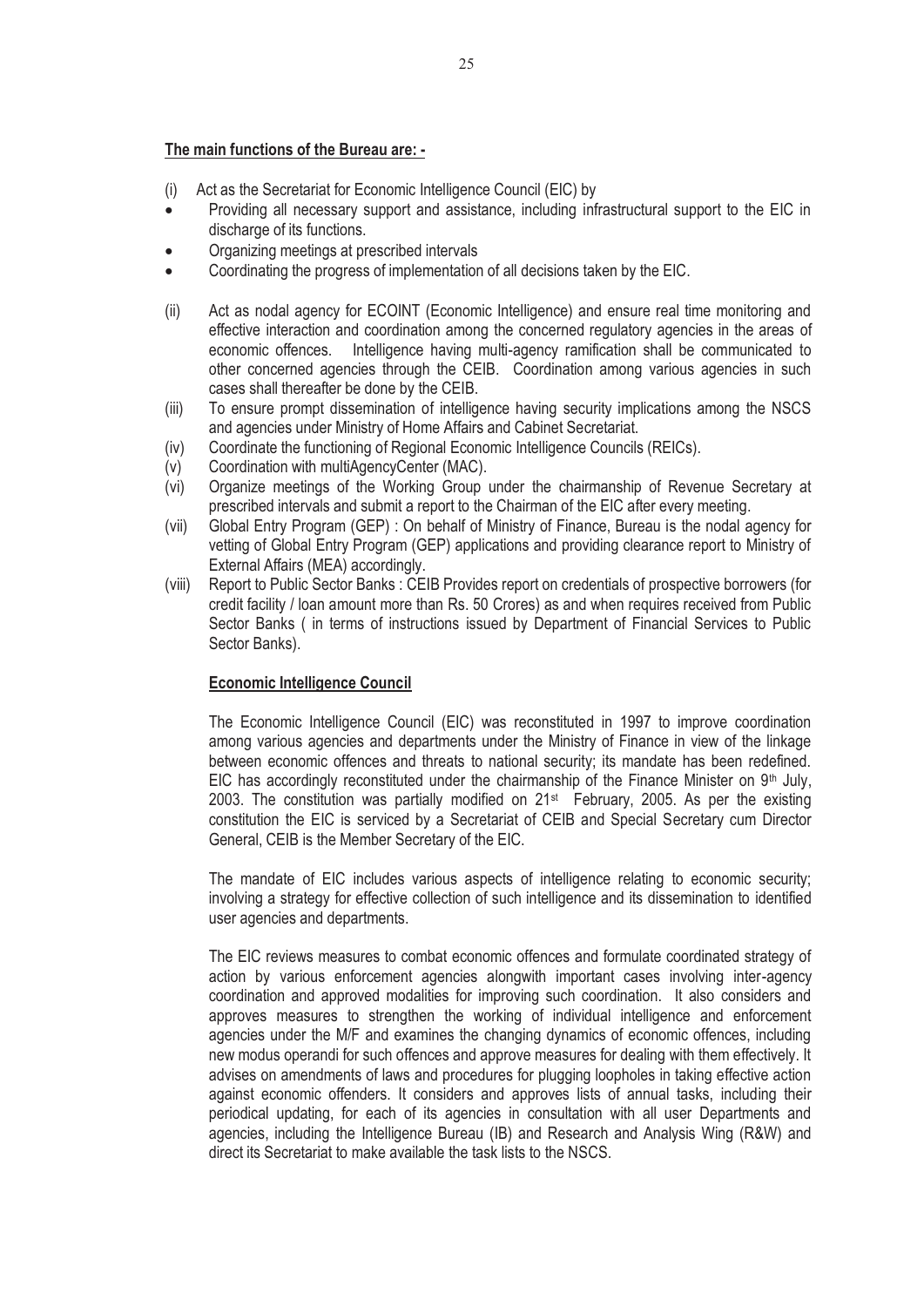# **List of subjects**:

- (i) All works relating the EIC, REICs, Working Group etc.
- (ii) Global Entry Program (GEP)
- (iii) Reports on prospective borrowers to Public Sector Banks.
- (iv) EIC Secretariat.
- (v) Collection of statistical data, research and analysis.
- (vi) News letter and Intelligence digest
- (vii) Annual Report
- (viii) Compendium of economic trends, offences and analysis.<br>(ix) Compiling the list of cases referred to REICs and furthe
- Compiling the list of cases referred to REICs and further progress and final outcome of these cases.
- (x) Any other work allotted to it.

## **Administration Wing**

## **List of subjects**

- (i) All works relating to establishment.
- (ii) Parliament Matters.
- (iii) Audit Paras.
- (iv) Recruitment Rules relating to Deputation post
- (v) Reorganization of CEIB and Security matter<br>(vi) Coordination with Head Quarter (Revenue)
- Coordination with Head Quarter (Revenue)

# **2.PITNDPS SECTION**

## **List of Subjects:**

- 1. Scrutiny of the proposals for detention under the PITNDPS Act, 1988.
- 2. Constitution of Screening Committee for the consideration of the proposals for detention and circulation of the proposals to the Committee for consideration.
- 3. Issue of detention orders, grounds of detention/declarations under the PITNDPS Act.
- 4. Constitution of Advisory Board under Section 9of the PITNDPS Act, reference of cases of detention to the Advisory Board for reports and revocation/confirmation of the detention orders in accordance with the reports of the Advisory Board.
- 5. Prescribing the conditions of detention, including maintenance, discipline etc.
- 6. All matters relating to legislation regarding PITNDPS Act, either by Ordinance or by legislation.
- 7. Compilation of statistics of detention.
- 8. Maintenance of Detention Register, Writ Petition Register etc.
- 9. Parliament Questions etc. relating to the above matters.
- 10. Declaring of persons who are evading arrest under the PITNDPS Act as absconders.
- 11. Consideration of representation from and on behalf of the detenus.
- 12. All questions of policy involving the administration of the Act.
- 13. All matters pertaining to the Criminal Writs filed by or on behalf of the detenus in the various High Courts and the Supreme Court including appointment of Counsel, conference and discussion with Counsels, attending Court hearings, filing of counter affidavits etc.
- 14. Scrutiny of the judgments of the Courts in PITNDPS cases for proper formulation of Policy matters.
- 15. Dealing with reports of detention of persons by State/Union Territory Governments.

# **3. COMPETENT AUTHORITIES**

# **Functions :**

The Authority is set up for forfeiture of illegally acquired property of the persons convicted under Sea Customs Act, 1878, Customs Act, 1962, Foreign Exchange Regulation Act, 1947 and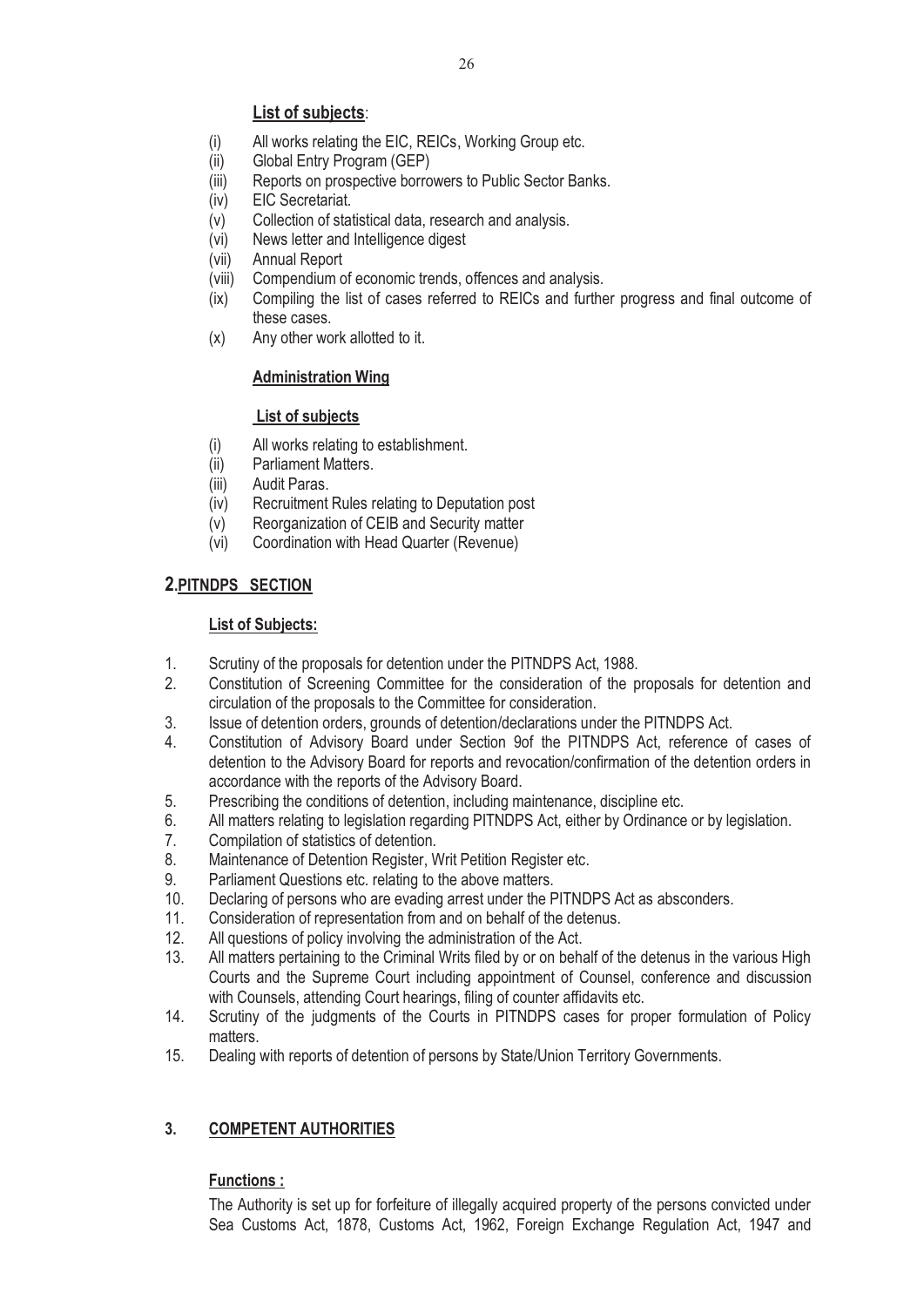Foreign Exchange Regulation Act, 1974 and the persons detained under COFEPOSA Act, 1974. The Narcotic Drugs and Psychotropic Substances Act, 1985(NDPSA) provides for tracing, freezing, seizure and forfeiture of illegally acquired property of the persons convicted under that Act or any corresponding law of any foreign country and those who are detained under PITNDPS Act, 1988 and J & K PITNDPS Act, 1988.

At present the offices of the Authority are located at Calcutta, Chennai, Delhi and Mumbai and the jurisdiction of these offices is as follows:

|                | <b>Headquarters</b>                              | <b>Areas of Jurisdiction</b>                                                                                                                                                              |
|----------------|--------------------------------------------------|-------------------------------------------------------------------------------------------------------------------------------------------------------------------------------------------|
| 1.             | Competent Authority /<br>Administrator, Delhi    | States of Haryana, Himachal Pradesh, Jammu & Kashmir,<br>Punjab, Rajasthan, Bihar, Jharkhand, Uttar Pradesh &<br>Uttaranchal and Union Territories of New Delhi, Chandigarh and<br>Delhi. |
| $\mathbf{2}$ . | Competent Authority /<br>Administrator, Mumbai.  | States of Gujarat, Goa, Maharashtra, M.P., Chhattisgarh and of<br>Daman and Diu and Dadra and Nagar Haveli.                                                                               |
| 3.             | Competent Authority /<br>Administrator, Kolkata  | States of Arunachal Pradesh, Assam, Manipur, Mizoram<br>Meghalaya, Kolkata. Nagaland, Sikkim, Orissa, Tripura and<br>West Bengal and Union Territory of Nicobar Islands.                  |
| 4.             | Competent Authority /<br>Administrator, Chennai. | States of Andhra Pradesh, Karnataka, Kerala, Tamil Nadu and<br>Union Territories of Pondicherry and Lakshadweep.                                                                          |

#### **4. DIRECTORATE OF ENFORCEMENT**

#### **ORGANISATIONAL SET UP**

 The Directorate of Enforcement was established in the year 1956 with its Headquarters at New Delhi. The Director of Enforcement who is an officer of the level of Additional Special Secretary, to the Govt. of India heads this Directorate. Besides, the Directorate has two Special directors posted at Head Quarter and one special director posted at Mumbai. The Zonal Offices are headed by Dy. Directors and Sub-zonal offices by Assistant Director. The Director hasthe following 10 Zonal offices and 11 sub Zonal Offices:-

| <b>Zones</b>     | Mumbai, Delhi, Chennai, Kolkata, Chandigarh, |  |
|------------------|----------------------------------------------|--|
|                  | Lucknow, Cochin, Ahmedabad,                  |  |
|                  | Bangalore&Hyderabad.                         |  |
| <b>Sub Zones</b> | Jaipur, Jalandhar, Srinagar, Varanasi,       |  |
|                  | Guwahati, Calicut, Indore, Nagpur, Patna,    |  |
|                  | Bhubaneshwar& Madurai.                       |  |

#### **FUNCTIONS**

The main functions of the Directorate are as under:-

1. To collect, develop and disseminate intelligence relating to violations of the FEMA, 1999. The intelligent inputs are received from various sources such as Central and State Intelligence agencies, complaint etc.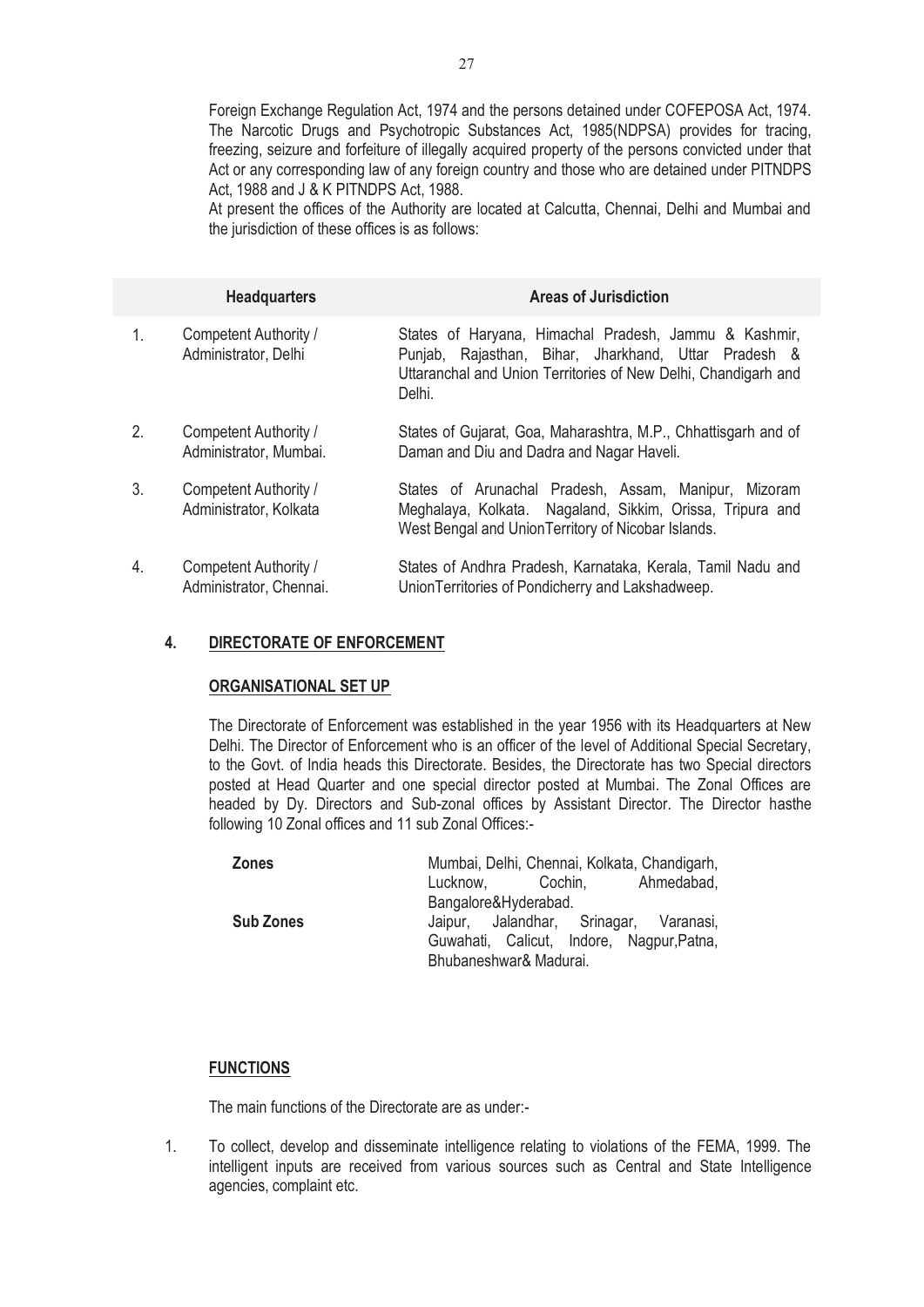- 2. To investigate suspected violation of the provisions of the FEMA 1999 relating to activities such as "Hawala" Foreign Exchange racketeering, non-realization of export proceeds, non-repatriation of foreign exchange and other forms of violations under FEMA, 1999.
- 3. To adjudicate cases of violations of the erstwhile FERA, 1973 and FEMA, 1999.
- 4. To realize the penalties imposed on conclusion of adjudication proceedings.
- 5. To handle adjudication, appeal & Prosecution cases under erstwhile FERA, 1973.
- 6. To process and recommend cases for preventive detention under the Conservation of Foreign Exchange and Prevention of Smuggling Activities Act. (COFEPOSA).
- 7. Register Offence Case u/s 3 of Prevention of Money Laundering and punishable u/s 4 of Prevention of Money Laundering Act. 2005.
- 8. To undertake survey, search, seizure, arrest and prosecution action etc. against offender of Prevention Money Laundering Act. 2005 (PMLA) offence.
- 9. Attachment of property involved in Money Laundering.
- 10. To provide and seek mutual legal assistants to/from contracting states in respect of attachment/confiscation of proceeds of crime as well as in respect of transfer of accused persons under PMLA.

#### **5. SETTLEMENT COMMISSSION (IT/WT)**

The Settlement Commission (IT/WT) was constituted in 1976 under section 245 B of Income-Tax Act, 1961 (Chapter XIX-A) and section 22B of the Wealth Tax Act, 1957. The Commission has its Principal Bench at New Delhi and three Additional Benches at Chennai, Kolkata and Mumbai. In December, 2011, two new Additional Benches at New Delhi and one new Additional Bench of Income Tax Settlement Commission at Mumbai was setup.

- 1. The Settlement Commission consists of one Chairman and two Members in the Principal Bench atNew Delhi and one Vice Chairman and two Members in each of the Additional Benches.
- 2. The Settlement Commission is a statutory body and deals with the settlement applications filed by the assessees under the Income-Tax Act, 1961 and the Wealth-tax Act, 1957. An assessee can approach the Settlement Commission at any stage of the proceedings for assessment pending before an Assessing Officer, subject to certain prescribed conditions. Further, where the application relates to Income Tax, the additional tax payable on the income disclosed in the application must be more than Rs. 3.00 lakh.
- 3. The Commission has the power to grant immunity from prosecution from any offence under Income Tax Act, 1961 or the Wealth Tax Act, 1957 and also from imposition of penalty under the Income Tax Act or under the Indian Penal Code or any other Central Act and also from imposition of penalty under the Income Tax Act, 1961 and the Wealth Tax Act, 1957 in cases where the applicants make a full and true disclosure of their income or wealth and fulfills certain other prescribed conditions. The order passed by the Settlement Commission is conclusive as to the matters stated therein and no appeal lies to any authority against the order passed by the Settlement Commission.
- 4. An assesses may make an application to the Settlement Commission to have the case settled, in such form and in such manner as may be prescribed, on containing a full and true disclosure of his income/wealth which has not been disclosed before the Assessing Officer and the manner in which such income/ wealth has been derived. The additional tax and interest thereon has to be paid on or before the date of making the application and the proof of such payment is to be attached with the application.
- 5. A settlement application has to be presented in prescribed form by the applicant in person or by his agent, to the Secretary at the Headquarters of the Commission at New Delhi or at the Branch within whose jurisdiction his case falls or to any officer authorized in this behalf by the Secretary, or is to be sent by Registered Post addressed to the Secretary or to such authorized officer.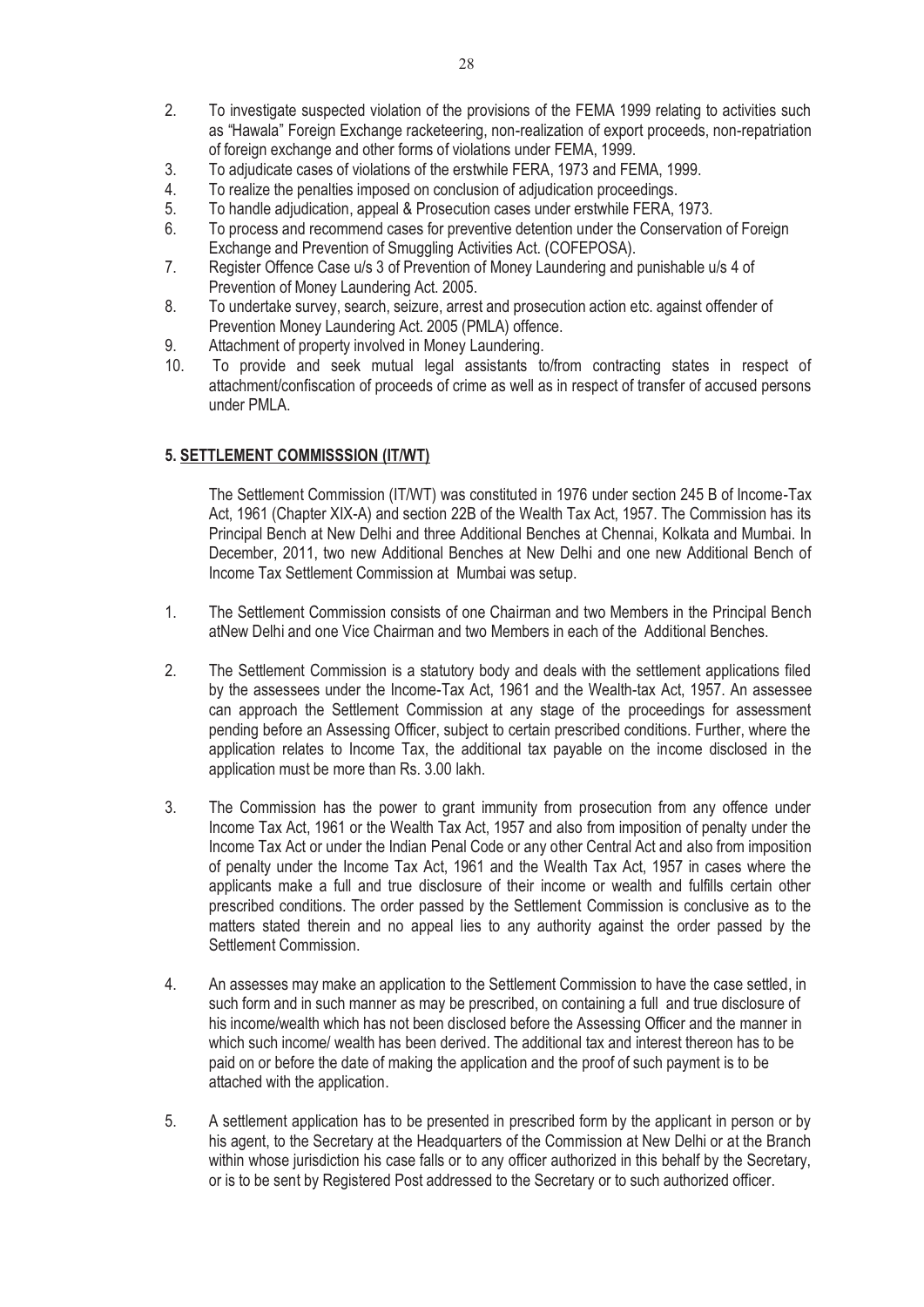## **6. APPELLATE TRIBUNAL (SAFEMA)**

- 1. The Appellate Tribunal for Forfeited Property (ATFP) was constituted under the Smugglers and Foreign Exchange Manipulators (Forfeiture of Property) Act, 1976 (SAFEMA). It started functioning w.e.f 03.01.1977. Subsequently, the Tribunal was also constituted as the Appellate Tribunal under the Narcotic Drugs and Psychotropic Substances Act, 1985 (NDPS) after its amendment in the year 1989
- 2. The Tribunal was established pursuant to the enactment of SAFEMA which was brought with the objective to effective prevention of smuggling activities and foreign exchange manipulations as it was considered necessary to deprive persons engaged in such activities of their ill gotten money. Identical provisions were incorporate in the NDPS Act in the year 1989 as the illicit traffic in narcotic drugs and psychotropic substances also poses a serious threat to the health and welfare of the people, and the activities of persons engaged in illicit traffic have a deleterious effect on the national economy.
- 3. The Tribunal comprises a Chairman (who is or has been a Judge of the High Court or Supreme Court) and two Members (who are generally of the level of Additional Secretary to the Government of India). It is situated at New Delhi without any Benches elsewhere. However, in order to provide justice at the door step of public, the Tribunal holds camp sittings at different places in the country under the provisions of the above Acts. The Tribunal is the final appellate forum in the matters of forfeiture of properties under the SAFEMA and NDPS Act.
- 4. The Tribunal hears/considers for decision/order appeals and allied matters filed against the forfeiture, or other orders passed by the officers designated as Competent Authority under the SAFEMA and NDPS Act. At present there are four Competentfour Competent Authorities with offices at Delhi,, Mumbai, Kolkata and Chennai. The Orders are passed by these Competent Authorities for forfeiture of illegal properties of the persons convicted under Customs Act, 1962 or NDPS Act, 1985 or detained under COFEPOSA, 1974 or PITNDPS Act, 1988 and also the properties held by such persons in the names of their relatives and associated and seizure or freezing of illegally acquired property of the persons covered under NDPS Act.
- 5. The appeals and petitions are decided by the Benches consisting of at least two Members and constituted by the Chairman. At present the Tribunal is presided over by Shri Justice A.k. Mahajan, who is a former Judge of High Court of Delhi.
- 6. Besides judicial work, the Chairman also functions as Head of the Department for administrative work. The Registrar of the Tribunal besides registering the appeals functions also as Head of the Office.
- 7. Recently, this Tribunal has also been entrusted the appellative matters pertaining to confiscation of properties under the Prevention of Money-Laundering Act, 2002 (PMLA). The present Chairman and one Member of ATFP have been appointed as the Chairperson and Member of the Appellate Tribunal constituted under the PMLA. The Registrar, APFP, will function as Registrar of the Appellate Tribunal under the PMLA. While the Chairman and one Member of Appellate Tribunal under the PMLA, one new Member having accounting background (to be called Accountant Member) will also be appointed under PMLA.

#### **7. CUSTOMS, EXCISE AND SERVICE TAX APPELLATE TRIBUNAL (CESTAT***)*

1. CESTAT was created to provide an independent forum to hear the appeals against orders and decisions passed by the Commissioners of Customs & Excise under the Customs Act, 1962, Central Excise Act, 1944 and Gold (Control) Act, 1968. The Gold (Control) has been repealed. The Tribunal is also empowered to hear appeals against orders passed by the designated authority with regard to Anti Dumping Duties under the Customs Tariff Act, 1975 and matters relating to Service Tax. The sanctioned strength of the Members (including President and two Vice Presidents) is 21.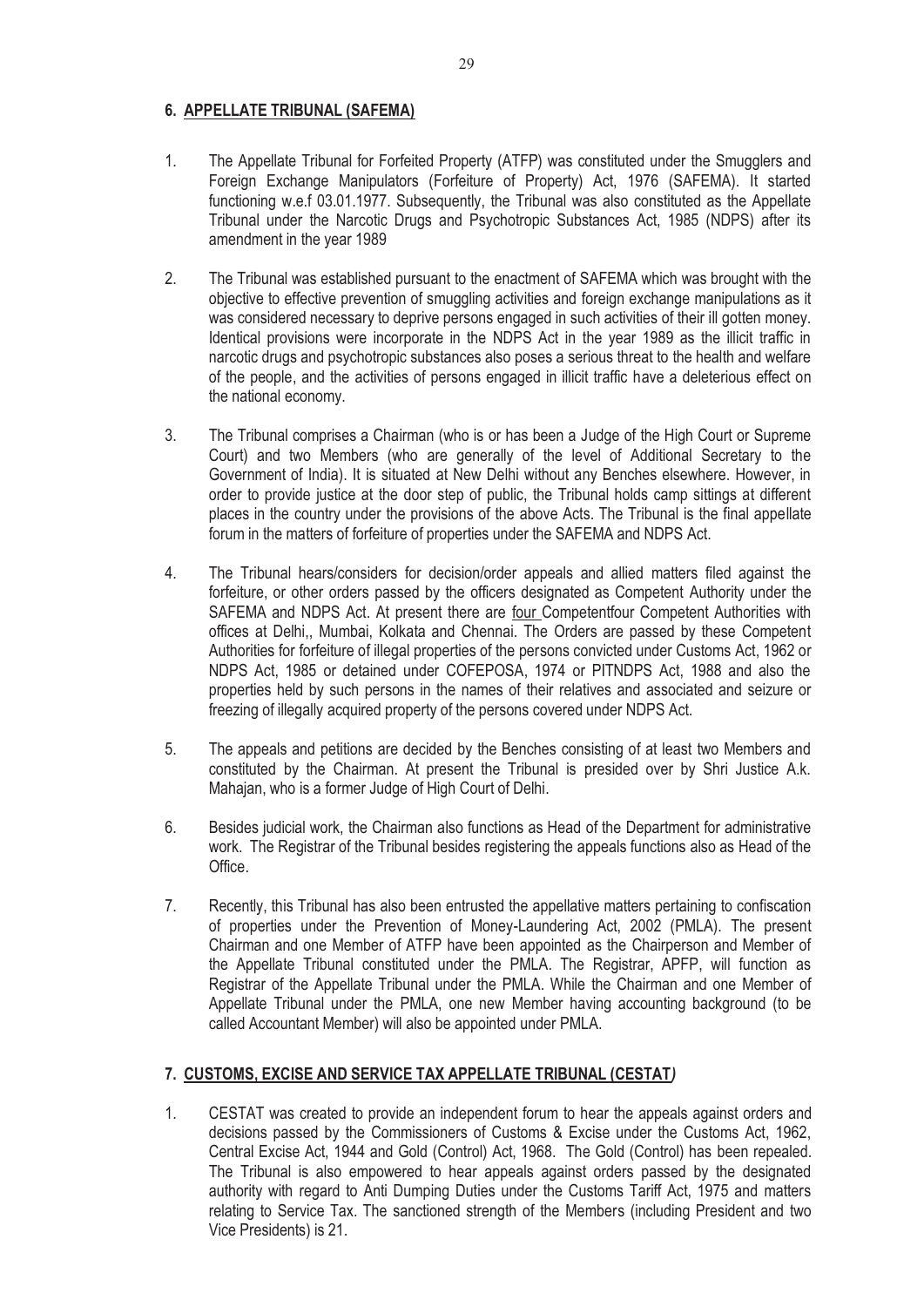2. It has Principal Bench in Delhi and five regional Benches in Mumbai, Chennai, Kolkata, Bangalore and Ahmedabad. Each bench consists of a Judicial Member and a Technical Member. With a view to have expeditious disposal of small cases, a Bench of a Single Member may deal with the matters not exceeding ten lakhs. Except in the matters relating to classification and valuation of goods, the Tribunal is the final Appellate Authority though a reference to the Hon'ble High Court can be made on a question of law. An appeal lies against the order of the Tribunal in classification and valuation matter to the Hon'ble Supreme Court of India. The Customs, Excise & Service Tax Appellate Tribunal comprises of the Hon'ble President, two Vice President, Members (Judicial) and Members (Technical).

#### **8. CUSTOMS & CENTRAL EXCISE SETTLEMENT COMMISSION**

- 1. Customs & Central Excise Settlement Commission was established under Sec. 32 of the Central Excise Act 1944 vide Notification No.40/99-Cx (NT) & 41/99-Cx (NT) dated 9.6.99. The Commission functions in the Department of Revenue as an attached office of the Ministry of Finance. The Commission comprises its Principal Branch presided over by the Chairman at New Delhi and 3 Additional Branches presided over by the Chairman at Mumbai, Chennai and Kolkata with 2 Members in each Bench. The present sanctioned strength is 118 officers and staff – 30 each for Delhi and Mumbai, Kolkata and 28 Chennai.
- 2. The basic objective of setting up of Settlement Commission is to expedite payments of Customs & Excise duties involved in disputes by avoiding costly and time consuming litigation process and to give an opportunity for tax payers who may have evaded payments of duty to come clean. It provides a forum for the assesses to apply for settlement of their cases, on the basis of true and complete disclosure of their duty liability by them under Chapter -V of the Central Excise Act and Chapter XVIA of the Customs Act. Settlement Commission is therefore set up as an independent body, manned by experienced tax officers of "integrity and outstanding ability" (Sec32 (3) of CE Act), capable of inspiring confidence in Trade and Industry and entrusted with the responsibility of defining and safeguarding 'Revenue interest' The proceedings before it are declared 'judicial proceedings' within the meaning of Sec 193 & 228 of the IPC and for the purposes of Sec 196 of Penal Code.

#### **9. NATIONAL COMMITTEE F0R PROMOTION OF SOCIAL & ECONOMIC WELFARE**

 Constituted in early 1992 under the Chairmanship of Justice P.N. Bhagwati, former Chief Justice of India, the Committee recommends projects for promotion of sports, social and economic welfare and pollution control to the Central Govt. for notification under Section 35AC of the Income-Tax Act. The funding of the approved projects is through donations on which the donors are entitled to 100 percent tax exemption under the Income Tax Law. Information on the Secretariat of the Committee is as under:

## **10. FINANCIAL ACTION TASK FORCE**

#### **History/Background:**

 Financial Action Task force (FATF) is an independent inter-governmental body having 39 members (37 jurisdictions and 2 organization) established by its Member jurisdictions for effective implementation of legal, regulatory and operational measures for combating money laundering, terrorist financing, combating financing of proliferation of weapons of mass destruction in countries across the world.

#### **FATF and India:**

 India became a member of FATF in 2010. India is also a member of two FATF Style Regional Bodies (FSRBs)- Asia Pacific Group (APG) and Eurasian Group of Combating Money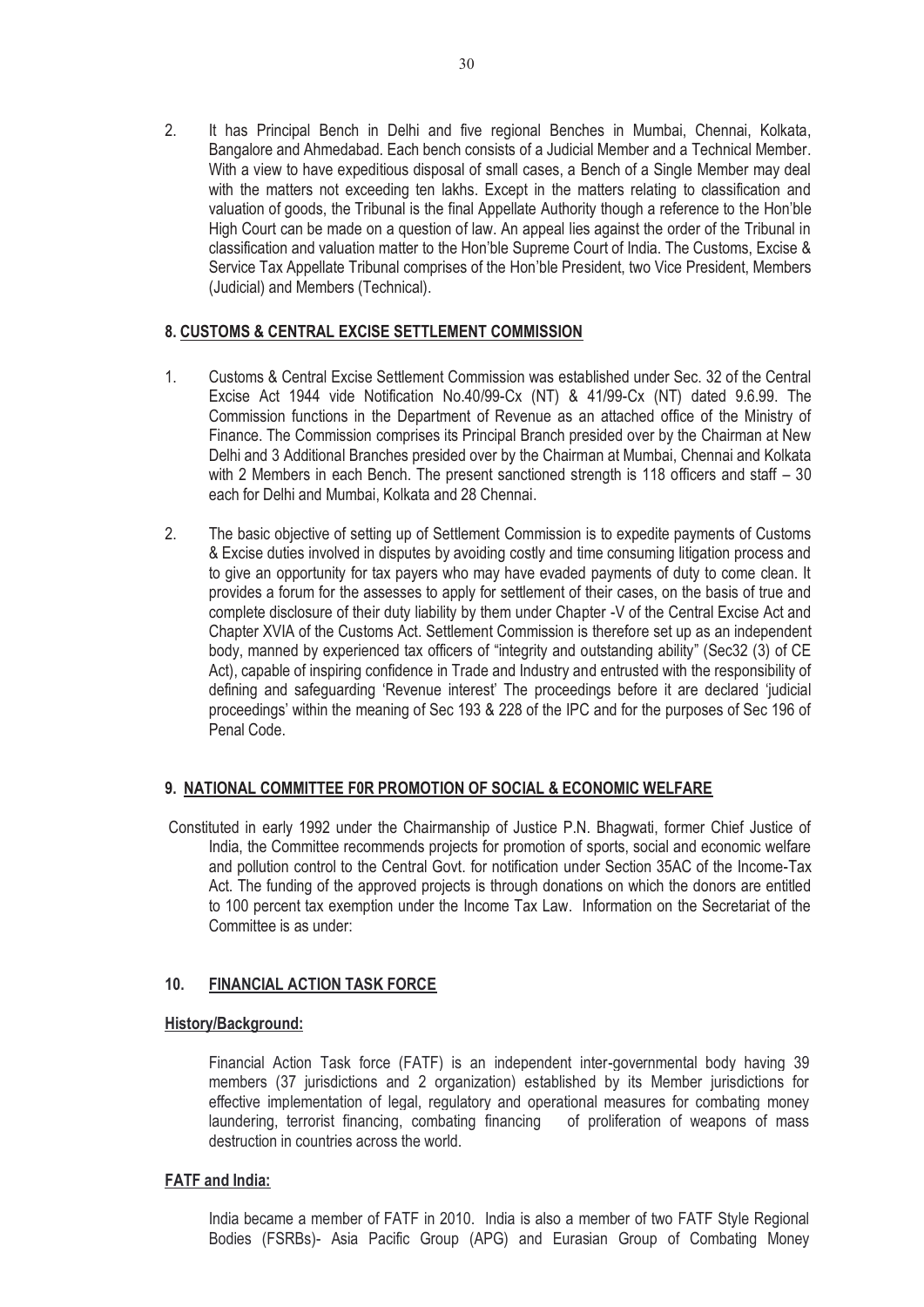Laundering and Financing of Terrorism (EAG).

 The core work of FATF is to conduct Mutual Evaluation of its Members and to guide and assist SRBs to conduct Mutual evaluationof their respective member jurisdictions.

 India's last Mutual Evaluation was conducted in the year 2010 and the next Mutual Evaluation is scheduled to begin in the year 2020-21 based on the revised standards of FATF(40 recommendations and 11 Immediate Outcomes). The Mutual Evaluation is a very comprehensive and in tense exercise and evaluates the antimony laundering and combating terror financing (AML/CFT) ability of a country's financial sector.

## **Function of FATF Cell:**

- 1. Consequent to the decision taken by the Cabinet Secretariat, , work relating to Financial Ac ion Task Force (FATF) and the related Inter-Ministerial Coordination has been transferred from Department of Economic Affairs (DEA) to Department of Revenue (DOR) (vide GOI Gazette Notification dated 9th Nov, 2017).
- 2. FATF Cell was constituted in DoR in 2017 and currently has four OSDs, 1 Director and four ASOs working under the supervision of and reporting to Join Secretary (Revenue) .
- 3. Coordination of work related to FATF Secretariat is the main functionof FATF Cell. As part of this, FATF Cell coordinated with agencies of India's ML/TF infrastructure namely ED,FIU-IND,RBI, SEBI,IRDAL,MHA,NIA,MEA etc.
- 4. The Cell receives, circulates and discusses various papers/proposals related to FATF, .APG, EAG with all the concerned stakeholders within the country and comments of India are sent on these issues, keeping national interests in view.
- 5. The FATF Cell also nominates Indian delegates for foreign deputation concerning plenary/meetings namely plenaries and other important meetings of FATF, APG and EAG. Officers of the FATF Cell also participate in; these meetings and the delegation takes part oin the multilateral discussions on various issues.
- 6. Currently, the FATF Cell is coordinating the work related to India's upcoming mutual evaluation. JS (Revenue) is the national coordinator and Director (FATF) is the Deputy national coordinator or the Mutual evaluation exercise.
- 7. An important part of FATF mutual evaluation is to conduct National Risk Assessment where risk of various sectors of the economy like banking, Insurance, Capital Markets, Designated Non-Financial Business and Profession sectors etc. are assessed periodically. FATF Cell, DoR functions as the coordinator for conducting India's ML/TF NRA.
- 8. An Inter-Ministerial Coordination Committee has been constituted under the Chairpersonship of Revenue Secretary under s.72A of PMLA with the mandate of macro-level policy decision making on AML/CFT matters, operational co-operation between the Government, law enforcement agencies, the financial Intelligence Unit-India and the regulators or supervisors, and supervision of National Risk Assessment (NRA).
- 9. An AML/CFT Join Working Group has been created under the chairpersonship of Additional Secretary (revenue) for enhancing operational co-ordination among all stakeholders.

# **11. AUTHORITY FOR ADVANCE RULINGS (EXCISE & CUSTOMS)**

- 1. The Government of India vide Finance Acts, 1998 and 1999 proposed the setting up of an Authority for advance rulings for Excise and Customs in view of the need for foreign investors to be assured in advance of their likely indirect tax liability, by providing binding rulings on important issues. Authority for Advance Rulings (Customs & Central Excise) was constituted vide Notification No.16/2002-Ad, IC dated 7<sup>th</sup> May, 2002.
- 2. The Authority consists of a retired judge of the Supreme Court functioning as the Chairperson and two Members an officer of the Indian Customs & Central Excise Service qualified to be a Member of the CBEC and the other an Officer of the Indian Legal Service who is or is qualified to be, an Additional Secretary to the Government of India.
- 3. Application for advance ruling can be filed by:-
	- (i) (a) a non-resident setting up a joint venture in India in collaboration with a nonresident or a resident; or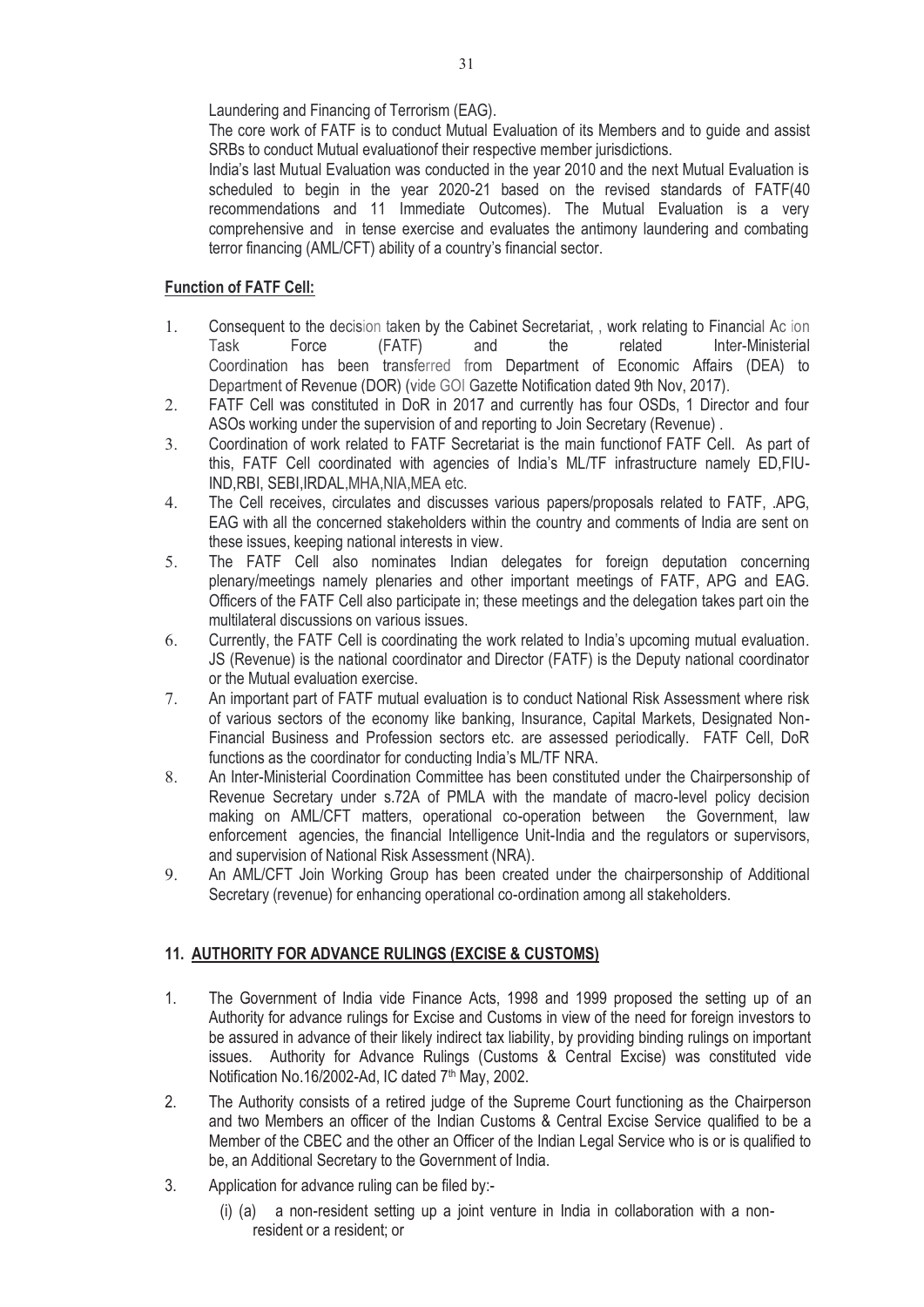(b) a resident setting up a joint venture in India in collaboration with a non-resident; or

(c) a wholly owned subsidiary Indian company, of which the holding company is a foreign company, who or which, as the case may be, proposed to undertake any business activity in India;

- (ii) a joint venture in India; or
- (iii) a resident falling within any such class or category of persons, as the Central Government may, by notification in the Official Gazette, specify in this behalf, and which or who, as the case may be, makes application for advance ruling; Central Govt. vide notification No. 69/2005-Cus (N.T.) dated 29<sup>th</sup> July, 2005 has notified importers importing from Singapore under CECA.
- 4. Question on which advance rulings can be sought are:
	- a. Classification of goods under the Customs Tariff Act, 1975. Central Excise Tariff Act, 1985, and any service as a taxable service under Chapter V of the Finance Act, 1994 (Service Tax):
	- b. Principles to be adopted for the purposes of determination of value of goods under the Customs Act, 1962, the Central Excise Act, 1944 and of taxable services under Chapter V of the Finance Act, 1994.
	- c. Valuation of taxable services for charging Service Tax;
	- d. Applicability of notifications issued under the Customs Act, 1962, Customs Tariff ExciseAct, 1944 and Central Excise Tariff Act, 1985 having a bearing on the rate of duty and any duty chargeable under any other law for the time being in force in the same manner as duty of customs or excise and also of notifications issued under Chapter V of Finance Act 1994, as the case may be.
	- e. Admissibility of credit of excise duty paid or deemed to have been paid on the goods used in or in relation to the manufacture of excisable goods.
	- f. Admissibility of credit of Service Tax.
	- g. Determination of liability to pay Excise Duty;
	- h. Determination of liability to pay Service Tax;
	- i. Determination of origin of goods in terms of the Rules notified under the Customs Tariff Act, 1975 and matters relating thereto.
- 5. An advance ruling is statutorily required to be pronounced within 90 days of the receipt of application. An applicant has been given the liberty to withdraw his application within thirty days from the date of the application. The advance ruling pronounced by the Authority shall be binding only on the applicant who had sought it, in respect of any question as aforesaid and also on the Commissioner of Customs or Central Excise or Service Tax, as the case may be and the authorities subordinate to him, in respect of the applicant.
- 6. For filing an application under Customs, Central Excise & Service Tax laws, forms have been prescribed under Customs (Advance Rulings) Rules, 2002, Central Excise (Advance Rulings) Rule, 2002 and Service Tax (Advance Rulings) Rules, 2003. Detailed procedure has been laid down by the Authority for Advance Rulings (Customs, Central Excise and Service Tax) Procedure Regulations, 2005. (also known as AARUL (CEST) regulations) for regulating its own procedure in all matters arising out of the exercise of the powers under the respective Acts.

#### **12. AUTHORITY FOR ADVANCE RULINGS (INCOME - TAX)**

1. With a view to avoid a dispute in respect of assessment of income tax liability in the case of a non-resident (and also specified categories of residents) a Scheme on Advance Ruling was incorporated in Chapter XIX-B of the Income Tax Act. The Authority for Advance Ruling (AAR) pronounce rulings on the applications of the non-resident/residents submitted in the prescribed form following prescribed procedure and such rulings are binding both on the applicant and the income tax department. Thus, the applicant can avoid expensive and time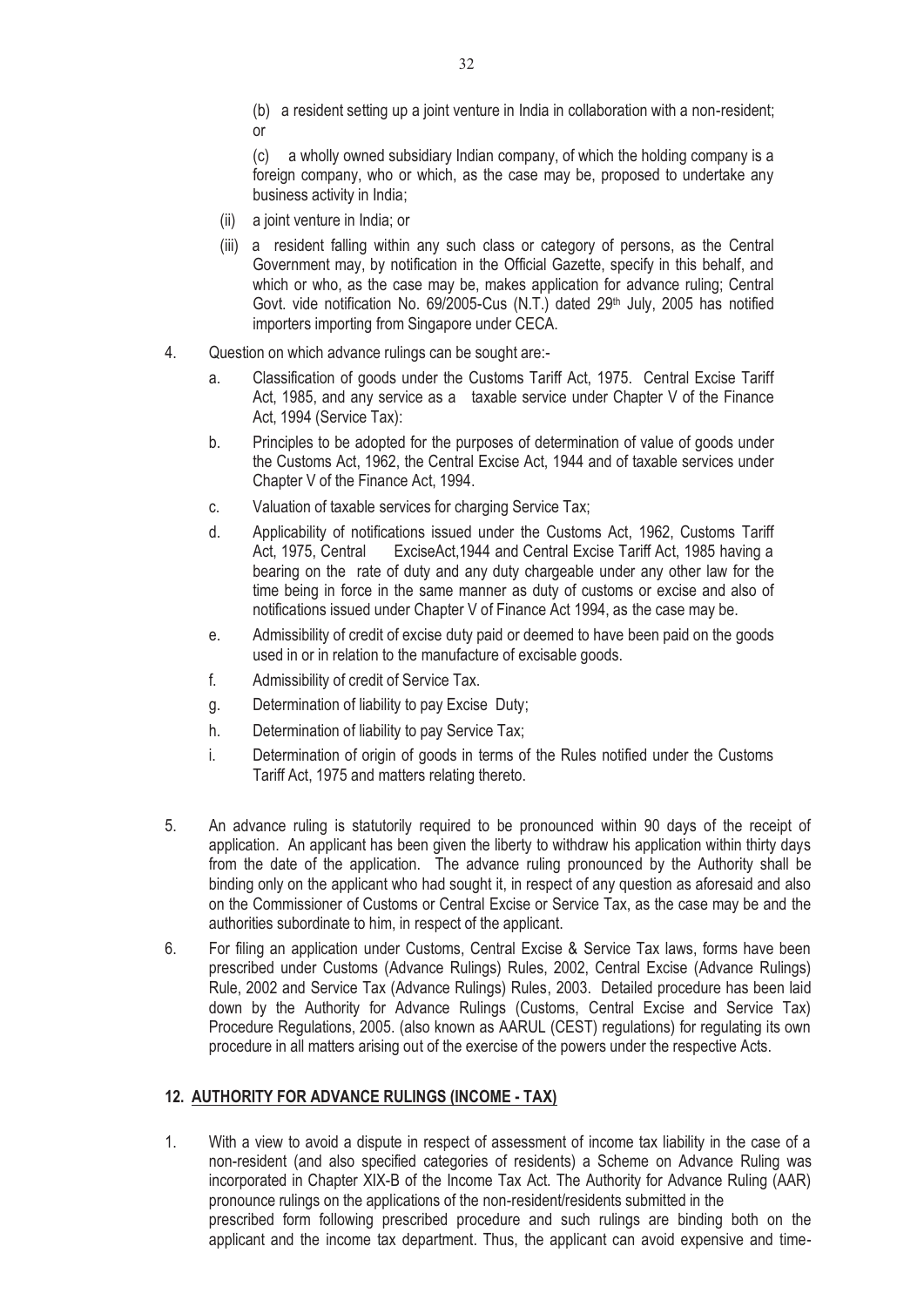consuming litigation on any question of law or fact, which might arise from normal income tax assessment proceedings. AAR (Procedure) Rules, 1996 provide detailed procedure for obtaining advance rulings.

- 2. The Authority consist of a retired Judge of Supreme Court as Chairman and two Members, one an officer of Indian Revenue Service equivalent to Member of CBDT and second an officer of Indian Legal Service of the rank of Additional Secretary as Member.
- 3. Any Non-Resident person whether individual, Company, firm, association of persons or other body corporate can make an application for seeking an advance ruling in regard to his/its tax liability. Similarly, certain category on residents can also seek advance rulings;

#### **A-** For Non Residents

 For determination, in relation to a transaction which had been undertaken or is proposed to be undertaken by a Non-resident applicant on any question of law or fact specified in the application.

#### **B-** For Residents

- I. A resident who has undertaken or proposes to undertake a transaction with a non-resident may seek a ruling for determination on any question of law or fact in relation to such transaction involving the tax liability of the non-resident.
- II. A resident falling within notified categories may seek determination or decision by the Authority in respect of an issue relating to computation of total income which is pending before any Income Tax Authority or the Appellant Tribunal and such determination or decision shall include the determination or decision of any question of law or fact relating to such computation of total income.

 (Central Government vide Notification No.11456 dated 3.8.2000 has specified public sector company as defined in clause (36A) of section 2 of the Income Tax Act being such class of persons under section 245N(b)(iii) of Chapter XIX B of the act.)

4. 35 posts in various grades including one post of Commissioner of Income-tax and two posts of Additional/Joint Commissioner of Income-tax (Group 'A') have been created to assist the Authority in performing its work.

#### **13. FINANCE INTELLIGENCE UNIT, INDIA (FIU-IND)**

Consequent to the enactment of the Prevention of money-laundering Act,2002 (PMLA), Financial Intelligence Unit-India (FIU-IND) was set up by the Government of India in the Department of Revenue, Ministry of Finance vide office memorandum dated 18th November, 2004. FIU-IND is the central national agency for receiving, processing, analyzing and disseminating information relating to suspect financial transactions. FIU-IND is also responsible for coordinating and strengthening efforts of national and international intelligence, investigation and enforcement agencies in pursuing the global efforts against money laundering and related crimes. It is a multidisciplinaryunit for establishing links between suspicious or unusual financial transactions and underlying criminal activities so as to prevent and combat money laundering and related crimes.

#### **14. NATIONAL INSTITUTE OF PUBLIC FINANCE & POLICY (NIPFP)**

1. The National Institute of Public Finance & Policy (NIPFP) is a premier research organization conducting research advisory, training and capacity building programmes in the field of public economics and fiscal policy. Established in 1976 as an autonomous institution under the Society Registration Act, 1860, the institute has grown into an important think tank on public finance and fiscal policy. It has provided research advisory and capacity building support on fiscal policy and inter-governmental finance both at national and international levels.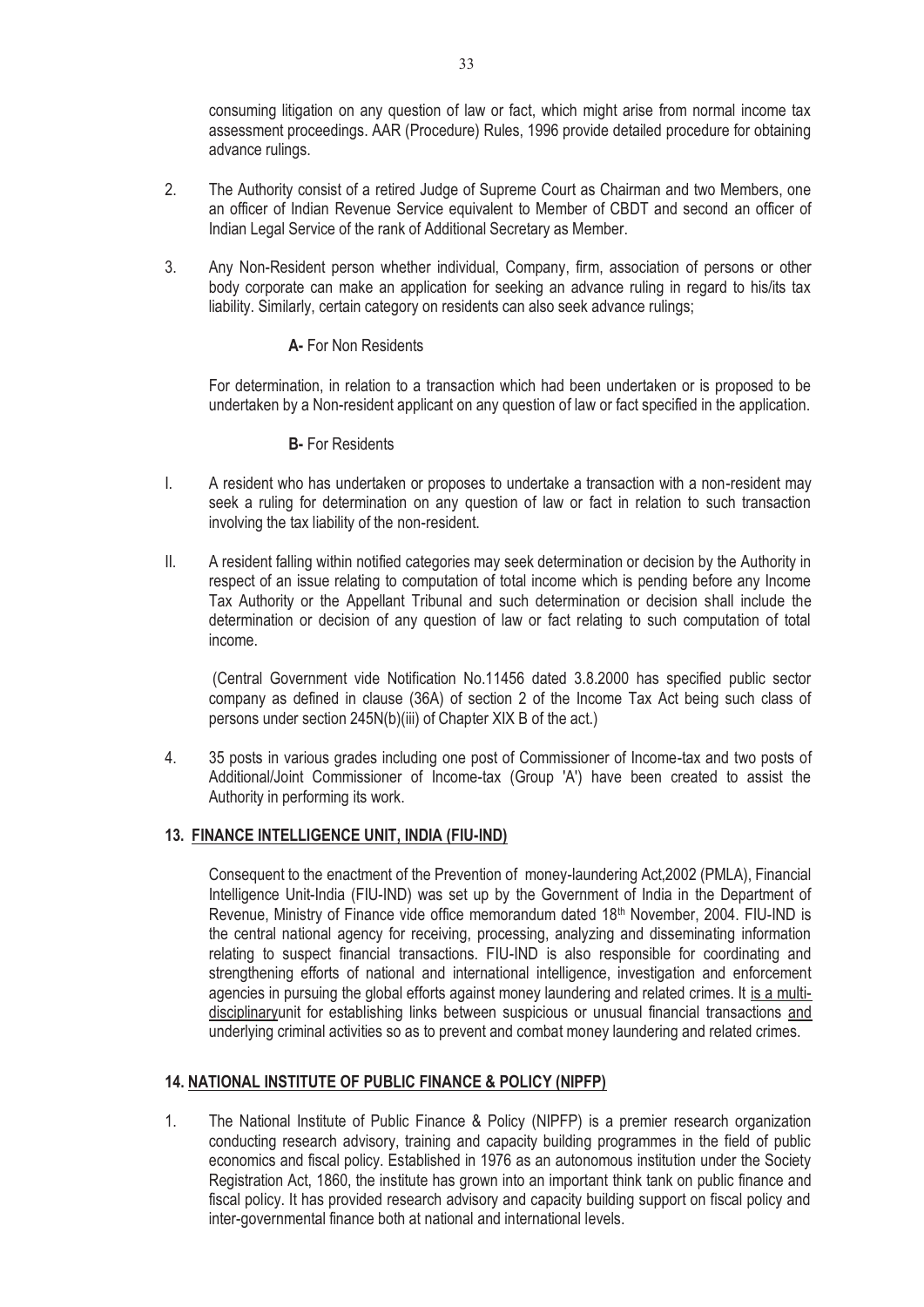2. The Governing Body is chaired by an Economist of Eminence. The Central Government is represented by the Finance Secretary & Revenue Secretary, Secretary (Economic Affairs) and Chief Economic Advisor of the Ministry of Finance. The Governing Body also includes a few distinguished economists and heads of specified sister research institutions. There is an Academic Committee to advise the Director.

#### **15. CENTRAL BUREAU OF NARCOTICS**

1. The use of opium for medical purposes in India can be traced back as far back as 1000 AD where it finds mention in ancient texts such as DhanwantriNighantu as a remedy for variety of ailments. In Emperor Akbar time (1543 to 1605) opium was cultivated extensively in the Malwa

(in MP) and Mewar (Rajasthan) regions. The opium poppy contains alkaloids such as morphine, codeine, thebaine, narcotine, papavarine which have analgesic, anti-tussive and anti-spasmodic properties.

- 2. During the British East India Company Rule, collection of revenue from opium was made part of fiscal policy and various Opium Agencies such as the Bengal, Banaras, Bihar, Malwa Agencies were formed over time. Prior to 1950, the administration of the Narcotics Laws, namely, the Opium Act of 1857 and 1878 and the Dangerous Drugs Act 1930 vested with the Provincial Government. The amalgamation of these agencies laid the foundation of the Opium Department in November, 1950 which is presently known as Central Bureau of Narcotics (CBN). The headquarters of Central Bureau of Narcotics was shifted from Shimla to Gwalior in 1960.
- 3. All the three enactments mentioned above were repealed by the Narcotics Drugs & Psychotropic Substances Act, 1985 (NDPS Act, 1985).

The responsibilities of CBN Cover:

- (i) Supervision over licit cultivation of opium poppy in India spread across 22 Districts 102 Tehsils/ Parganas in the States of Madhya Pradesh, Rajasthan and Uttar Pradesh.
	- (ii) Preventive and enforcement functions especially in the three poppy growing **States**
	- (iii) Investigation of cases under the NDPS Act, 1985 and filing of complaint in the Court.
	- (iv) Action for tracing and freezing of illegally acquired property as per the provisions of Chapter V-A of the NDPS Act, 1985.
	- (v) Issue of licences for manufacture of synthetics narcotics drugs.
	- (vi) Issuance of Export Authorisations/ Import Certificate for export/ import of Narcotic Drugs and Psychotropic Substances.
	- (vii) Issuance of No Objection Certificate (NOC) for import/ export of a select number of Precursor Chemicals.
	- (viii) Import of Poppy Seeds are permitted only from Australia, Austria, France, China, Hungary, the Netherlands, Poland, Slovenia, Spain, Turkey and Czech Republic on production of an appropriate certificate from the Competent Authority of the exporting country that the opium have been grown licitly/ legally in that country. All import contracts for this item shall compulsory be registered with the Narcotics Commissioner, Gwalior prior to import.
- 4. India is a signatory to the UN Convention on Narcotics Drugs 1961, UN Convention on Psychotropic Substances 1971 and UN Convention against the Illicit Traffic in Narcotic Drugs and Psychotropic Substances, 1988 which obligates member countries to monitor the implementation of the United Nations drug control conventions. CBN interacts with the International narcotics Control Board, Vienna and the Competent Authorities of other countries to verify genuineness of the transaction prior to authorizing the shipments.

*[For further details Website (www.cbn.nic.in) of the Organisation can be accessed]*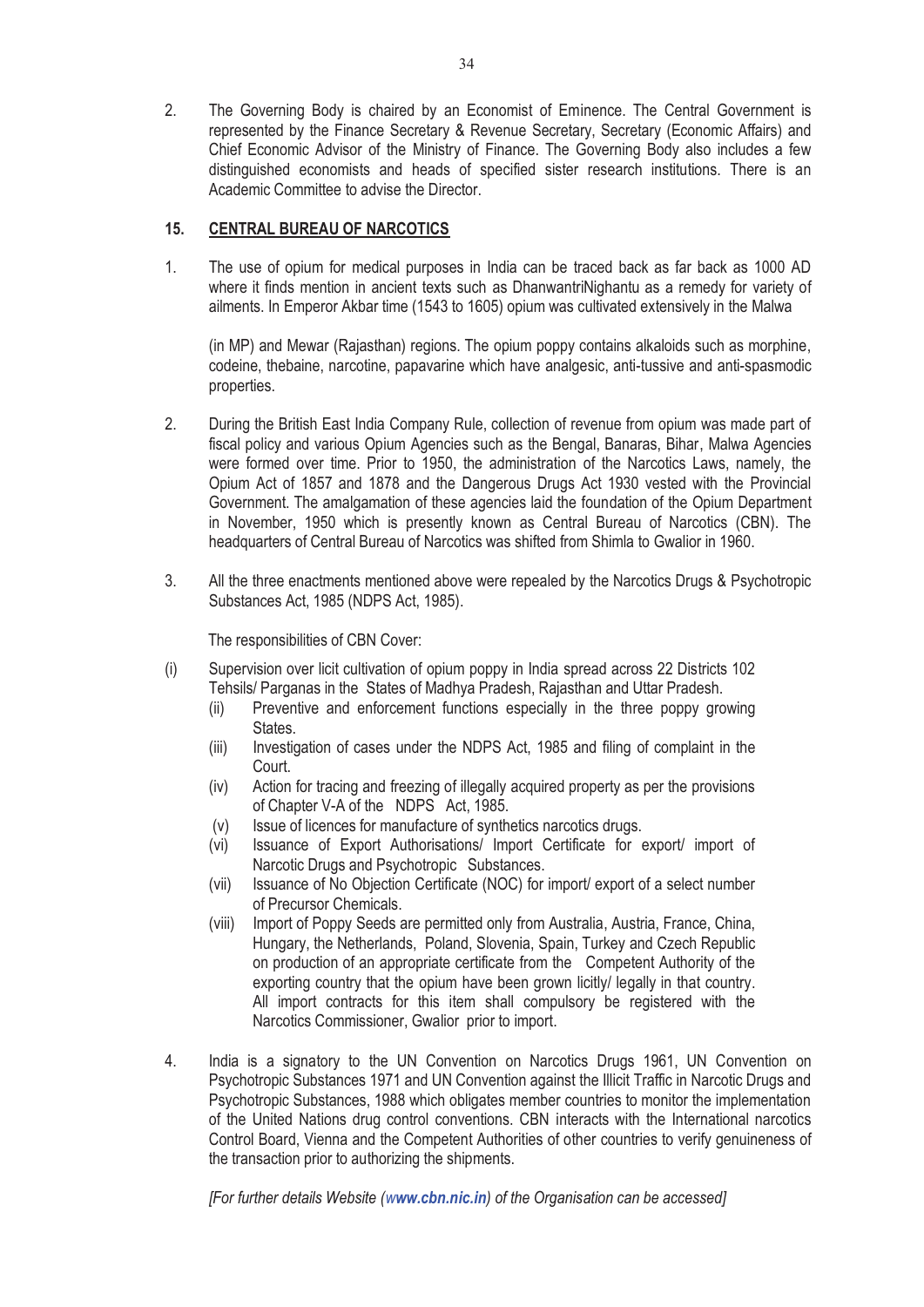#### **GOVERNMENT OIPUM & ALKALOID FACTORIES (Chief Controller of Factories)**

**The Organization :** The Head of the Organisation is the Chief Controller of factories with its offices at New Delhi. The Chief Controller exercises supervisions and control over the two factories located at Ghazipur and Neemuch. The Opium Factories undertake the work of receipt of opium from the fields, its storage and processing for exports. The Alkaloid Works are engaged in processing raw opium into alkaloids of pharmacopoeial grades. The overall supervision of the organization is vested with the Committee of Management under the Chairmanship of the Additional Secretary (Revenue), Ministry of Finance, Department of Revenue.

- (i) Supply of opium as a narcotics raw material to the domestic as well as the international market and to maintain buffer stock so as to cater to any global exigency.
- (ii) Supply of narcotic alkaloids to pharmaceutical companies for production of analgesics and other related drugs.
- (iii) Import of narcotics drugs as per requirement of the domestic market.
- (iv) Supply of opium to the State Excise Authorities for de-addiction.
- (v) Supply of opium and narcotics alkaloids to Training & research Institutes.

**Mission & Vision :** The mission of the organization can be broadly summarized as under :-

- (i) To act as a reliable supply of narcotics raw material to the domestics as well as the international market and to maintain buffer stock so as to cater to any global.
- (ii) To provide opium to State Excise authorities for de-addiction.
- (iii) To provide opium and various opium based alkaloids to training and research Institute.
- (iv) To maintain and enhance export market for narcotics raw materials.
- (v) To enhance the efficiency of production of alkaloids in the country byin house R&D and other developments.
- (vi) To carry out R&D in the field of opium based alkaloids.
- (vii) To lead the country to greater self-reliance on narcotics raw materials.

#### **GOVERNMENT OPIUM & ALKALOID WORKS, GHAZIPUR, UTTAR PRADESH**

The first recorded instance of cultivation of poppy in India in the 15<sup>th</sup> Century mentions Cambay and Malwa as the places where it was grown. During the days of the Mughal Empire, poppy was extensively grown and it became an important article of trade with China and other Eastern countries. During the later part of the 16<sup>th</sup> Century, opium was madeState monopoly. However, during the twilight years of the Mughal Empire, the State lost its hold on the monopoly, and control over the production and sale of opium was appropriated by a ring of merchants in Patna. In 1757, the monopoly of the cultivation of poppy passed into the hands of the east India Company who had by that time assumed the responsibility for the collection of revenue in Bengal and Bihar. In 1973, the then Governor General, Lord Warren Hastings brought the entire opium trade under the control of the Government.

Although some changes have taken place over the year in the methods of the control of production, distribution, sale and possession of opium, the monopoly remained solely in the hands of the Government under the East India Company and afterwards under the British rule, unrestricted cultivation of the poppy and the production of opium were prohibited. The present structure of licit poppy cultivation and production of opium in India under a regular system of control thus dates back to the beginning of the nineteenth century. Processing of opium in India began with the setting up of the opium factory in 1820 in Ghazipur (U.P.), a town of Eastern UP located on the banks of the river Ganga. Later an alkaloid plant was set up at Ghazipour in 1943 during the period of World War II. The opium and alkaloid plants are spread over an area of about 43 acres.